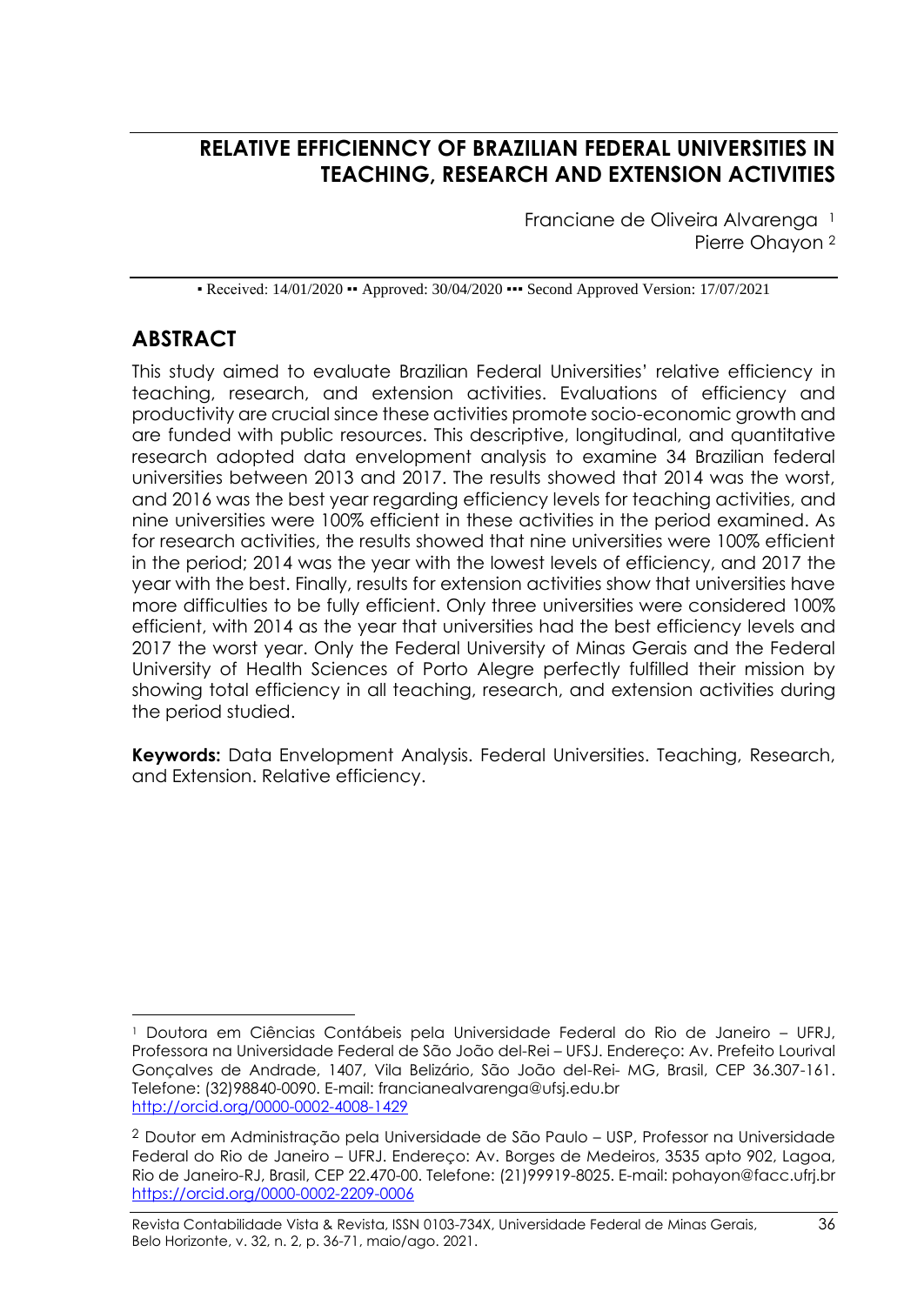## **EFICIÊNCIA RELATIVA DE UNIVERSIDADES FEDERAIS BRASILEIRAS NAS ATIVIDADES DE ENSINO, PESQUISA E EXTENSÃO**

### **RESUMO**

Objetivou-se avaliar o nível de eficiência relativa de Universidades Federais Brasileiras nas atividades de ensino, pesquisa e extensão, uma vez que elas impulsionam o crescimento socioeconômico, fazendo-se necessário que os gastos públicos sejam feitos de forma eficiente, atentando-se à produtividade. Para isso, utilizou-se a técnica Análise por Envoltória de Dados. A pesquisa é caracterizada como descritiva e de abordagem quantitativa, sendo composta por 34 universidades federais brasileiras, adotando-se uma análise longitudinal entre os anos de 2013 e 2017. Para as atividades de ensino, observou-se que nove universidades apresentaram eficiência total ao longo do período analisado, sendo que 2014 foi o ano que apresentou os piores níveis de eficiência e 2016 o melhor. Já para as atividades de pesquisa, os resultados apontaram que nove universidades foram 100% eficientes ao longo do período de análise, apontando que 2014 foi o pior ano (com menores níveis de eficiência) e 2017 o melhor. Por fim, em relação às atividades de extensão, os resultados mostram que as universidades têm mais dificuldades para se manterem totalmente eficientes, visto que apenas três universidades são consideradas 100% eficientes em relação ao grupo de análise nos anos compreendidos, apontando que 2014 foi o ano que as universidades tiveram melhores níveis de eficiência e 2017 o pior ano. Sabendo que a missão das universidades é realizar atividades de ensino, pesquisa e extensão, observou-se que apenas a Universidade Federal de Minas Gerais e a Universidade Federal de Ciências da Saúde de Porto Alegre se mantiveram 100% eficientes em todas as atividades em conjunto e nos anos analisados.

**Palavras-Chave:** Análise por Envoltória de Dados. Universidades Federais. Ensino, Pesquisa e Extensão. Eficiência Relativa.

## **1 INTRODUCTION**

The analysis of organizations' efficiency directly affects their managers' practices and decision-making processes. The study of financial and non-financial variables allows to define the level of efficiency and to verify the path that led to the observed results, thus offering the opportunity for improvement. According to Dufrechou (2016), the most efficient public institutions alleviate budget constraints by achieving the same outcomes with fewer resources or more outcomes with the current investments.

Among the government's various social obligations, those related to education represent the most efficient social, economic, and environmental development policies. For Sonje et al. (2018), investments in education are crucial to form human capital and promote economic growth. Also, public spending, particularly in education and health, decisively contributes to the economy, generating positive externalities such as increased productivity, job creation, and technological innovation (Cândido Junior, 2001).

The focus on the government's efficiency in Brazil started in 1980 because of the scarcity of resources and the increased demand for social policies. In 1995,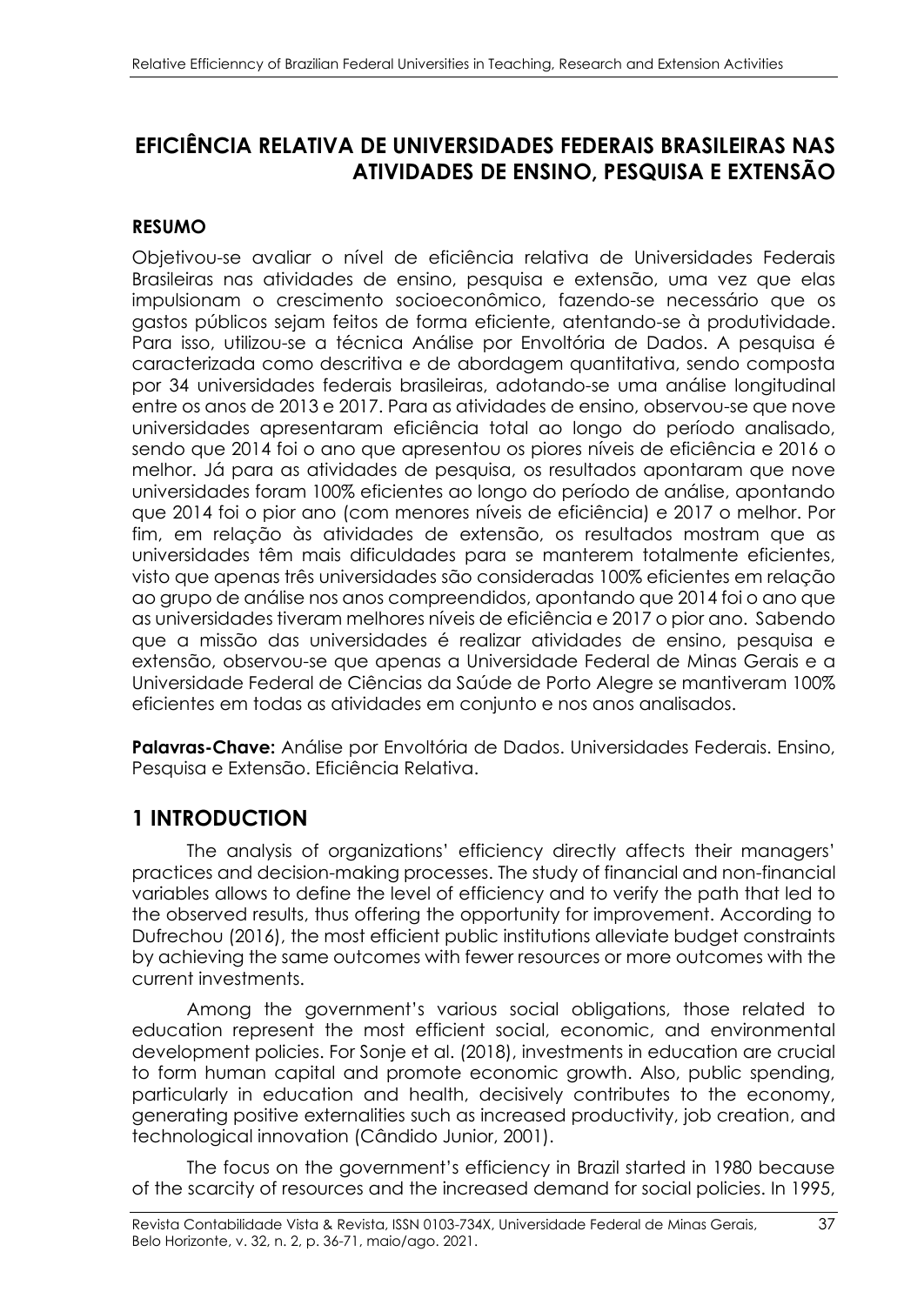the country went through a managerial reform, stressing efficiency, effectiveness, and transparency in the use of public resources. From this moment, studies on the correct allocation of public resources and society's economic and social development gained prominence (Bresser-Pereira, 1999; Marini & Martins, 2004; Petrucci & Schwarz, 1999).

For Martos (2013), efficiency presupposes the budget's elaboration in the right measure to adequately meet public needs. It means that revenues and expenditures are rationally optimized in the best way possible. Arretche (1999, p. 35 our translation) also believes that efficiency is urgent and necessary in public administration, stating that "the scarcity of public resources requires greater rationalization of spending." Thus, successful government spending means the rational use of resources to guarantee society's fundamental rights through equal access and effective service provision.

The federal universities (FUs) object of this study are part of the Brazilian federal higher education institutions. They are among the several government agencies and organizations responsible for defining and implementing public policies and actions for education. These federal institutions are fundamental public entities that contribute to the country's social and economic development by producing and transmitting knowledge that leads to advances in social, cultural, economic, educational, technological, and moral dimensions.

The federal higher education institutions are nonprofit public organizations. Therefore, assessments based on prices, costs, and investments are replaced by other approaches considering multiple resources and multiple outcomes that cannot be reduced to a regular measurement unit (Ahn, 1987). The institutions use public resources to provide quality education, research, increase and generate knowledge, and engage in community life through extension activities, contributing to the local populations' development.

The institutions' teaching, research, and extension activities follow the principle of inseparability, established in article 207 of the 1988 Brazilian constitution (Brasil, 1988). Therefore, these activities may be understood as functions by which the organizations meet their mission "to prepare or teach, explore or research, and serve or perform extension activities" (Ospina, 1990, p. 138 our translation). These three functions guide their specific budget, contributing to human capital development, and reducing asymmetries in Brazilians' quality of life.

According to Castano and Cabanda (2007), measuring a public organization's efficiency can be done by comparing its performance with similar organizations in the private sector and with international standards. The evaluation of FUs' efficiency and management is crucial to identify whether they fulfill their social role.

This study recognizes the FUs' relevance in the scenario of education in Brazil and aims to evaluate these institutions' relative efficiency in teaching, research, and extension activities. This issue is essential since managers are required to work efficiently, so a potential reduction of resources designated to FUs does not cause demotivation or implications to the outcomes these institutions generate for society.

This study seeks to contribute practically and methodologically to public finances, enabling managers to improve the use of public resources. The research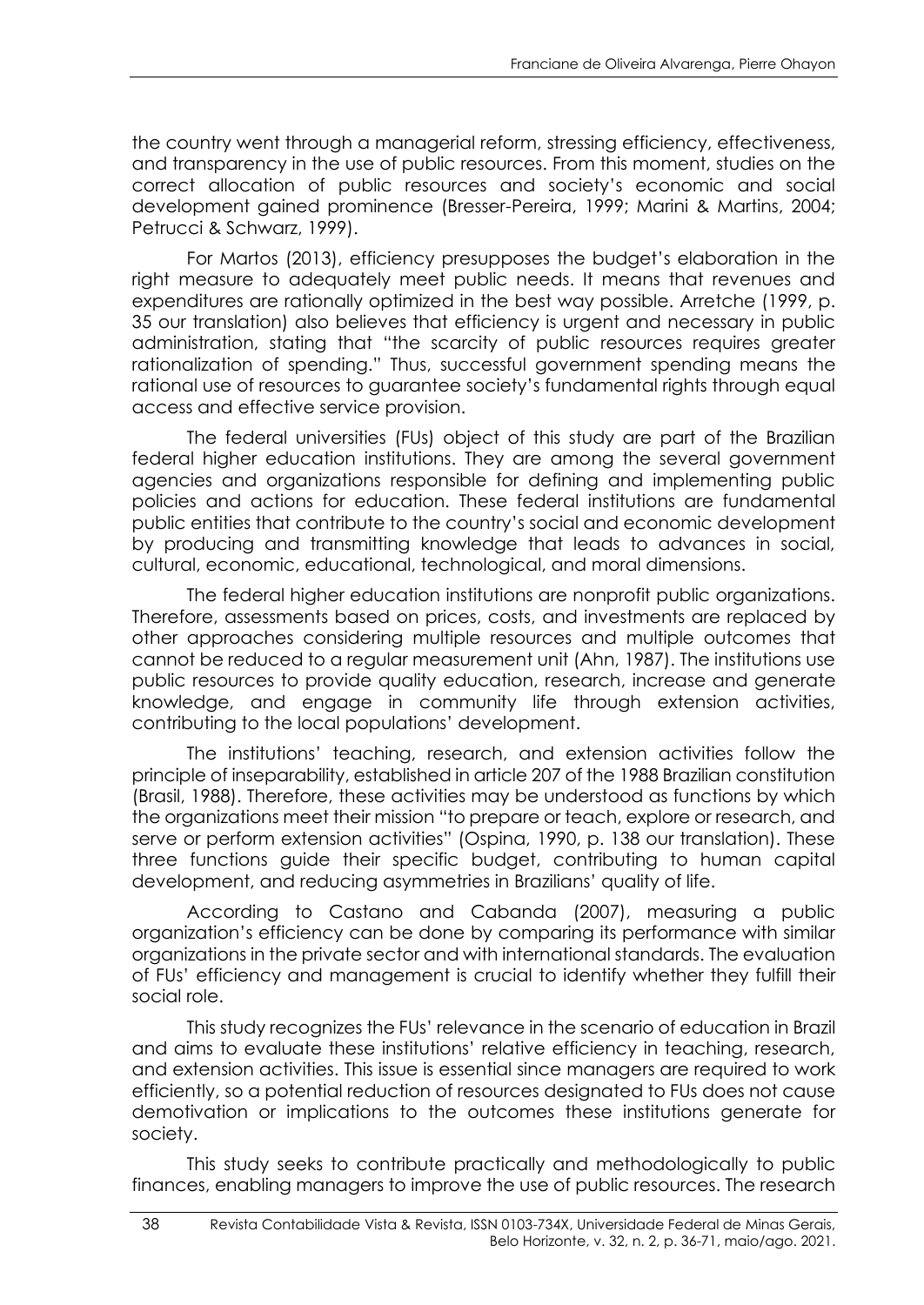focuses on analyzing and discussing the relationship between resource management efficiency and FU's performance in teaching, research, and extension activities.

Another contribution of this research lies in adopting the data envelopment analysis (DEA) methodology to separately evaluate the universities' teaching, research, and extension activities. DEA allows verifying whether and to what degree the activities are efficient when isolated or if they are efficient only when combined. The method also allows observing if the activities satisfactorily meet the needs of society.

According to current legislation, the tripod formed by teaching, research, and extension is the fundamental axis of Brazilian universities and cannot be segmented. Decree 3860/2001 states that federal higher education institutions are characterized by regularly offering teaching, research, and extension activities, following the principle of inseparability (Brasil, 2001).

According to Santos (2004, p. 31, our translation), this tripod is a catalyst for "*pluriversity*" knowledge, allowing "the insertion of the university in society and the insertion of society in the university." Castro (2004) corroborates this position, arguing that the history of the inseparability of teaching, research, and extension is based on the relationship between scientific knowledge and social demands.

Thus, university education encompasses the transmission of knowledge in the classroom and pure or applied research and extension, which is the objectification of research. These three activities represent the essential values to preserve the university as an agent of transformation and transmutation.

Pivetta et al. (2010) highlight the relevance of the three activities and their relationship, mentioning their complementarity and interdependency. The three activities must be recognized as equally important in the university system, at the risk of developing deficient and reductionist knowledge. In addition, they are crucial to the quality and success of students trained in these institutions. The appropriate training depends, to a large extent, on the level of interaction and connection among these three activities, which are pillars of both unidimensional and multidimensional knowledge. Therefore, it is difficult to conceive a successful university student without the influence of a systemic, expanded, and integrated qualification offered through teaching, research, and extension.

Studies such as Corbucci (2000), Belloni (2000), Oliveira and Turrioni (2006), Costa et al. (2010), Nuintin (2014), Curi (2015), Gomes (2016), and Moreira (2018) also used the DEA methodology to evaluate FUs efficiency, and are used as a reference for this research. However, none of these authors studied the efficiency of management regarding the FUs' social role, i.e., evaluating the universities' efficiency when pursuing their mission through teaching, research, and extension activities, as explored in this study.

## **2 THEORETICAL FRAMEWORK**

#### **2.1 Efficiency at Federal Universities**

Evaluation of the public sector's efficiency is a fundamental practice, and public managers must adopt it to guarantee that public resources turn into quality services and improvement of the population's social indicators.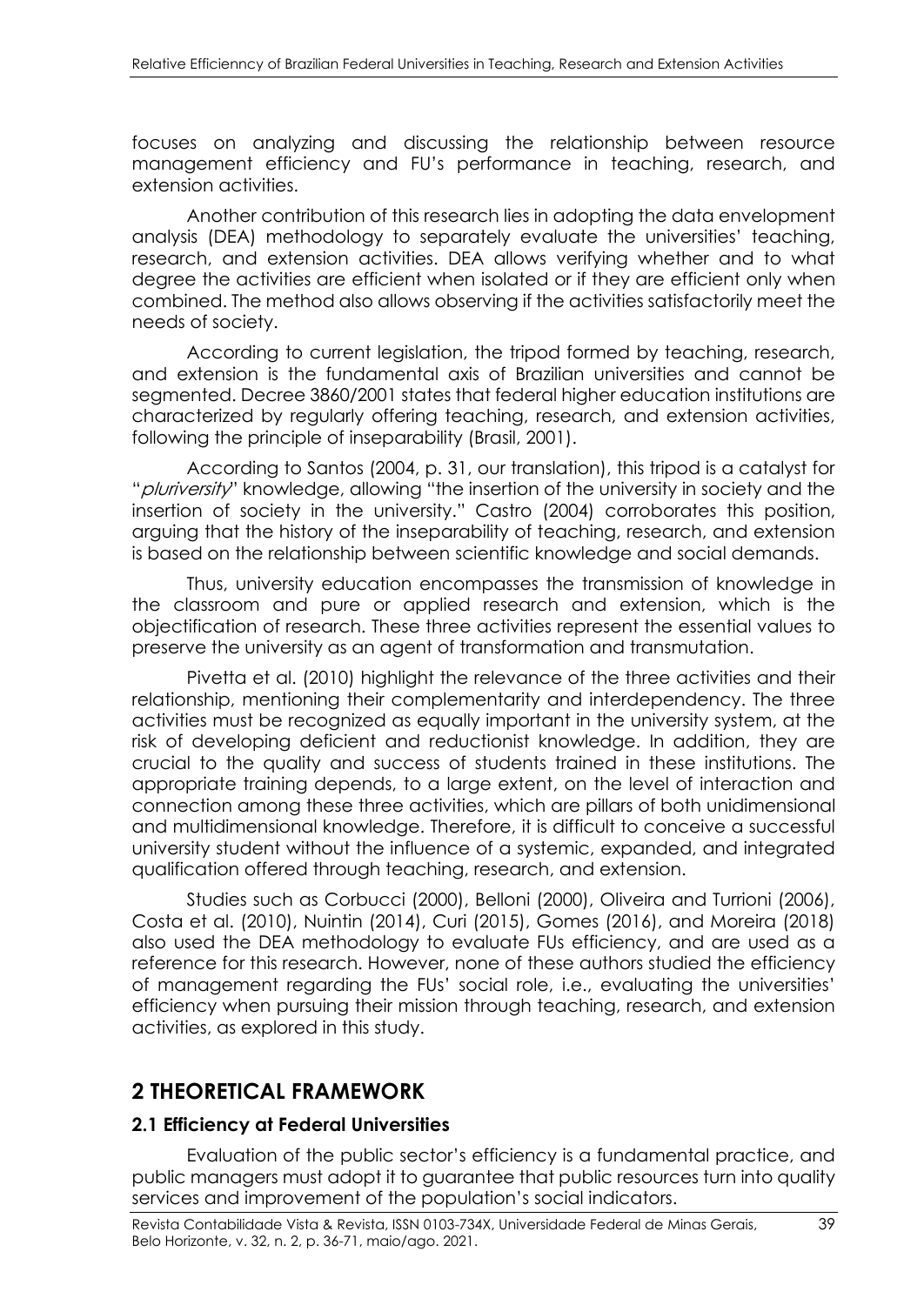The essence of the concept of efficiency in the public sector is the same as in the private sector. For an action to be efficient, it has to require fewer resources or optimize the existing resources in three ways (Gomes, 2010): spend only what is necessary, use efficient equipment and resources, and combat waste and improve the use of resources.

The principle of efficiency was expressly introduced in the caput of article 37 of the 1988 Brazilian Constitution, through constitutional amendment 19/1998, which dealt with the principles and norms of public administration, to impose control over finances and direct the search for managerial efficiency for effective public management (Brasil, 1988).

Fuentes et al. (2016) mention that higher education's efficiency is crucial for the countries' development and growth. Specifically, human capital and knowledge creation are fundamental factors for national economies that must compete at the international level.

For Baracho (2000), the analysis of public sector efficiency comprises the following aspects: (i) analysis of the service rendered or good purchased or sold, concerning its cost; (ii) analysis of the yield considering a previously established benchmark or standard; (iii) recommendations to improve the yield gained and criticisms of outcomes obtained.

Tavares et al. (2011) emphasize that, in Brazil, the evaluation of higher education has been gaining strength and has focused on government plans given the country's integration into the world scenario. This is due to the new conception of the state's power and role in the globalization model that appears as an option to face the capital accumulation crisis. The authors claim that this relationship constitutes a minimal state with its political, legal, and ideological organizations in the field of social rights, such as education.

Meyer Júnior (1993) adds that evaluation is an important and necessary management tool in universities, making it possible to measure their efforts, their quality, excellence, usefulness, and relevance, to implement new procedures and strategies.

Lapa and Neiva (1996) classify the most common criteria for evaluating FUs into two groups: performance criteria (such as productivity, efficiency, efficacy, and effectiveness) and quality criteria (usefulness and relevance).

Corbucci (2007) corroborates the importance of the evaluation, recognizing the complexity of assessing higher education institutions' quality and efficiency. Although some authors use performance indicators in their studies, even if indirectly, they intend to build an idea of what could be called quality teaching. The use of indicators is an advantageous approach since it allows comparing the institutions' performance.

Accordingly, Lapa and Neiva (1996) emphasize that quality is assessed based on usefulness or relevance, and judging quality considers political views of value.

Dufrechou (2016) shows that the most efficient public institutions circumvent budget restrictions, achieving the same results with fewer resources, or improving the results of current investments.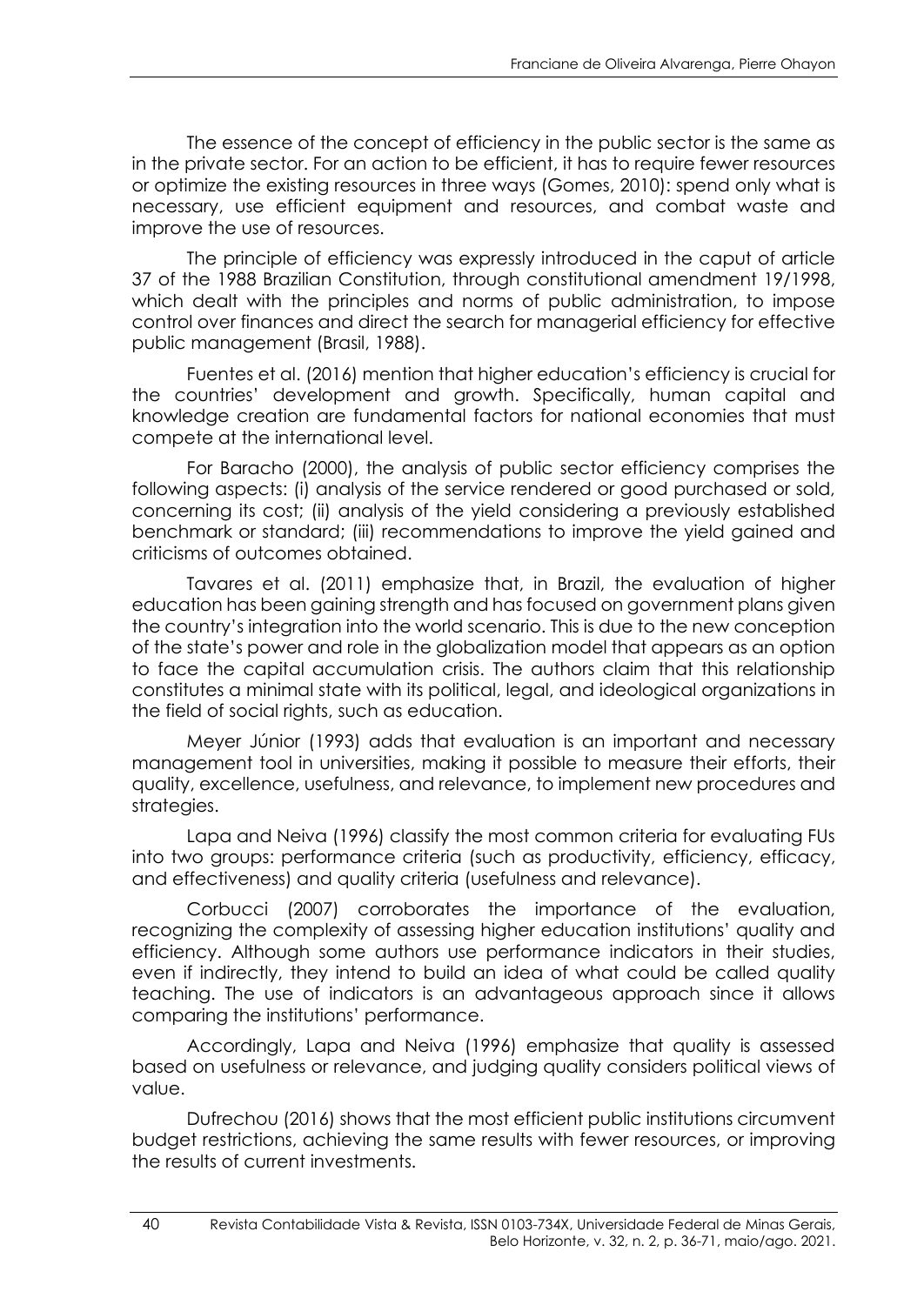In Brazil, FUs and other federal higher education institutions are audited by the Federal Court of Accounts (TCU), responsible for assisting in the external control of the federal government's accounting, financial, and budgetary supervision. Cruz (2004) notes that the TCU conducts accounting, financial, budgetary, operational, and equity audits, evaluating performance in different modalities. TCU also supervises the correct use of public resources, evaluating managerial aspects, such as efficiency, efficacy, effectiveness, and economy in using resources.

For Oliveira and Turrioni (2006), the TCU's evaluation does not clearly portray the real performance and needs of federal higher education institutions. However, this evaluation is still the best tool for analyzing performance and efficiency.

TCU uses nine indicators to assess these institutions (TCU, 2006) and prepares a report assessing their management in order to fulfill the regulation (Decisão 408/2002/TCU). The indicators are: current cost/equivalent student; full time student/equivalent faculty; full time student/equivalent staff; equivalent staff/equivalent faculty; student's participation rate; graduate-level student's engagement rate; graduate programs' CAPES/MEC classification; faculty qualification index; and graduation rate (TCU, 2006, p. 4, our translation).

When establishing these indicators to be collected and disclosed by higher education institutions, TCU (2006) sought to identify if they were meeting three essential requirements. In their annual report, the institutions have to demonstrate to be operationally verifiable; they need to be comparable with others; they have to be able to display the academic reality adequately.

Thus, institutional reports allow TCU to monitor the management, efficiency, and results from universities, favoring the creation of public policies and the allocation of public resources, thus impacting education and, consequently, social development.

### **2.2 Data Envelopment Analysis – DEA**

DEA is a technique based on linear programming to calculate the relative efficiency of the units. It was introduced by Charnes et al. (1978) based on the studies of Koopmans (1951), Debreu (1951), and Farrell (1957). The emergence of the term and the popularization of the use of linear programming to design and compare efficiencies occurred after the work by Charnes et al. (1978) Measuring the efficiency of decision making units, published in 1978, in the European Journal of Operational Research (Daraio & Simar, 2007; Ferreira & Gomes, 2012; Lins & Meza, 2000).

This technique evaluates the relative efficiency (comparing with benchmarks) of a sample of decision-making units (DMUs). Examples of DMUs are private companies; public, financial, and nonprofit institutions; and internal departments or sectors. Due to its flexibility in the evaluation process, DEA has a broad base of practical use in different segments. Revilla et al. (2003) and Hsu & Hsueh (2009), for example, studied the use of DEA to evaluate government programs.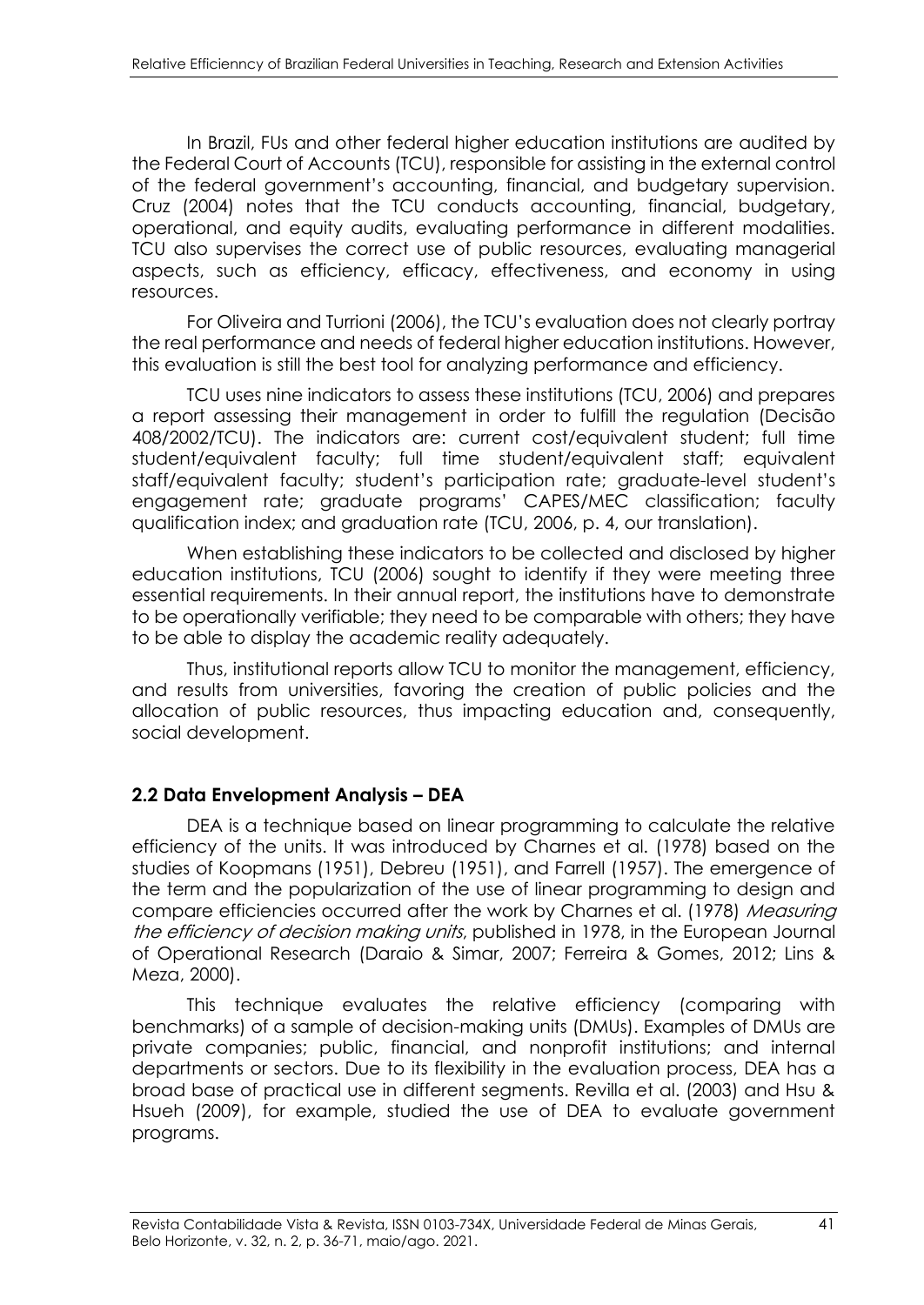Thus, the DEA allows comparing the performance of an objective DMU with others. The technique measures the relative efficiency of the units to envision performance improvement.

Kozyreff Filho and Milioni (2004) state that the DEA's goal is to compare several DMUs that perform similar tasks and differ in the quantities of inputs they consume and the outputs they produce. Once the set's efficiency is determined, the most efficient DMUs can mark the inefficient ones, used as a reference in the establishment of goals to improve performance. This efficiency is called relative efficiency.

The DEA analysis measures the relative efficiency of each unit based on the best performances observed. Therefore, efficiency will be specific according to the study's variables and the group in which the DMU is inserted. The best performances determine the production's frontier, constituting limits to the achievable outcomes using a given set of resources. Thus, a unit's efficiency indexes are measured from its relative position from the frontiers. Each result is interpreted as a description of its determining skills and objective restrictions, assuming that the unit's outcomes will increase when circumventing restrictions and expanding skills (Lapa et al., 1997).

According to Avkiran (2001), this analysis allows public policy managers and university leaders to better allocate available resources and improve productivity.

According to Wen-Chih et al. (2012), the DEA allows to individually optimize each observation, one in relation to the others, thus forming an efficiency frontier. According to the Pareto-Koopmans concept, this efficiency frontier is defined by the maximum level of production for a given level of input. The units operating at the frontiers are classified as efficient and the others as inefficient. The efficiency index is calculated according to the projection of inefficiencies in relation to the frontiers. Two forms of projection are used in the classical models: the input minimization models (which calculate the maximum reduction of inputs to produce the same outputs) and the output maximization models (which calculate the maximum expansion of outputs produced with a given input).

Thus, according to Colin (2007), DEA allows (1) the identification of the most efficient DMUs, (2) the distinction of the least efficient DMUs compared to the most efficient ones in a group, (3) the diagnosis of inputs unproductively used, and (4) recognizing DMUs with best practices as benchmarks.

In mathematical terms, the DEA calculates efficiency by the ratio of a weighted sum of outputs to a weighted sum of inputs. The weight for each weighting factor (inputs and outputs) is obtained by solving a fractional programming problem, in which each unit analyzed maximizes its efficiency (Mello et al., 2003).

The weights for input and output variables of the general DEA model can be obtained from the model solution proposed by Charnes et al. (1978), according to the following equations:

$$
\max E_j = \sum_{r=1}^{s} u_r \cdot y_{r0} / \sum_{i=1}^{m} v_i \cdot x_{i0}
$$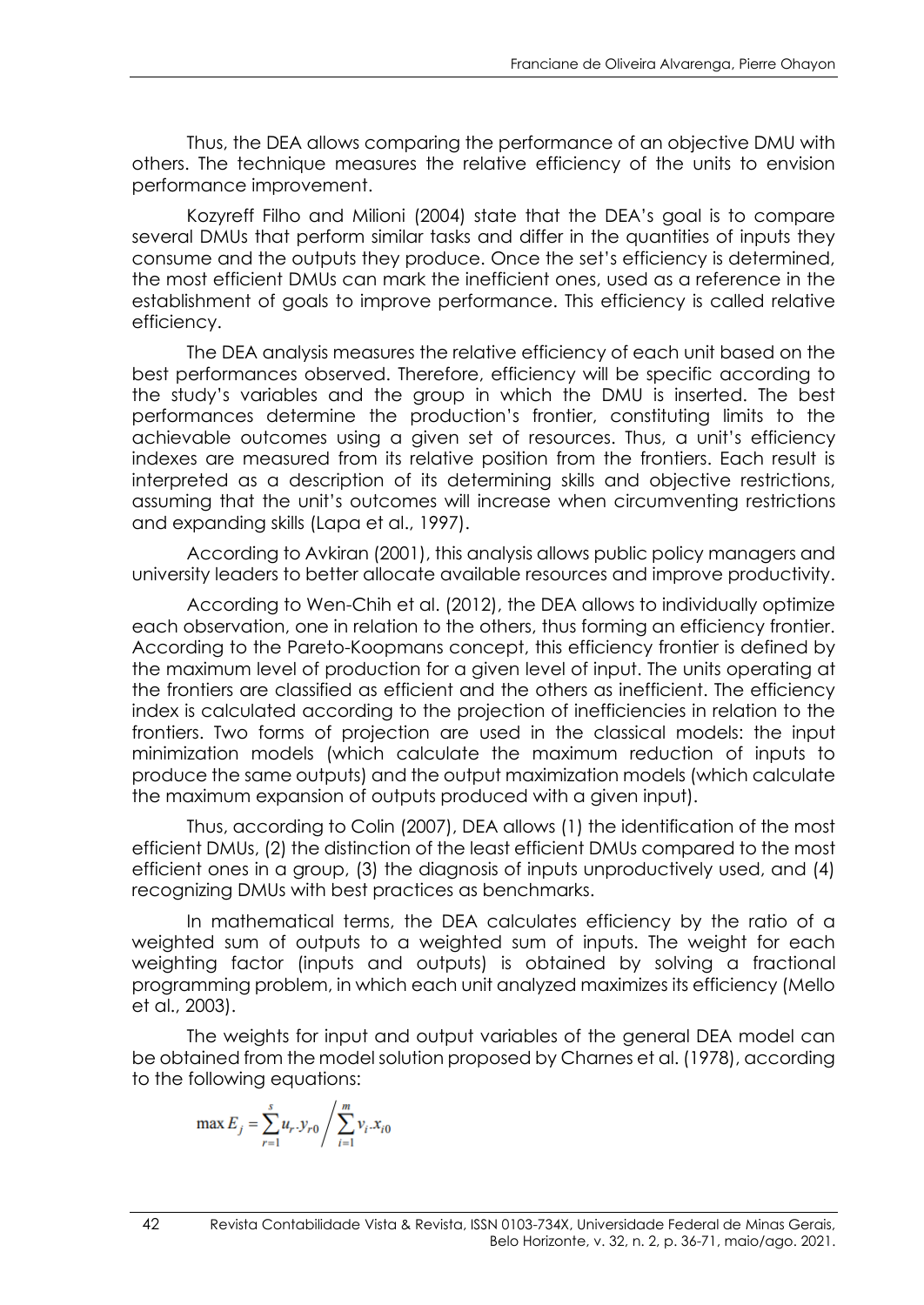That is:

$$
\left(\sum_{r=1}^{s} u_r y_{rj} / \sum_{i=1}^{m} v_i x_{i,j}\right) \le 1, \ j = 1, 2, ..., n
$$
  

$$
u_r \ge 0, \quad r = 1, 2, ..., s
$$
  

$$
v_i \ge 0, \quad i = 1, 2, ..., m
$$

where DMU<sub>0</sub> is the DMU under analysis;  $y_0$  and  $x_0$  the output and input data for the DMU<sub>0</sub>; *j* the DMU index, *j* = 1 ..., *n; r* the output index, with *r* = 1, ..., *s; i* the input index,  $i = 1, ..., m$ ;  $y_{ij}$  the value of the *r*-umpteenth output for the *j*-umpteenth DMU;  $x_{ij}$  the value of the *i*-umpteenth input for the *j*-umpteenth DMU;  $u_t$  the weight associated with the r-umpteenth output; and  $v_i$  the weight associated with the *i*-umpteenth input. Note that: if  $E_i = 1$ , DMU<sub>0</sub> is efficient when compared to the other units considered in the model, and if  $0 \le E_i \le 1$ , DMU<sub>0</sub> is inefficient.

According to Silva et al. (2012), DMUs that are considered efficient will have a coefficient of 1% or 100%, called the Pareto-efficient frontier (PEF). The only constraint of the technique is that the DMU is within or at the efficiency frontier.

Mello et al. (2005) point out that the efficiency estimated by the DEA is a quantity linked to the quotient between a weighted sum of outputs and a weighted sum of inputs. To prevent arbitrary weights (eliminating the analysis's subjectivity), the method allows each analyzed organization to choose the most appropriate weights, that is, those that maximize this ratio. However, this cannot be done entirely freely since the result has to be *an efficiency*, i.e., a number between 0 (zero) and 1 (one). The following equation presents the mathematical programming:

Maximizing  $\underline{\nu Y_{\varrho}}$  subject to  $\underline{\nu Y_{k}}\leq 1$  , for all K  $\mathcal{V} \mathcal{X}_O$  is  $\mathcal{V} \mathcal{X}_k$ 

where  $u$  are the weights assigned to the outputs of company  $O$ , Y are the outputs of company O,  $\nu$  are the weights assigned to the inputs of company O,  $X$  are the inputs of company  $O$ , and K represents the number of companies. Thus, the weights that a company chooses, when applied to itself and to the others (in the total of k companies), cannot give a higher quotient to the unit. This restriction is applied as many times as the number of companies. It is a restriction for each analyzed company.

Charnes et al. (1978) expanded used multiple inputs and outputs to expand their studies, creating the CCR model (named after the authors). The model considers constant returns to scale at the frontier; therefore, it is also known as constant returns to scale (CRS). This model allows an objective assessment of the overall efficiency and identifies the sources and estimates of amounts of the identified inefficiencies (Casa Nova, 2002).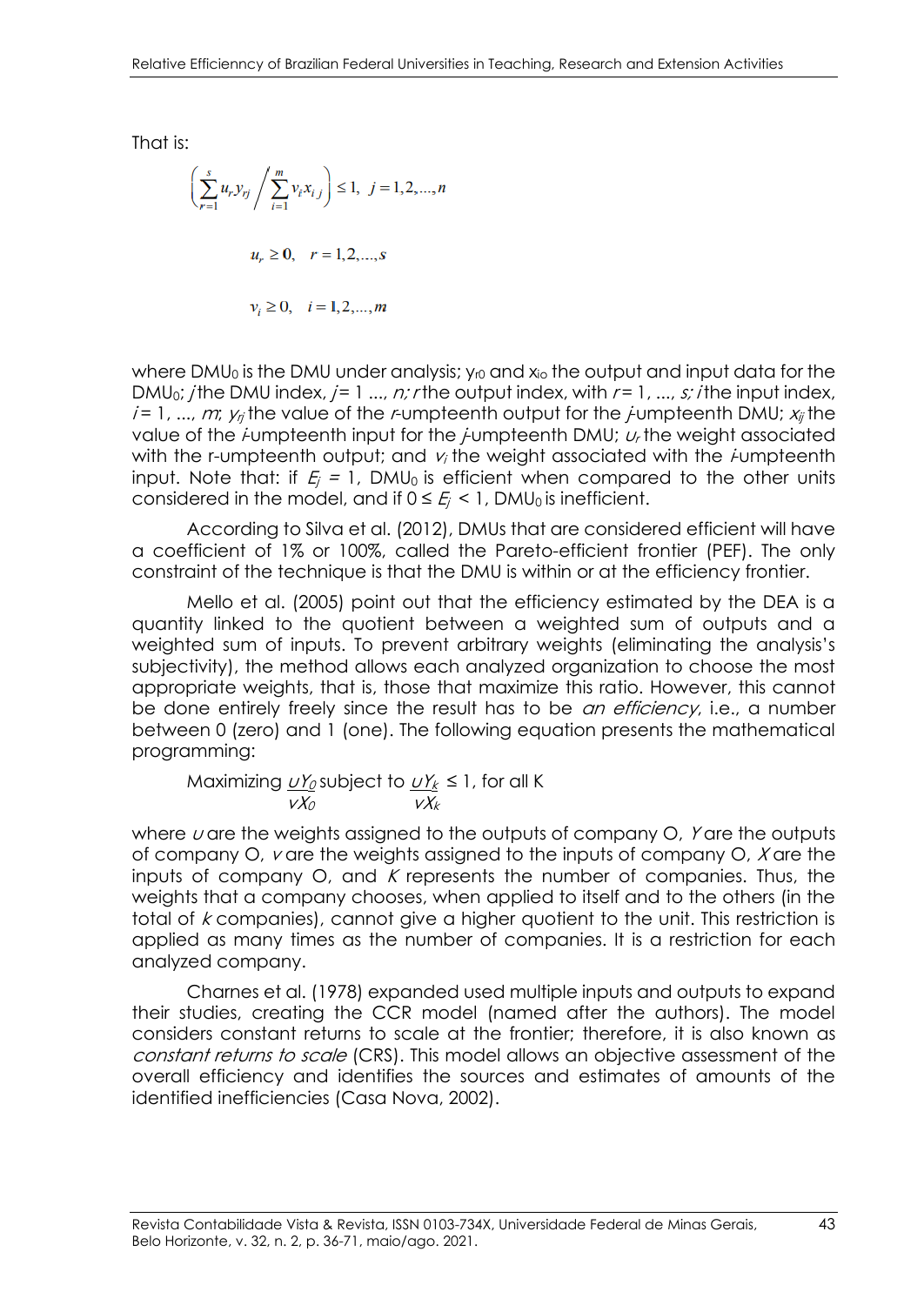The essential characteristic of the CCR ratio construction is the reduction of the multiple-output-multiple-input situation (for each DMU) to that of a single "virtual" output and a single "virtual" input. For a DMU, the ratio of this single virtual output to a single virtual input provides a measure of efficiency that is a function of the multipliers. This ratio, which is to be maximized, forms the objective function for the particular DMUo being evaluated (Charnes et al., 1994, p.40).

Coelli et al. (2005) express the model:

MIN  $\theta$   $\lambda$   $\theta$ 

Subjected to:  $-y_i + Y \lambda \ge 0$  $\theta$  xi – X  $\lambda$   $\geq$  0  $\lambda > 0$ 

where  $\theta$  is the efficiency score of a given DMU; y is the output of the DMU, and x is the input. X is the input matrix (n  $\times$  k), and Y is the output matrix (n  $\times$  m);  $\lambda$  is the vector of constants that multiplies the matrix of inputs and outputs.

In 1984, Banker et al. (1984) created a new DEA model to eliminate the need for constant returns to scale, the BCC model or variable returns to scale (VRS). In this model, the variable returns are those that can assume increasing and decreasing returns to scale. For Casa Nova (2002), this model distinguishes between technical and scale inefficiencies, estimating pure technical efficiency at a given scale of operations, and identifying the presence of increasing, decreasing, or constant returns to scale to be explored in the future.

For Gomes & Baptista (2004), a DMU operates with constant returns to scale when the scale efficiency score is equal to 1. However, if the scale efficiency measure is less than the unit, increasing or decreasing returns to scale may occur. In this case, the technical efficiency scores should be compared in the model with non-increasing returns and in the model with variable returns, so that, if these values are different, the DMU will have increasing returns to scale, and, if they are identical, it will have decreasing returns to scale.

According to Coelli et al. (2005), the BCC model can be represented as follows:

MIN  $\theta$ , $\lambda$   $\theta$ 

Subjected to:  $-y_i + Y \lambda \ge 0$  $\theta$  xi – X  $\lambda$  > 0

$$
N_1\lambda\geq 0
$$

where  $N_1$  is a vector  $(N \times I)$  of unit numbers.

Marinho and Cardoso (2007) offer a hypothetical example of building efficiency frontiers using two DEA models (Figure 1). The authors indicate that the CCR model admits an efficiency frontier with constant returns to scale, that is, a straight line passing through the origin of the Cartesian axes; and the BCC model admits variable returns to scale.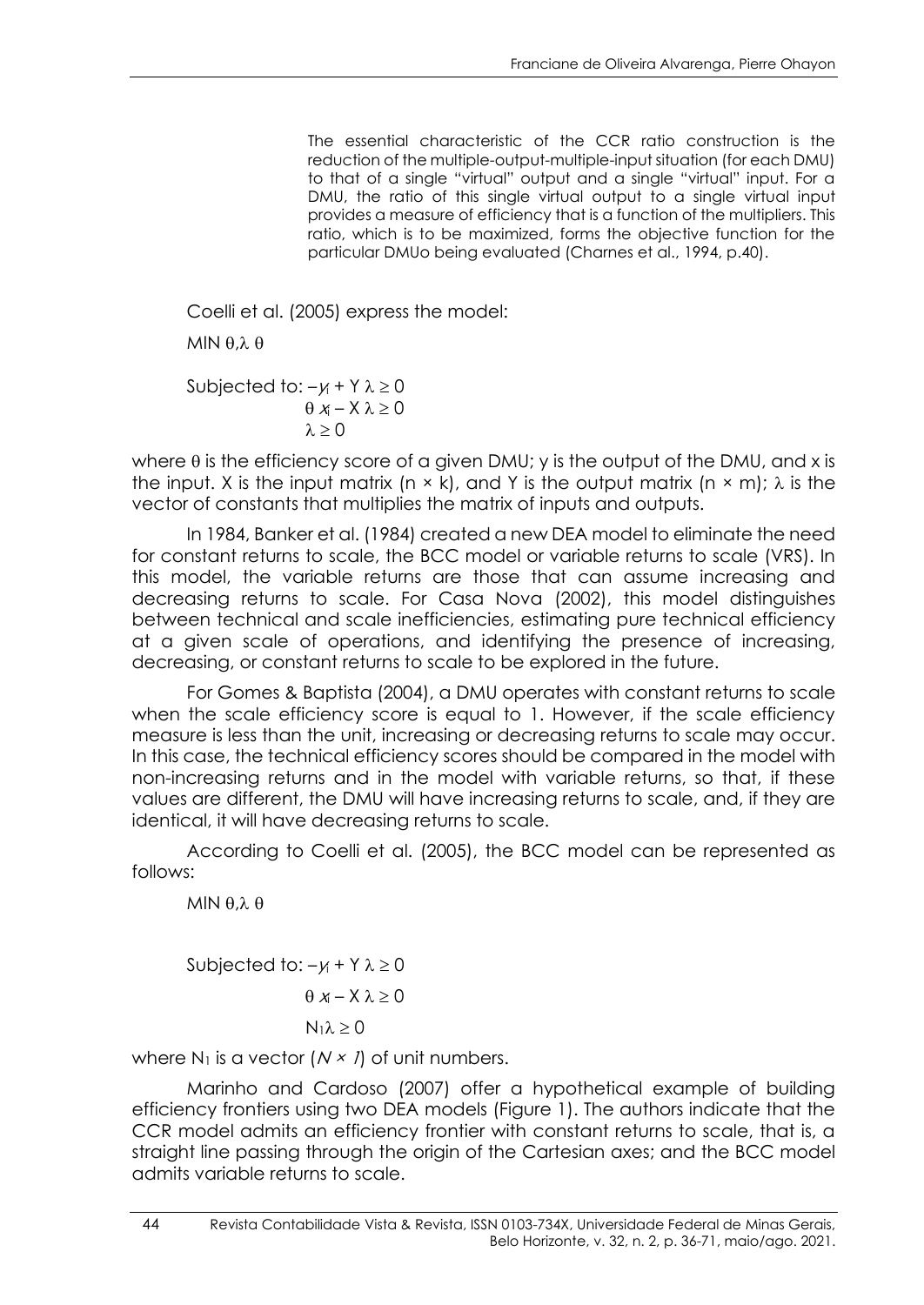

**Figure 1** – Efficiency frontiers – CCR and BCC models Source: Marinho and Cardoso (2007, p. 17)

As shown in Figure 1, Marinho and Cardoso (2007) mention that the alleged units A, B, C, D, and F1, located on the BCC model's frontier, are efficient in this model. The F3 unit is efficient in the CCR model, but it would not be part of the sample analyzed in the BCC model, as no unit can be located above the efficiency frontier of any model. Units E, F0, F2, and G are not efficient in either model, as they are located below the frontiers. For example, according to the CCR model, the F0 unit could expand its output up to the production level of the F3 unit, without increasing the use of inputs set at the same level as the F2 unit.

Both the CCR and the BCC models can be analyzed from the input-oriented or output-oriented perspectives. Haynes and Dinc (2005) mention that the DEA technique can be both input and output-oriented. The input-oriented model seeks to maximize the proportional reduction in input variables while keeping the output level constant. On the other hand, the output-oriented model maximizes the proportional increase of the output variables while maintaining the same level of inputs.

According to Gomes & Baptista (2004), the choice of orientation does not have a great influence on the magnitude of the technical efficiency value, and the choice criterion will depend on the purpose of the study, that is, whether the objective is to regularize the consumption of inputs or enable the increased output.

In this context, the implementation of the DEA technique establishes three main phases (Golany & Roll, 1989): 1) definition and selection of DMUs to be analyzed; 2) selection of relevant and appropriate variables (inputs and outputs) to establish the efficiency of the selected DMUs and 3) application of DEA models.

This research differs from others using the DEA methodology. It seeks to analyze the relative efficiency from the point of view of the FUs' mission, focused on the tripod: teaching, research, and extension activities.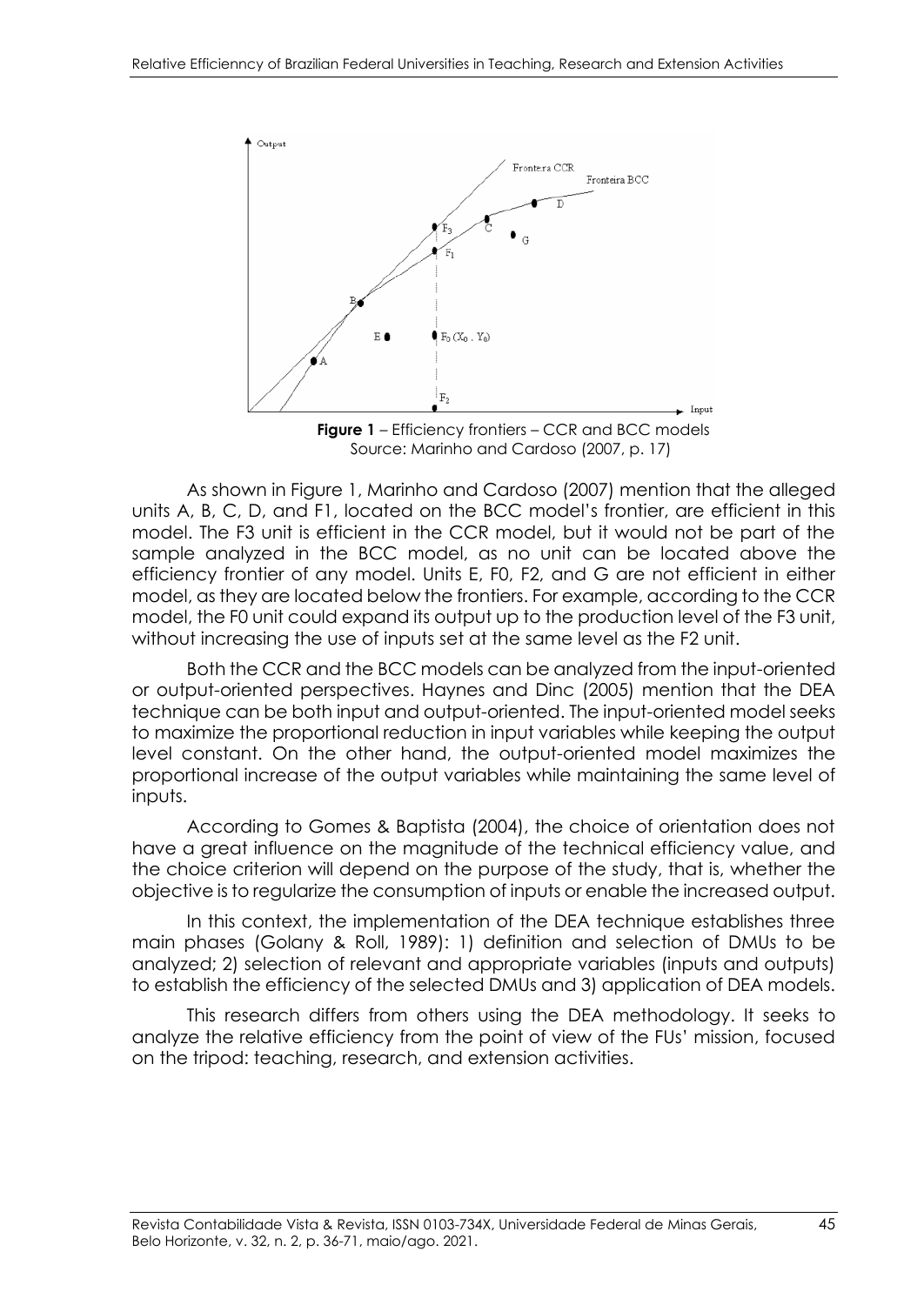# **3 METHODOLOGY**

### **3.1 Typology**

This descriptive and quantitative research uses DEA and descriptive statistical techniques to assess the relative efficiency of Brazilian federal universities (FUs) in teaching, research, and extension activities. The study sought to reveal and interpret the FUs' reality identifying their specific characteristics and indicators, classifying and explaining phenomena observed in these institutions.

The research is classified as non-experimental and positivist since the researched phenomenon is considered in its natural state (Bertassi, 2016).

Data and indicators from the studied FUs were extracted from documentary and ex-post-facto research. For Marconi and Lakatos (2007), the main characteristic of documentary research is that the data collection's source is restricted to documents, and the investigation is conducted at the time or after the events.

The research did not use random forms of selection. It adopted nonprobabilistic intentional sampling, gathering the FUs that fit the established research criteria (Marconi & Lakatos, 2007).

Data envelopment analysis (DEA) was used to infer the relative efficiency of FUs in teaching, research, and extension activities, as well as their evolution, and checking the weight of the selected variables.

### **3.2 Procedures, data collection techniques, and period of analysis**

Data were extracted from federal universities' annual management reports. The documents were available online or were requested to the federal ombudsman, through the Electronic System of the Citizen Information Service (e-SIC), based on the Brazilian freedom of information law 12527/2011 (Brasil, 2011).

These reports present the institutions' results and allow the Federal Court of Accounts (TCU) to monitor the application of public resources, thus enabling performance evaluations. The management report is one of the FUs' accountability instruments, containing financial and equity information, performance indicators, and other data. The reports show the funds received, how and where they were applied, and the quantitative and qualitative outcomes. However, it is not enough to know the outcomes and the FU indicators; it is crucial to analyze these data to evaluate if the resources were efficiently used, as well as to compare these results with other institutions.

This was a longitudinal study examining the period from 2013 to 2017. The period was chosen because it is immediately after the end of *Reuni*, a federal public policy ended in 2012 that channeled resources to FUs. The data were examined to find the relative efficiency of FUs regarding their teaching, research, and extension activities, using the DEA methodology.

### **3.3 Object of study and sampling**

Golany and Roll (1989) emphasize the importance and care in determining the sample size before defining the variables. A large number of DMUs can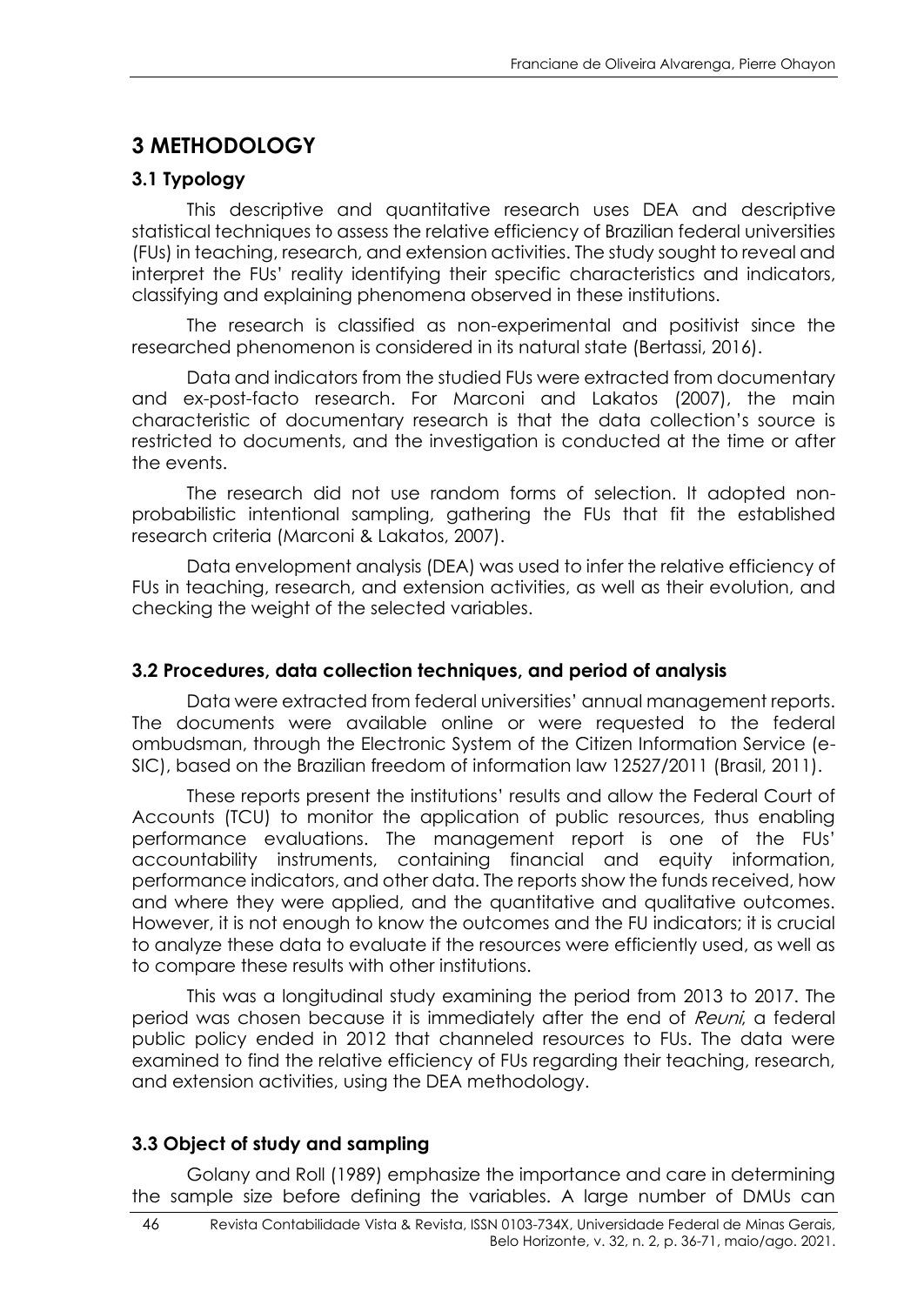decrease homogeneity within the analyzed set, increasing the possibility that the results will be affected by factors the model has disregarded. On the other hand, if the sample size is smaller than the number of inputs and outputs, the analysis can result in all DMUs being efficient. Some authors recommend that the number of DMUs should be at least twice the inputs and outputs. Although there is no general rule, Banker et al. (1984) suggest that the number of DMUs should be at least three times the number of variables, while Cook et al. (2014) propose that it should be at least twice the number of variables.

The Brazilian federal universities are the units of analysis, and the sample was formed of 34 FUs (Table 1).

|    | $\frac{1}{2}$<br><b>NAME</b>                              | <b>ACRONYM</b>  | <b>YEAR OF</b><br><b>INAUGURATION</b> |
|----|-----------------------------------------------------------|-----------------|---------------------------------------|
|    | Federal University of Bahia                               | <b>UFBA</b>     | 1946                                  |
|    | 2 Federal University of Alfenas                           | <b>UNIFAL</b>   | 2005                                  |
|    | 3 Federal University of Health Sciences of Porto Alegre   | <b>UFCSPA</b>   | 2008                                  |
|    | 4 Federal University of Goiás                             | <b>UFG</b>      | 1960                                  |
|    | 5 Federal University of Itajubá                           | <b>UNIFEI</b>   | 2002                                  |
|    | 6 Federal University of Juiz de Fora                      | UFJF            | 1960                                  |
| 7  | Federal University of Lavras                              | <b>UFLA</b>     | 1994                                  |
|    | 8   Federal University of Mato Grosso                     | <b>UFMT</b>     | 1970                                  |
| 9  | Federal University of Mato Grosso do Sul                  | <b>UFMS</b>     | 1979                                  |
|    | 10 Federal University of Minas Gerais                     | <b>UFMG</b>     | 1927                                  |
| 11 | Federal University of Pernambuco                          | <b>UFPE</b>     | 1967                                  |
|    | 12 Federal University of Rondônia                         | <b>UNIR</b>     | 1982                                  |
|    | 13 Federal University of Roraima                          | <b>UFRR</b>     | 1987                                  |
|    | 14 Federal University of Santa Catarina                   | <b>UFSC</b>     | 1960                                  |
|    | 15 Federal University of Santa Maria                      | <b>UFSM</b>     | 1960                                  |
|    | 16 Federal University of São João del-Rei                 | <b>UFSJ</b>     | 2002                                  |
|    | 17 Federal University of Uberlândia                       | UFU             | 1978                                  |
|    | 18 Federal University of Viçosa                           | UFV             | 1969                                  |
|    | 19 Federal University of ABC                              | <b>UFABC</b>    | 2005                                  |
|    | 20 Federal University of Acre                             | <b>UFAC</b>     | 1974                                  |
| 21 | Federal University of Amazonas                            | <b>UFAM</b>     | 1962                                  |
| 22 | Federal University of Espírito Santo                      | <b>UFES</b>     | 1961                                  |
|    | 23 Federal University of the State of Rio de Janeiro      | <b>UNIRIO</b>   | 1979                                  |
|    | 24 Federal University of the West of Pará                 | <b>UFOPA</b>    | 2009                                  |
|    | 25 Federal University of Pampa                            | <b>UNIPAMPA</b> | 2008                                  |
|    | 26 Federal University of Paraná                           | <b>UFPR</b>     | 1950                                  |
| 27 | Federal University of Recôncavo da Bahia                  | <b>UFRB</b>     | 2005                                  |
|    | 28 Federal University of Rio de Janeiro                   | <b>UFRJ</b>     | 1965                                  |
|    | 29 Federal University of Rio Grande                       | <b>FURG</b>     | 1969                                  |
|    | 30 Federal University of Rio Grande do Sul                | <b>UFRGS</b>    | 1968                                  |
| 31 | Federal University of São Francisco Valley                | <b>UNIVASF</b>  | 2002                                  |
|    | 32 Federal University of Jequitinhonha and Mucuri Valleys | <b>UFVJM</b>    | 2005                                  |
|    | 33 Rural Federal University of Amazonia                   | <b>UFRA</b>     | 2002                                  |
|    | 34 Rural Federal University of Rio de Janeiro             | <b>UFRRJ</b>    | 1968                                  |

#### **Table 1**

List of federal universities analyzed

Source: Elaborated by the authors based on the Ministry of Education (BRASIL, 2017)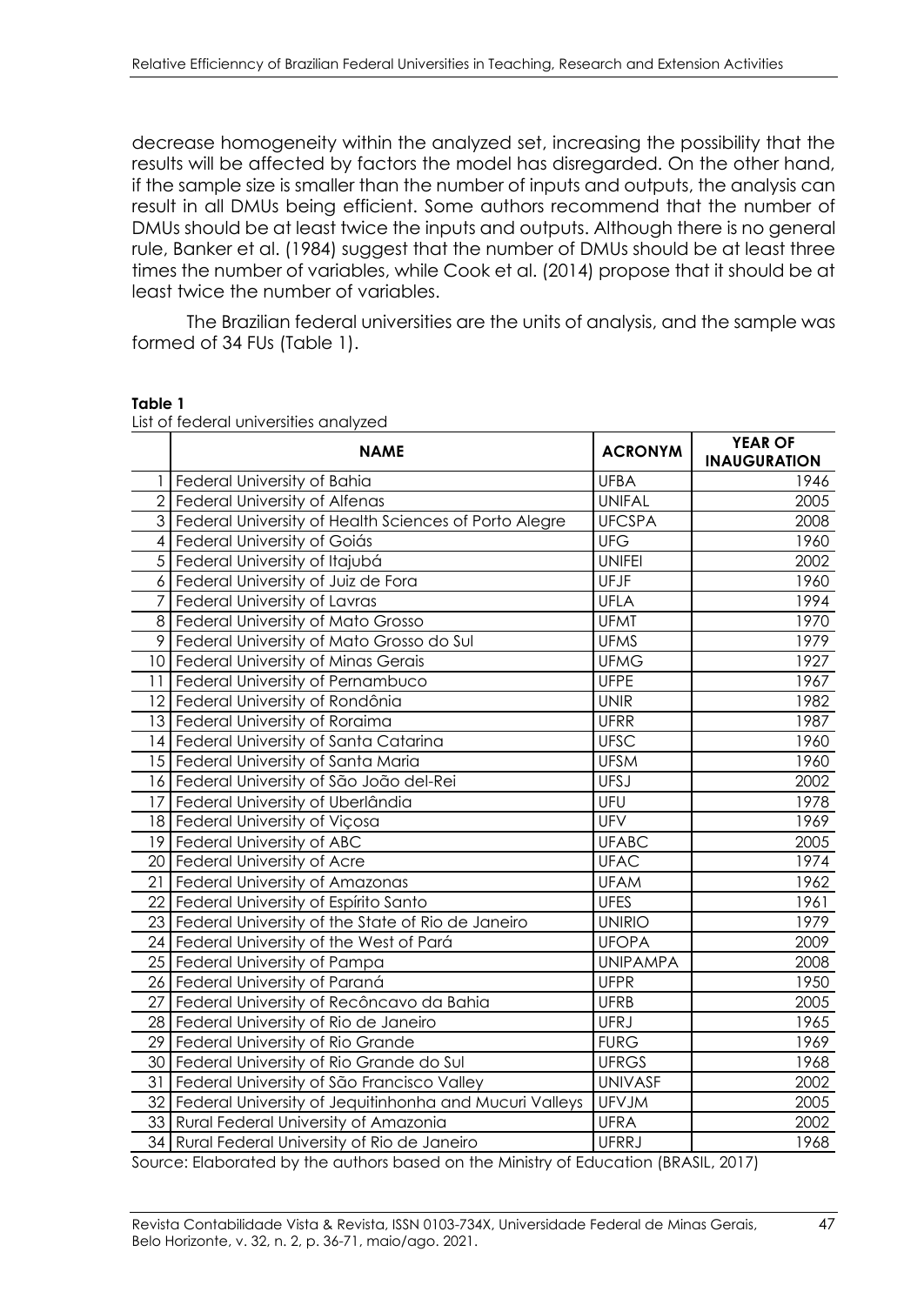From the universe of 63 FUs until 2017, 29 were excluded because of missing data or failing to provide data. In 11 cases, the FUs did not have data on teaching (they failed to provide primary data or were new institutions and data was not yet available), making it impossible to calculate TCU indicators. Also, 07 new FUs still did not have complete data on research activities. As for the extension activities, 27 FUs failed to provide the data. This scenario may represent a limitation of the sample.

### **3.4 The DEA method**

The data development analysis (DEA) method was chosen to help achieve this research's objectives. In addition, the study also adopted the BCC efficiency analysis model, which determines the efficiency frontier taking into account variable returns of scale, where an increase in the input may promote a not necessarily proportional increase or decrease in outputs.

In addition, the output-oriented BCC efficiency analysis model was used since the search for efficiency by maximizing production is more consistent with the nature of the teaching, research, and extension activities of FUs, that is, maximizing the movement towards the frontier through the proportional increase of outputs, keeping the inputs constant. Thus, a set of benchmarks was created for inefficient units, providing separate (in)efficiency scores for the FUs' teaching, research, and extension activities.

With data from the period 2013 to 2017, referring to 34 FUs, the DEA calculations were performed using the free software EMS – version 1.3, which allowed evaluating the level of FUs relative efficiency.

#### **3.5 Variable selection**

To separately analyze the relative efficiency in each activity (teaching, research, and extension), the variables were directed to the activities which they identified with. To calculate the relative efficiency related to undergraduate teaching activities, the variables shown in Figure 2 were considered.



Source: Elaborated by the authors (2019)

The number of undergraduate programs refers to students training for the labor market in different professions. The expansion of education increases wages and labor productivity. It also contributes to economic growth and poverty reduction, promoting social equality (Barros et al., 2002).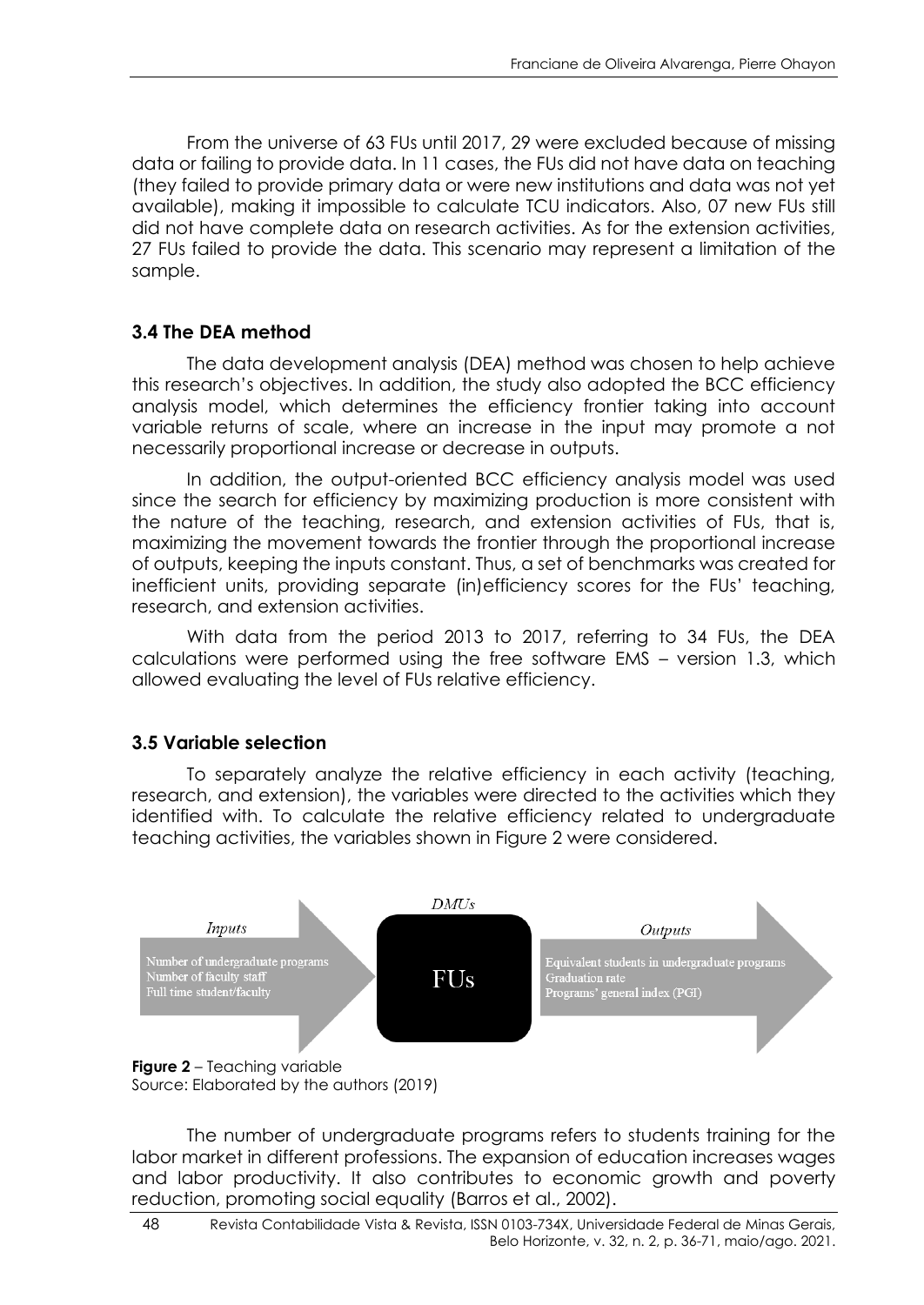Along with the offer of courses, qualifying students also depends on the professor's performance. Neves and Malta (2014) mention the importance of faculty staff in developing teaching, research, and extension activities, since these professionals contribute to the learning process, becoming mediators and connectors in the students' knowledge in search of a social structure. Therefore, the faculty's performance in higher education is not restricted to the classroom, research, or administration. Professors have to develop these activities in a concomitant and complementary way. Thus, the greater the number of professors in relation to that of students, the better the attention and support these students will receive, favoring greater productivity of teaching resources.

The graduation rate refers to the number of students who obtain a degree in the expected period. This rate reflects the institution's quality and managerial capacity when using resources. Thus, it is not enough to train the largest number of students (graduation rate), which means that the institution has to be evaluated based on the quality of its actions. In this context, the programs' general index (PGI) is included as an output, contributing to measure the higher education institution's quality, calculating the weighted average of all scores obtained during the evaluation of the institutions' undergraduate programs.

Regarding research activities, the variables shown in Figure 3 were considered to calculate relative efficiency.



**Figure 3** – Research variables Source: Elaborated by the authors (2019)

The number of faculty staff was considered input since these professionals are the main channel through which FUs carry out their mission. In addition, they perform teaching and research activities. Menezes and Santos (2001) mention that the faculty qualification index is linked to the quality of undergraduate and graduate education and the volume of research produced in an institution.

Although undergraduate students carry out research and engage in scientific initiation, most relevant research is performed in graduate programs. Severino (2006, p. 51-52, our translation) states that "the graduate program is one of the best sections of the Brazilian educational system when it comes to the quality achieved. These programs have contributed significantly to the construction of a more accurate description of the national reality, thanks to the systematization and institutionalization of scientific research practice, while preparing new generations of researchers." Thus, the number of graduate programs was used as an input.

A greater number of graduate programs may encourage undergraduate students to engage in research conducted at a higher education level. This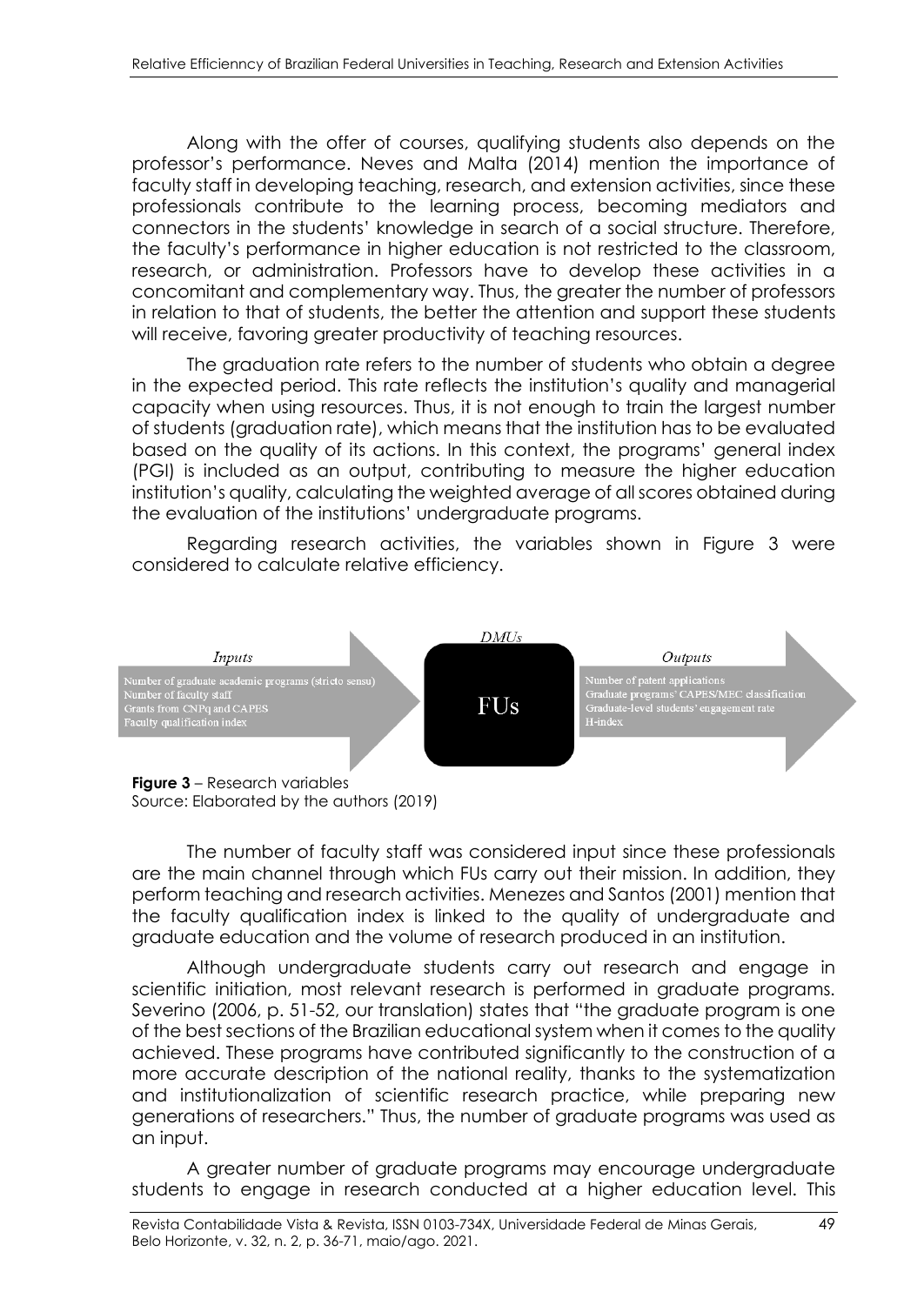involvement helps students consolidate knowledge obtained in the classroom and engage with more advanced studies.

Government funding for research was a variable considered an input. CAPES and CNPq are the main sources of government funding for research. The more grants researchers are awarded, the greater the opportunities for research development.

Over the years, scientists' growing responsibility for solving social and economic problems has led to marketable innovations achieved from academic research. Thus, Chaves (2009) argues that FUs have been major generators of technological innovation. Therefore, the number of patent applications registered with the Brazilian National Institute of Industrial Property (INPI) was considered a variable. The decision to adopt the number of applications instead of the actual patent is due to the often slow, difficult, and costly process of acquiring a patent. In addition, the fact that the patent is granted does not mean that it will be licensed to any interested party or exploited in any way. Mueller and Perucchi (2014) showed that the average period between request and response, which may or may not be favorable to the patent's granting, is ten years, and that the value of the patent depends on the potential for commercialization or economic exploitation that the patent presents.

The graduate program's CAPES/MEC classification is a system to evaluate the FUs. It uses five criteria, with different weights in the composition of the final score/classification: a) program's proposal; b) faculty; c) student body, dissertations, and theses; d) intellectual production, and; e) social insertion. Thus, the outcomes support the establishment of policies for the graduate academic programs (in Brazil called *stricto sensu*), as well as for the implementation of scholarships, grants, support, among other measures.

Regarding the dissemination of research, the h-index was considered an output. It is an indicator of quality in scientific production and helps assess the relevance of researchers' work. The h-index quantifies productivity and impact of individual or group research based on the most cited articles. Costas and Bordons (2007, p.194) affirm that the h-index is considered a good bibliometric indicator, preferable to using only the total number of articles produced, the total number of citations, the number of citations per article, or the number of articles most cited.

Finally, to calculate the relative efficiency regarding the extension activities, Figure 4 shows the used variables.

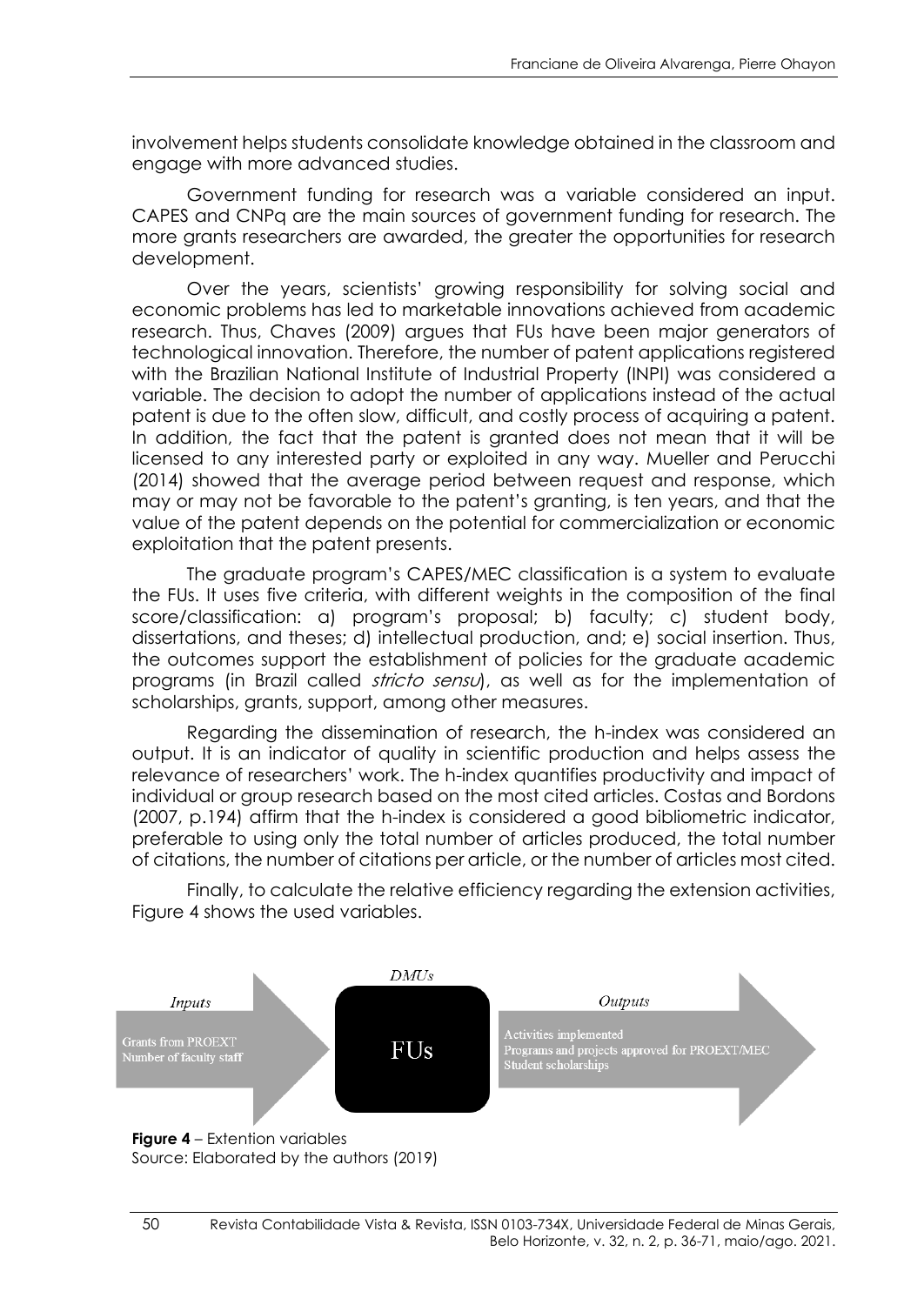Again, the number of faculty staff was considered an input, highlighting the importance of their performance in integrating the institution with society.

In 2008, the government established the University Extension Program (PROEXT/MEC) to expand the interaction between universities and society and formalize resource allocation to extension-based projects. The research considered the grants the governments offered through this program as an input.

The number of programs and projects submitted and approved (output) demonstrates how one of the university's pillars has gained significance. Also, professors are increasingly willing to elaborate, submit, and develop extension projects.

It is worth mentioning that extension activities do not always count on grants from the PROEXT/MEC. However, FUs carry out such actions using their own resources or via private partnerships, so the number of extension activities was also considered an input.

The student scholarships granted by PROEXT/MEC were also considered an output. This sort of financial aid stimulates the interaction of university students with other sectors of society. These activities contribute to their academic and professional careers and the exercise of citizenship.

## **4 RESULTS AND DISCUSSION**

This study used the DEA method to assess the relative efficiency of Brazilian FUs regarding teaching, research, and extension activities. First, the data's descriptive statistics were collected, followed by an analysis of the FUs' relative efficiency when conducting its activities.

#### **4.1 Descriptive statistics of variables**

The first analysis used the correlation matrix among the input and output variables to verify if they were positively correlated (Chen et al., 2012).

For teaching activities, Table 2 shows that the selected variables meet the criteria. All of them are positively correlated, and the variables number of faculty staff (FACUL) and equivalent students in undergraduate programs (EQUIV) showed the highest degree of correlation.

#### **Table 2**  Correlation matrix for teaching PROGRAMS FACUL FTS/FAC EQUIV GRADRATE PGI **TEACHING** 1.0000 0.8686 0.3574 0.8485 0.3393 0.2496 PROGRAMS 1.0000 0.4703 0.9600 0.4472 0.4995 FACUL 1.0000 0.5811 0.4523 0.4795 FTS/FAC 1.0000 0.5218 0.5184 EQUIV 1.0000 0.5090 GRADRATE 1.0000 PGI

Source: Elaborated by the authors (2019)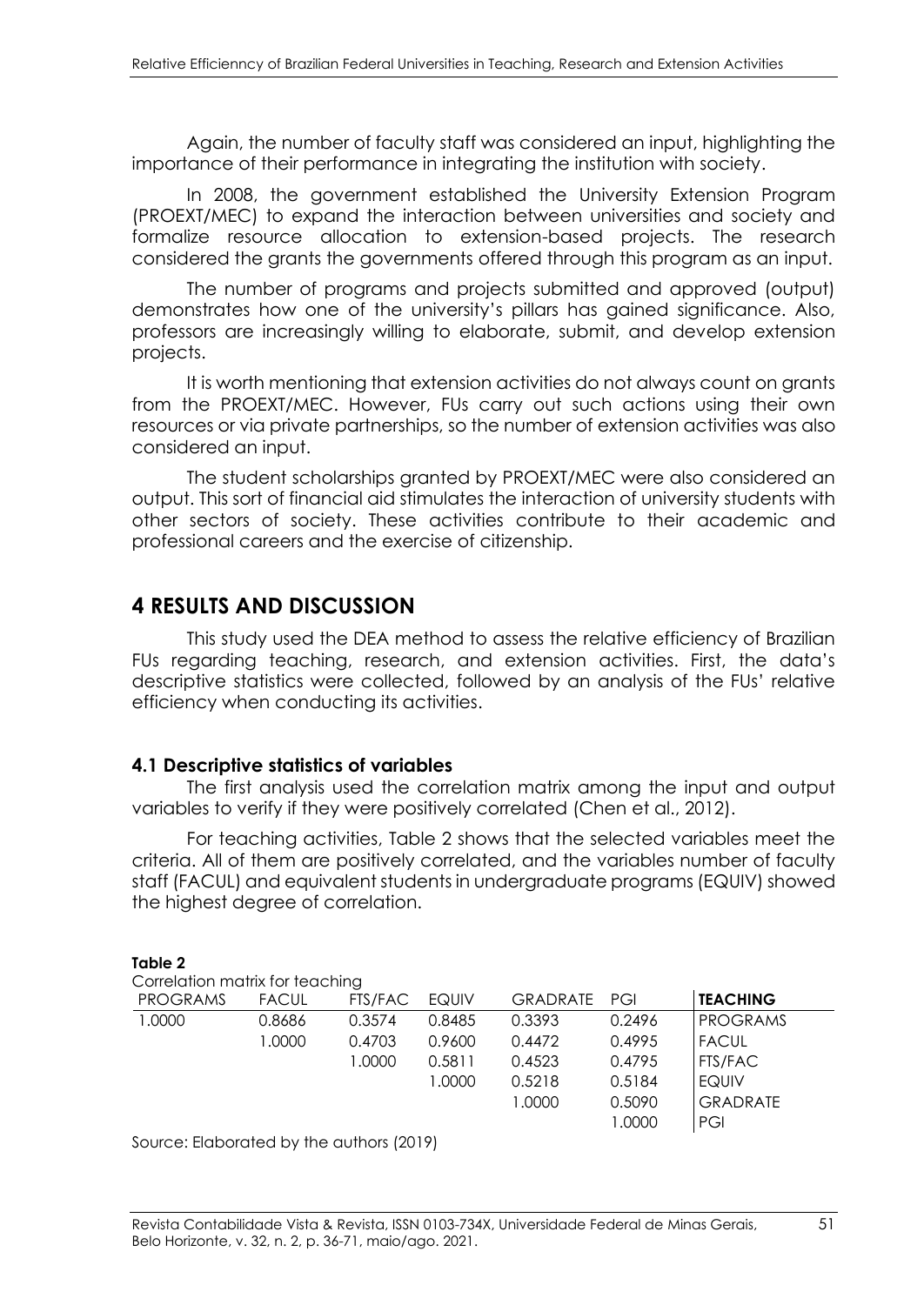Table 3 presents descriptive statistics of teaching activities. The average in relation to the number of programs (PROGRAMS) was 80.24, and the standard deviation was 43.59, indicating a not so uniform sample since FUs have different sizes and have been operating for more or less time. Therefore, the maximum number of programs was observed in the UFRJ (180), and the minimum in UFCSPA (11).

Due to the same situation of magnitude and time, the variable number of faculty staff (FACUL) shows proportional dispersion, pointing to an average of 1426.46, with a standard deviation of 983.71. The maximum number of faculty staff in an institution is 4126 for UFRJ, and the minimum was 254 for UFOPA.

Regarding the variable full-time student/faculty (FTS/FAC), there is an average of 12.06 students per professor, with a standard deviation of only 2.57, showing a situation closer to uniformity as it is a relational variable. The maximum for this variable was 18.6 for UFAC, and the minimum for 3.82 for UNIPAMPA.

There is an average of 19,517.62 and a standard deviation of 12,410.46 for the variable equivalent students in undergraduate programs (EQUIV). There is a discrepancy between the sizes and how long the university has been operating. The maximum number of students was 54,449 (UFRJ), and the minimum was 1,843.73 (UFOPA).

The variable graduation rates (GRADRATE) had an average of 47.04, with a standard deviation of 13.01. The FUs' performance regarding this variable, which compares the number of students who obtain a degree with the new students enrolled, showed a maximum number of 90 for UFRB and a minimum of 3.98 for UFOPA.

Finally, the programs' general index (PGI) presented an average of 3.45 with a standard deviation of 0.5. The variable indicates more uniformity in the quality of the FUs' programs. The maximum of this variable was 4.35 for UFRGS, and the minimum was 1.93 for UFOPA.

Therefore, the variables present a more substantial dispersion regarding the FUs' size and how long the university has been operating. When analyzing the relationship variables, it is observed that the standard deviation reduces significantly, indicating that, despite the difference in size, the FUs present equivalent performance.

|                                          | Descriptive statistics of teaching variables |              |         |          |             |      |  |  |  |  |
|------------------------------------------|----------------------------------------------|--------------|---------|----------|-------------|------|--|--|--|--|
|                                          | <b>PROGRAM</b>                               | <b>FACUL</b> | FTS/FAC | EQUIV    | <b>GRAD</b> | PGI  |  |  |  |  |
| <b>Statistics</b>                        |                                              |              |         |          |             |      |  |  |  |  |
| Average<br>Standard                      | 80.24                                        | 1429.46      | 12.06   | 19517.62 | 47.04       | 3.45 |  |  |  |  |
| deviation                                | 43.59                                        | 83.71        | 2.57    | 12410.46 | 13.01       | 0.50 |  |  |  |  |
| Maximum                                  | 180.00                                       | 4126.00      | 18.60   | 54449.00 | 90.00       | 4.35 |  |  |  |  |
| Minimum                                  | 11.00                                        | 254.00       | 3.82    | 1843.73  | 3.98        | 1.93 |  |  |  |  |
| Source: Elaborated by the authors (2019) |                                              |              |         |          |             |      |  |  |  |  |

**Table 3** 

Descriptive statistics of teaching variables

For research activities, Table 4 shows the correlation of the selected variables, which meet the assumptions, since they are all positively correlated. The correlation of the variables number of graduate academic programs (stricto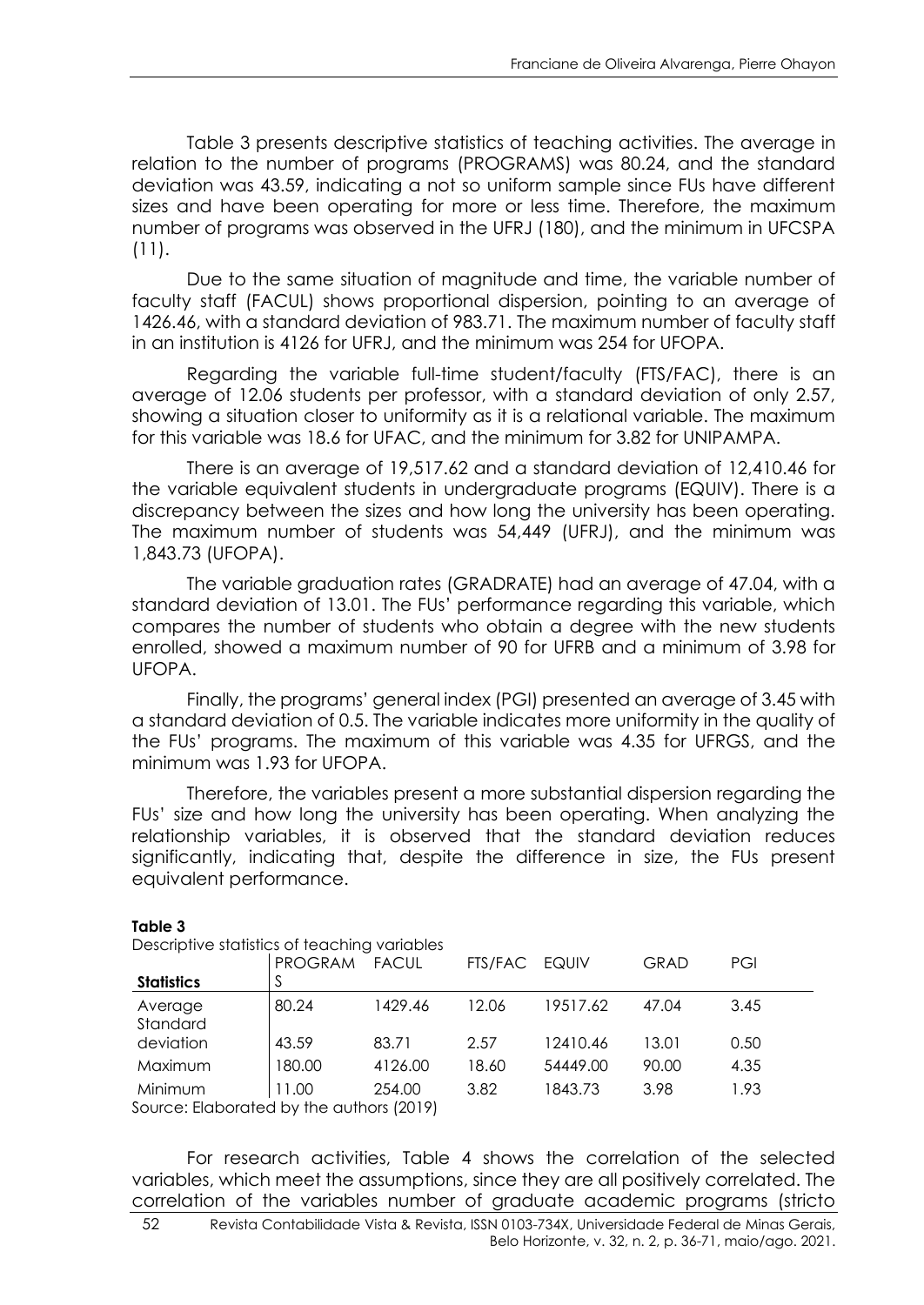sensu) (GAP) with the number of faculty staff (FACUL) was the one with the highest degree of correlation, followed by the correlation between graduate academic programs and grants from CNPq and CAPES (GRANT).

| Table 4<br>Correlation matrix for research |              |                                          |        |            |        |                  |               |                 |  |
|--------------------------------------------|--------------|------------------------------------------|--------|------------|--------|------------------|---------------|-----------------|--|
| GAP                                        | <b>FACUL</b> | <b>GRANT</b>                             | FQI    | <b>PAT</b> | CLASS  | <b>ENGA</b><br>G | <b>HINDEX</b> | <b>RESEARCH</b> |  |
| 1.0000                                     | 0.9577       | 0.8329                                   | 0.3215 | 0.6986     | 0.6846 | 0.8043           | 0.7215        | GAP             |  |
|                                            | 1.0000       | 0.7832                                   | 0.1944 | 0.6747     | 0.5811 | 0.6956           | 0.6769        | <b>FACUL</b>    |  |
|                                            |              | 1.0000                                   | 0.3056 | 0.6088     | 0.6979 | 0.7547           | 0.7946        | CNPQ/CA         |  |
|                                            |              |                                          | 1.0000 | 0.3534     | 0.5167 | 0.5204           | 0.3697        | FQI             |  |
|                                            |              |                                          |        | 1.0000     | 0.5443 | 0.6206           | 0.5333        | <b>PAT</b>      |  |
|                                            |              |                                          |        |            | 1.0000 | 0.7826           | 0.6296        | CLASS           |  |
|                                            |              |                                          |        |            |        | 1.0000           | 0.6989        | <b>ENGAG</b>    |  |
|                                            |              |                                          |        |            |        |                  | 1.0000        | <b>HINDEX</b>   |  |
|                                            |              | Source: Elaborated by the authors (2019) |        |            |        |                  |               |                 |  |

Table 5 presents the descriptive statistics of the research activities. The number of graduate academic programs (stricto sensu) (GAP) the average is 35.52, and the standard deviation is 27.76, indicating a considerable dispersion among the FUs. Therefore, the maximum number of graduate academic programs is 120 from UFRJ, and the minimum is 04 from UFCSPA.

The variable number of faculty staff (FACUL) presents the same statistics for all activities.

Regarding the variable grants from CNPq and CAPES (GRANT), there is an average of BRL 22,819,693.51 received, with a standard deviation of BRL 33,097,204.82. The maximum amount received was BRL 179,992,154.66 for UFRJ, and the minimum was BRL 620,416.61 for UFOPA.

The variable faculty qualification index (FQI) showed an average of 4.29 and a standard deviation of 0.39, with greater uniformity among the FUs' faculty qualification indexes. The maximum observed was 4.29 for FURG and UFMS, and the minimum was 3.18 for UFAC.

As for the variable number of patent applications (PAT), the average was 10.59 with a standard deviation of 14.14, pointing to a discrepancy between innovation depending on the FU. The maximum number of applications was 70 for UFMG, and the minimum was zero for several FUs.

Regarding the variable graduation program's CAPES/MEC classification (CLASS), the average was 3.90, with a standard deviation of 0.68. This result indicates uniformity in the quality of FU programs among universities. The maximum for this variable was 6.43 for UNIRIO and the minimum 2.89 for UFRR.

The variable graduate-level students' engagement rate (ENGAG) had an average of 0.12 with a standard deviation of 0.07, demonstrating that the FU where students engage more often was the UFRGS (30%). In contrast, those with the lowest engagement were UNIPAMPA and UFAC (2%).

Finally, the variable h-index (HINDEX) demonstrated an average of 15.9 and a standard deviation of 9.42. The indicator showed a greater variation among the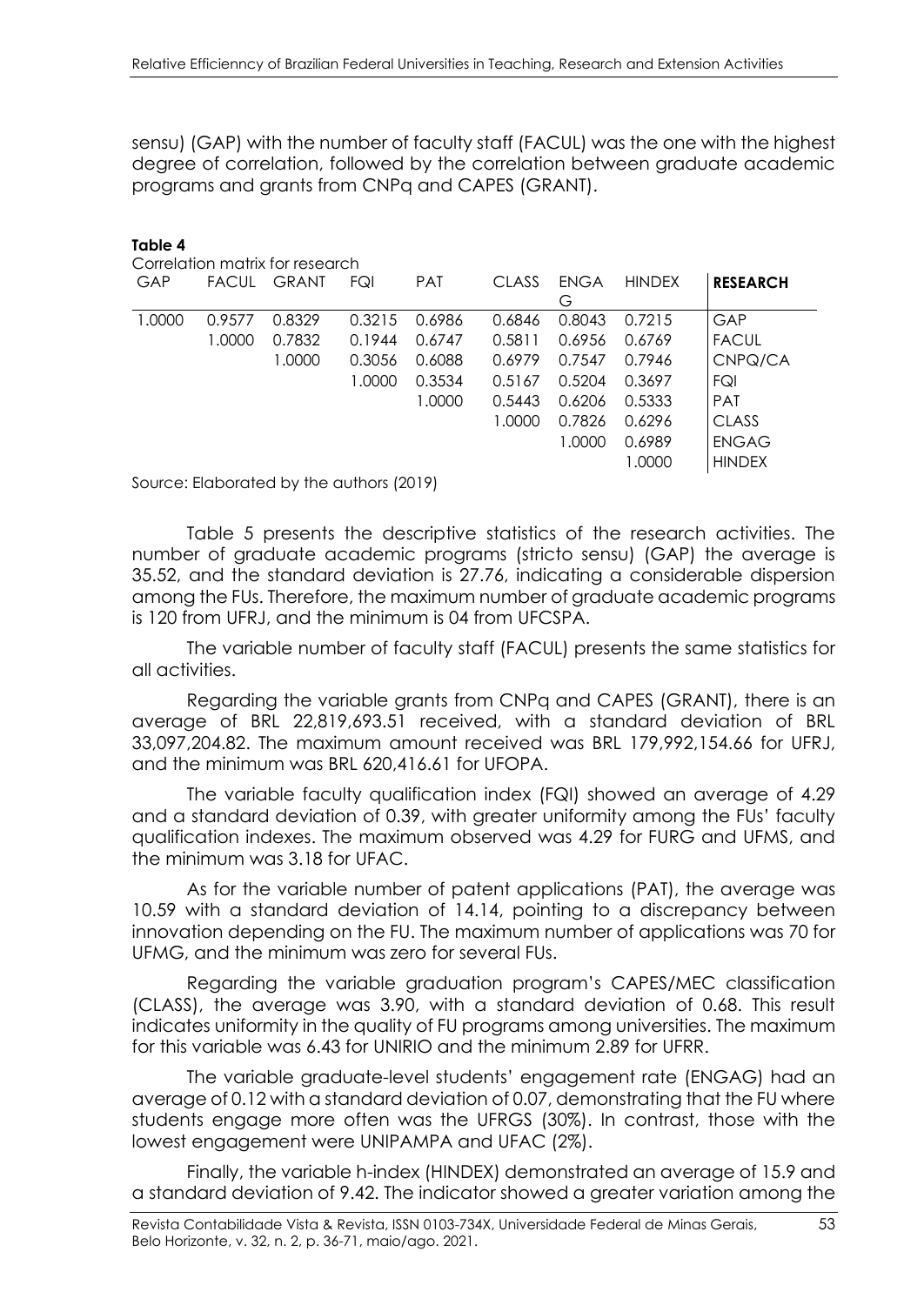list of publications and citations of the academics related to the FUs. The highest index was 45 for UFRJ, and the lowest was 03 for UFRR.

Thus, despite the relative uniformity of professors' qualifications and the program's classification, the resources received, the number of programs, and the H index present the greatest dispersions.

| Descriptive statistics of research variables |        |              |                                 |     |                 |            |              |       |  |
|----------------------------------------------|--------|--------------|---------------------------------|-----|-----------------|------------|--------------|-------|--|
| <b>Statistics</b>                            | GAP    | <b>FACUL</b> | <b>GRANT</b>                    | FQI | <b>PAT</b>      | <b>GPC</b> | ENGAG HINDEX |       |  |
| Average<br>Standard                          | 35.52  |              | 1429.46 22819693.51             |     | 4.29 10.59 3.90 |            | 0.12         | 15.90 |  |
| deviation                                    | 27.76  | 983.71       | 33097204.82                     |     | 0.39 14.14 0.68 |            | 0.07         | 9.42  |  |
| Maximum                                      | 120.00 |              | 4126.00 179992154.66 5.24 70.00 |     |                 | 6.43       | 0.30         | 45.00 |  |
| Minimum                                      | 4.00   | 254.00       | 620416.61 3.18 0.00             |     |                 | 2.89       | 0.02         | 3.00  |  |
| Source: Elaborated by the authors (2019)     |        |              |                                 |     |                 |            |              |       |  |

For extension activities, Table 6 shows the correlation between the selected variables. They meet the assumptions since they are all positively correlated. The correlation of the resource variables from PROEXT/MEC with the programs and projects approved by PROEXT/MEC had the highest degree of correlation.

#### **Table 6**

**Table 5** 

Correlation matrix for extension

| <b>FACUL</b> | <b>GRANTPRO</b> | IMPI FM | <b>SCHOL</b> | <b>PPPROEXT</b> | <b>EXTENSION</b> |
|--------------|-----------------|---------|--------------|-----------------|------------------|
| 1.0000       | 0.4079          | 0.3433  | 0.6327       | 0.4421          | <b>FACUL</b>     |
|              | 1.0000          | 0.1135  | 0.2844       | 0.8794          | <b>GRANTPRO</b>  |
|              |                 | 1.0000  | 0.1908       | 0.1279          | IMPLEM           |
|              |                 |         | 1.0000       | 0.3587          | <b>SCHOL</b>     |
|              |                 |         |              | 1.0000          | <b>PPPROEXT</b>  |
|              |                 |         |              |                 |                  |

Source: Elaborated by the authors (2019)

Table 7 presents the descriptive statistics of the extension activity, considering that the variable number of professors has the same statistics for the three activities.

For the variable grants from PROEXT/MEC, an average of resources received of BRL 807,122.27 with a standard deviation of BRL 914,430.78 was observed. There was significant dispersion among the FUs regarding the number of successful applications and grants received. The maximum amount received was BRL 5,169,360.95 for UFVJM. The minimum was zero for many FUs.

The variable for activities implemented revealed an average of 1018.22 with a standard deviation of 1791.94. This may indicate a discrepancy between the actions and benefits aimed at society since the maximum number was 12,148 for UFSC, and the minimum was 06 for UFOPA.

Regarding the students' scholarships, an average of 354.99 students with scholarships, with a standard deviation of 367.43 was observed. The maximum for this variable was 1,962 for students of the UFMG, while some FUs were not benefited at all.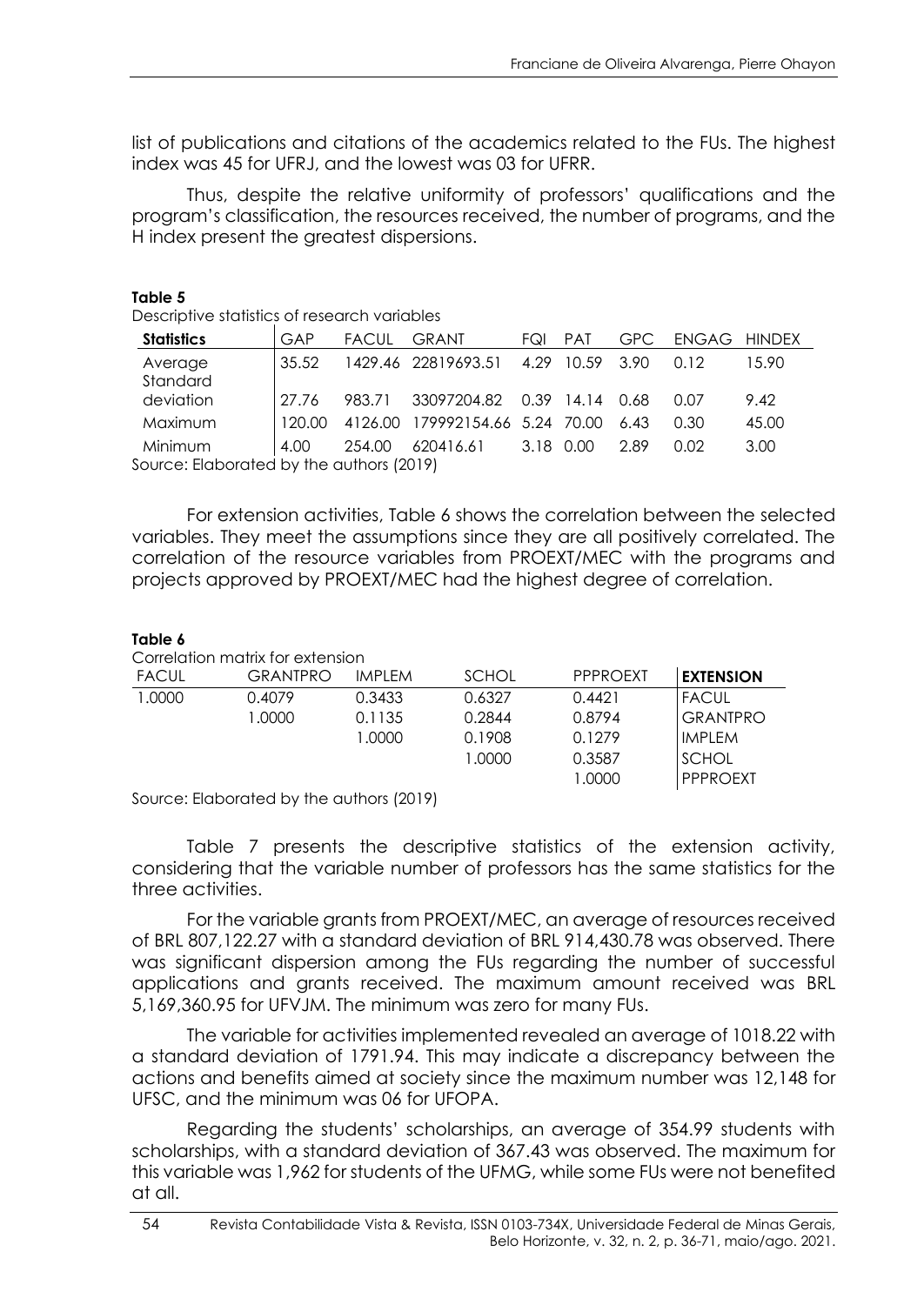Finally, there are programs and projects approved for PROEXT/MEC, with an average of 6.58 and a standard deviation of 7.3, indicating dispersion among FUs. The maximum number was 32 from UFMG, and some had no project approved or funded.

#### **Table 7**

Descriptive statistics of extension variables

| <b>Statistics</b>                        | <b>FACUL</b> | <b>GRANTPRO</b> | <b>IMPLEM</b> | <b>SCHOL</b> | <b>PPPROEXT</b> |
|------------------------------------------|--------------|-----------------|---------------|--------------|-----------------|
| Average<br>Standard                      | 1429.46      | 807122.27       | 1018.22       | 354.99       | 6.58            |
| deviation                                | 983.71       | 914430.78       | 1791.94       | 367.43       | 7.30            |
| Maximum                                  | 4126.00      | 5169360.95      | 12148.00      | 1962.00      | 32.00           |
| Minimum                                  | 254.00       | 0.00            | 6.00          | 0.00         | 0.00            |
| Source: Elaborated by the authors (2019) |              |                 |               |              |                 |

Thus, the variables for the extension activities are those with the most dispersion. This finding reinforces the idea that these activities deserve attention throughout their development and must be closely followed by the government's higher agencies – such as the Ministry of Education –, and society as a whole.

#### **4.2 Results of relative efficiency**

The first analysis is related to the relative efficiency in teaching activities, as shown in Table 8.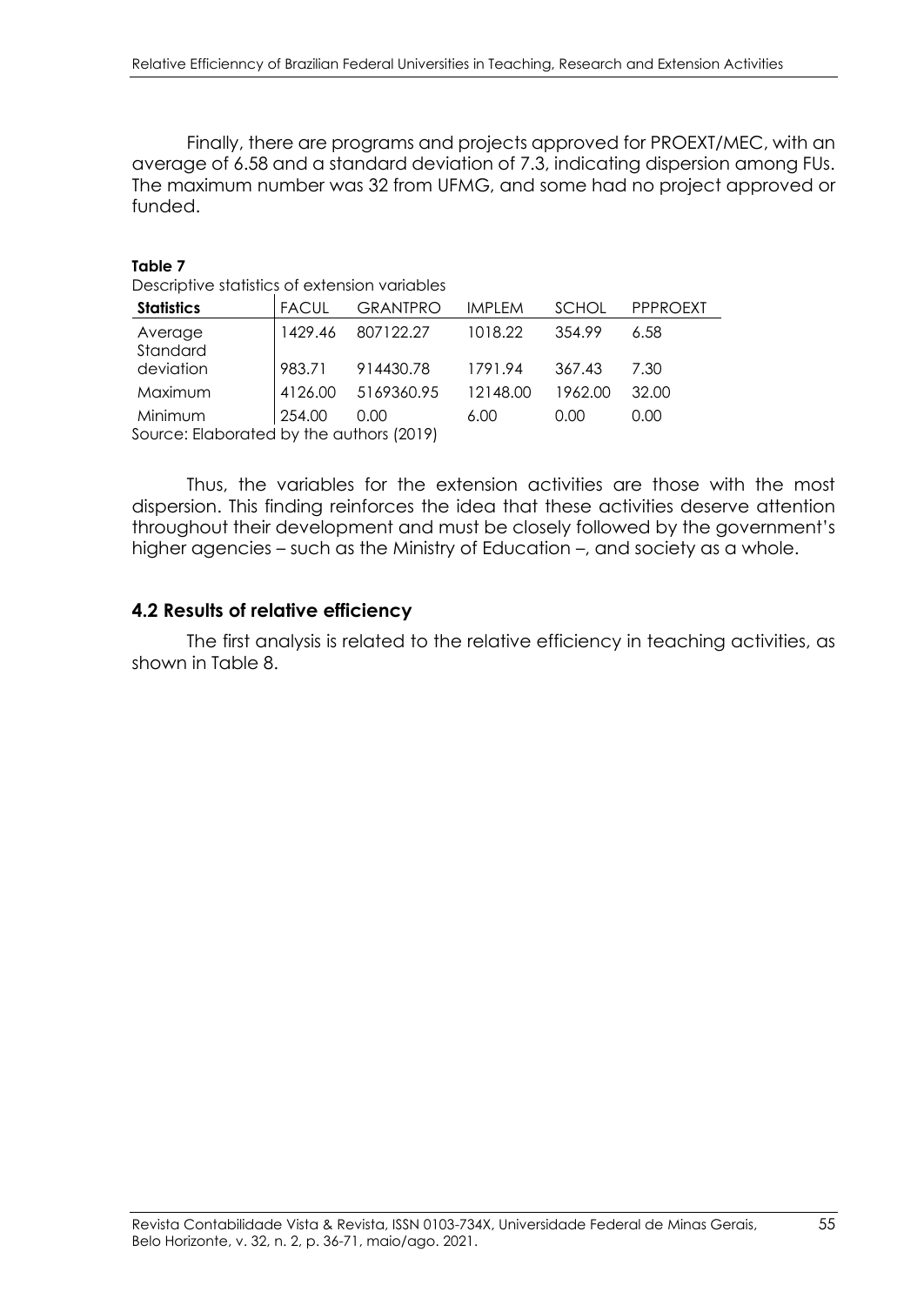|                  | <b>TEACHING</b> |          |          |          |          |  |  |  |  |  |  |  |
|------------------|-----------------|----------|----------|----------|----------|--|--|--|--|--|--|--|
| <b>DMU</b>       | 2013            | 2014     | 2015     | 2016     | 2017     |  |  |  |  |  |  |  |
| <b>UFBA</b>      | 0.925155        | 0.863185 | 0.916086 | 1.000000 | 0.983961 |  |  |  |  |  |  |  |
| <b>UNIFAL-MG</b> | 0.962835        | 0.902772 | 0.993641 | 0.982029 | 1.000000 |  |  |  |  |  |  |  |
| <b>UFCSPA</b>    | 1.000000        | 1.000000 | 1.000000 | 1.000000 | 1.000000 |  |  |  |  |  |  |  |
| <b>UFG</b>       | 0.945537        | 0.869036 | 0.953743 | 0.917936 | 1.000000 |  |  |  |  |  |  |  |
| <b>UNIFEI</b>    | 1.000000        | 0.905797 | 0.962001 | 1.000000 | 1.000000 |  |  |  |  |  |  |  |
| <b>UFJF</b>      | 1.000000        | 0.990197 | 0.997805 | 1.000000 | 0.979048 |  |  |  |  |  |  |  |
| <b>UFLA</b>      | 1.000000        | 1.000000 | 0.990491 | 0.983768 | 1.000000 |  |  |  |  |  |  |  |
| <b>UFMT</b>      | 1.000000        | 0.845809 | 0.965158 | 1.000000 | 0.906125 |  |  |  |  |  |  |  |
| <b>UFMS</b>      | 0.853388        | 0.786349 | 0.797385 | 0.818331 | 0.818063 |  |  |  |  |  |  |  |
| <b>UFMG</b>      | 1.000000        | 1.000000 | 1.000000 | 1.000000 | 1.000000 |  |  |  |  |  |  |  |
| <b>UFPE</b>      | 0.902446        | 0.888178 | 0.896057 | 0.903914 | 0.902201 |  |  |  |  |  |  |  |
| <b>UNIR</b>      | 0.763417        | 0.677736 | 0.742390 | 0.792896 | 0.696670 |  |  |  |  |  |  |  |
| <b>UFRR</b>      | 1.000000        | 0.808342 | 0.889680 | 1.000000 | 0.852224 |  |  |  |  |  |  |  |
| <b>UFSC</b>      | 0.958865        | 0.989805 | 0.977708 | 0.981836 | 0.995818 |  |  |  |  |  |  |  |
| <b>UFSM</b>      | 0.964134        | 0.955475 | 0.942152 | 0.991473 | 0.975895 |  |  |  |  |  |  |  |
| <b>UFSJ</b>      | 0.991572        | 0.935016 | 1.000000 | 1.000000 | 1.000000 |  |  |  |  |  |  |  |
| <b>UFU</b>       | 0.993838        | 0.926355 | 1.000000 | 0.968242 | 0.984252 |  |  |  |  |  |  |  |
| <b>UFV</b>       | 1.000000        | 1.000000 | 1.000000 | 1.000000 | 1.000000 |  |  |  |  |  |  |  |
| <b>UFABC</b>     | 1.000000        | 1.000000 | 1.000000 | 1.000000 | 1.000000 |  |  |  |  |  |  |  |
| <b>UFAC</b>      | 0.789204        | 0.929282 | 0.876732 | 0.826720 | 0.840901 |  |  |  |  |  |  |  |
| <b>UFAM</b>      | 0.797957        | 0.762137 | 1.000000 | 0.912575 | 0.849185 |  |  |  |  |  |  |  |
| <b>UFES</b>      | 0.916003        | 0.887548 | 0.895576 | 0.984931 | 0.944555 |  |  |  |  |  |  |  |
| <b>UNIRIO</b>    | 1.000000        | 1.000000 | 0.901226 | 1.000000 | 0.971817 |  |  |  |  |  |  |  |
| <b>UFOPA</b>     | 1.000000        | 1.000000 | 1.000000 | 1.000000 | 1.000000 |  |  |  |  |  |  |  |
| <b>UNIPAMPA</b>  | 1.000000        | 0.866101 | 0.912742 | 1.000000 | 0.921234 |  |  |  |  |  |  |  |
| <b>UFPR</b>      | 0.999700        | 0.981065 | 1.000000 | 1.000000 | 1.000000 |  |  |  |  |  |  |  |
| <b>UFRB</b>      | 0.849618        | 1.000000 | 1.000000 | 1.000000 | 0.997407 |  |  |  |  |  |  |  |
| <b>UFRJ</b>      | 1.000000        | 1.000000 | 1.000000 | 1.000000 | 1.000000 |  |  |  |  |  |  |  |
| <b>FURG</b>      | 0.804311        | 0.791640 | 0.803600 | 0.814863 | 0.860067 |  |  |  |  |  |  |  |
| <b>UFRGS</b>     | 1.000000        | 1.000000 | 1.000000 | 1.000000 | 1.000000 |  |  |  |  |  |  |  |
| <b>UNIVASF</b>   | 1.000000        | 0.883158 | 1.000000 | 0.941442 | 0.926698 |  |  |  |  |  |  |  |
| <b>UFVJM</b>     | 1.000000        | 1.000000 | 1.000000 | 1.000000 | 1.000000 |  |  |  |  |  |  |  |
| <b>UFRA</b>      | 1.000000        | 1.000000 | 1.000000 | 1.000000 | 1.000000 |  |  |  |  |  |  |  |
| <b>UFRRJ</b>     | 1.000000        | 0.921319 | 1.000000 | 1.000000 | 0.950751 |  |  |  |  |  |  |  |

#### **Table 8**

Efficiency in teaching activities

Source: Elaborated by the authors (2019)

Nine universities remained efficient throughout the years analyzed (UFCSPA, UFMG, UFV, UFABC, UFOPA, UFRJ, UFRGS, UFVJM, and UFRA). In 2013, 18 FUs were considered efficient, 12 in 2014, 16 in 2015, 20 in 2016, and 15 in 2017. UFMS, UFPE, UNIR, UFSC, UFSM, UFAC, UFES, and FURG did not show maximum efficiency in any of the years.

Table 9 supported the analysis of the FUs' relative efficiency based on a simple arithmetic mean. Efficiency is reduced from 2013 to 2014, increasing the standard deviation from then on. From 2014 to 2016, the average rises again, reducing the standard deviation, whereas from 2016 to 2017, the average falls, increasing the standard deviation. The average between the years was 0.949272, with a standard deviation of 0.072461, with the worst average in 2017. The maximum efficiency was observed in all of the years analyzed, and the minimum was observed in 2014, with 0.6777736 (UNIR). The general mean over the years for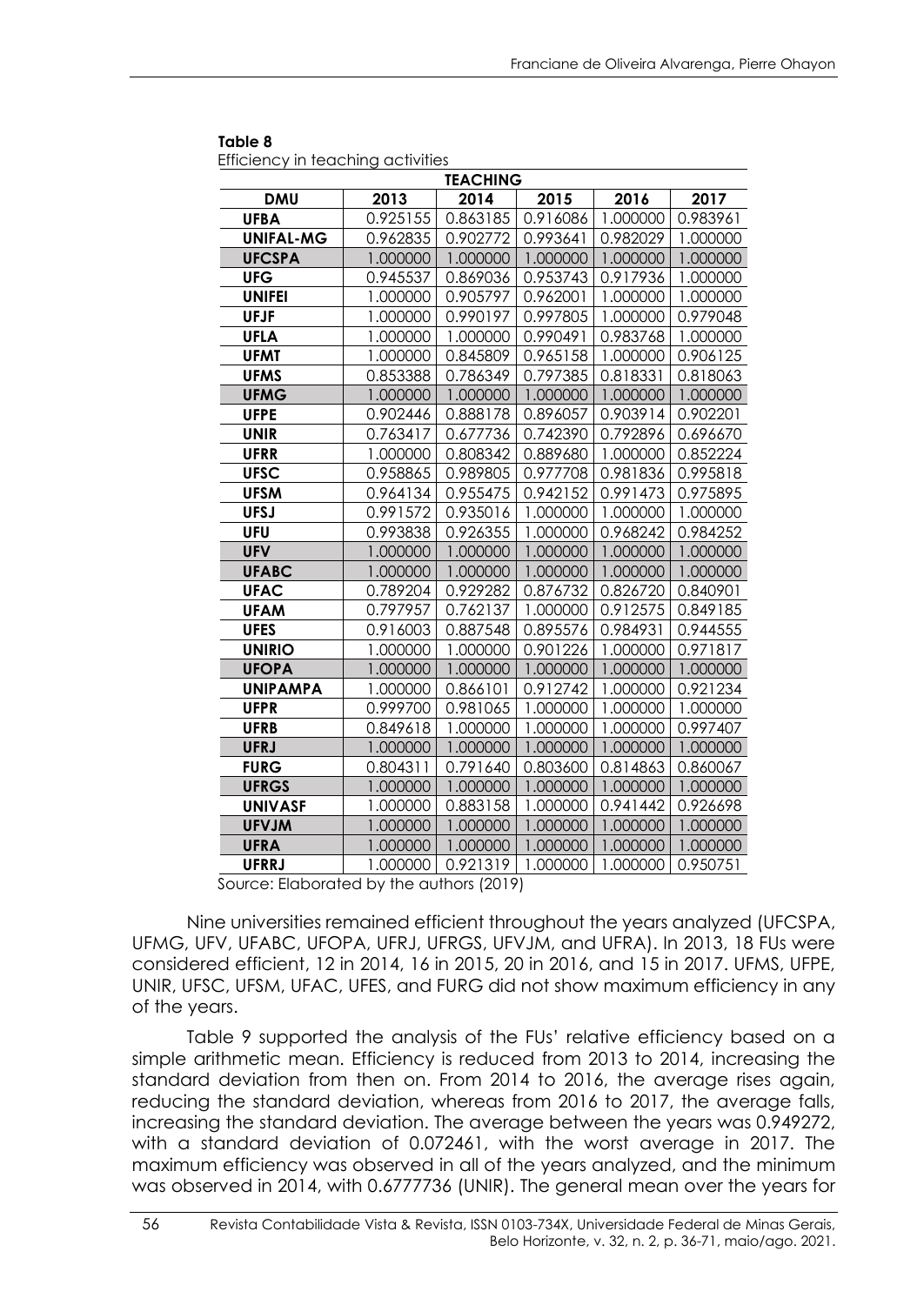minimum efficiency was 0.734622. One-quarter of the FUs had an efficiency lower than 0.930250 in 2013, dropping to 0.872567 in 2014. In 2015, this quartile level increased to 0.913578, and its best level was observed in 2016 (0.971640), decreasing in 2017 to 0.9226. It is worth mentioning that of the 34 FUs studied, the third quartile group (25% of the best FUs) had an efficiency level equal to 100% in all years. The median remained at 100% in 2013 and 2016, with the worst median in 2014.

| Descriptive statistics of efficiency in teaching activities |             |          |          |          |          |                     |  |  |  |
|-------------------------------------------------------------|-------------|----------|----------|----------|----------|---------------------|--|--|--|
| <b>Statistics</b>                                           | 2013        | 2014     | 2015     | 2016     | 2017     | <b>General mean</b> |  |  |  |
| Average                                                     | 0.953470    | 0.922538 | 0.953358 | 0.965322 | 0.951673 | 0.949272            |  |  |  |
| <b>Standard deviation</b>                                   | 0.073779    | 0.085333 | 0.068376 | 0.062420 | 0.072400 | 0.072461            |  |  |  |
| Maximum                                                     | 1.000000    | 000000.1 | 1.000000 | 000000.  | 000000.1 | 000000.             |  |  |  |
| Minimum                                                     | 0.763417    | 0.677736 | 0.742390 | 0.792896 | 0.696670 | 0.734622            |  |  |  |
| 1 <sup>st</sup> quartile                                    | 0.930250    | 0.872567 | 0.913578 | 0.971640 | 0.922600 | 0.922127            |  |  |  |
| Median                                                      | 1.000000    | 0.932149 | 0.995723 | .000000  | 0.990035 | 0.983581            |  |  |  |
| 3rd quartile                                                | 1.000000    | .000000  | 1.000000 | .000000  | .000000  | 000000.             |  |  |  |
| $- \cdot$ $-$<br>. .<br>$\sim$                              | .<br>$\sim$ | 100121   |          |          |          |                     |  |  |  |

**Table 9** 

Source: Elaborated by the authors (2019)

The worst year for teaching activities was 2014, and the best year was 2016. These findings corroborate the study by Toledo (2017), who pointed out that in 2014 Brazilian FUs went through budget cuts, which jeopardized even some of the institutions' routine activities.

The analysis considered the weights of each variable. For inputs, the variable with the highest weight in 2013, 2016, and 2017 was the full-time student/faculty (FTS/FAC) ratio, whereas the variable number of faculty staff (FACUL) had the highest weight in 2014 and 2015. As for outputs, the variable equivalent students in undergraduate programs (EQUIV) had the highest weights in all years except 2014, when the variable programs' general index (PGI) stood out (Table 10). These findings corroborate the study by Nuintin (2014), who considered the variables FTS/FAC and EQUIV as the highest weight variables.

|         | <b>TEACHING</b> |          |                           |          |                    |        |  |  |  |  |  |  |
|---------|-----------------|----------|---------------------------|----------|--------------------|--------|--|--|--|--|--|--|
| Weights | programs{l}     | facul{l} | $\frac{f}{s}/\frac{f}{s}$ | equiv{O} | $gradrate$ $\{O\}$ | pgi{O} |  |  |  |  |  |  |
| 2013    | 0.07            | 0.43     | 0.50                      | 0.60     | 0.11               | 0.29   |  |  |  |  |  |  |
| 2014    | 0.06            | 0.57     | 0.37                      | 0.38     | 0.12               | 0.50   |  |  |  |  |  |  |
| 2015    | ე.05            | 0.51     | 0.44                      | 0.58     | 0.05               | 0.38   |  |  |  |  |  |  |
| 2016    | 0.09            | 0.41     | 0.49                      | 0.57     | 0.13               | 0.31   |  |  |  |  |  |  |
| 2017    | 0.12            | 0.41     | 0.47                      | 0.47     | 0.08               | 0.45   |  |  |  |  |  |  |

**Table 10** 

Weight of teaching activities variables

Source: Elaborated by the authors (2019).

Analysis considering only the FUs' efficiency different from 100% in any of the years showed that the institutions achieved a level very close to the benchmarks (the FUs adopting the best practices). The arithmetic means of the efficiency disregarding the years where the institutions reached 100% efficiency was 0.904522. Thus, it is possible to say that teaching activities are, in general, well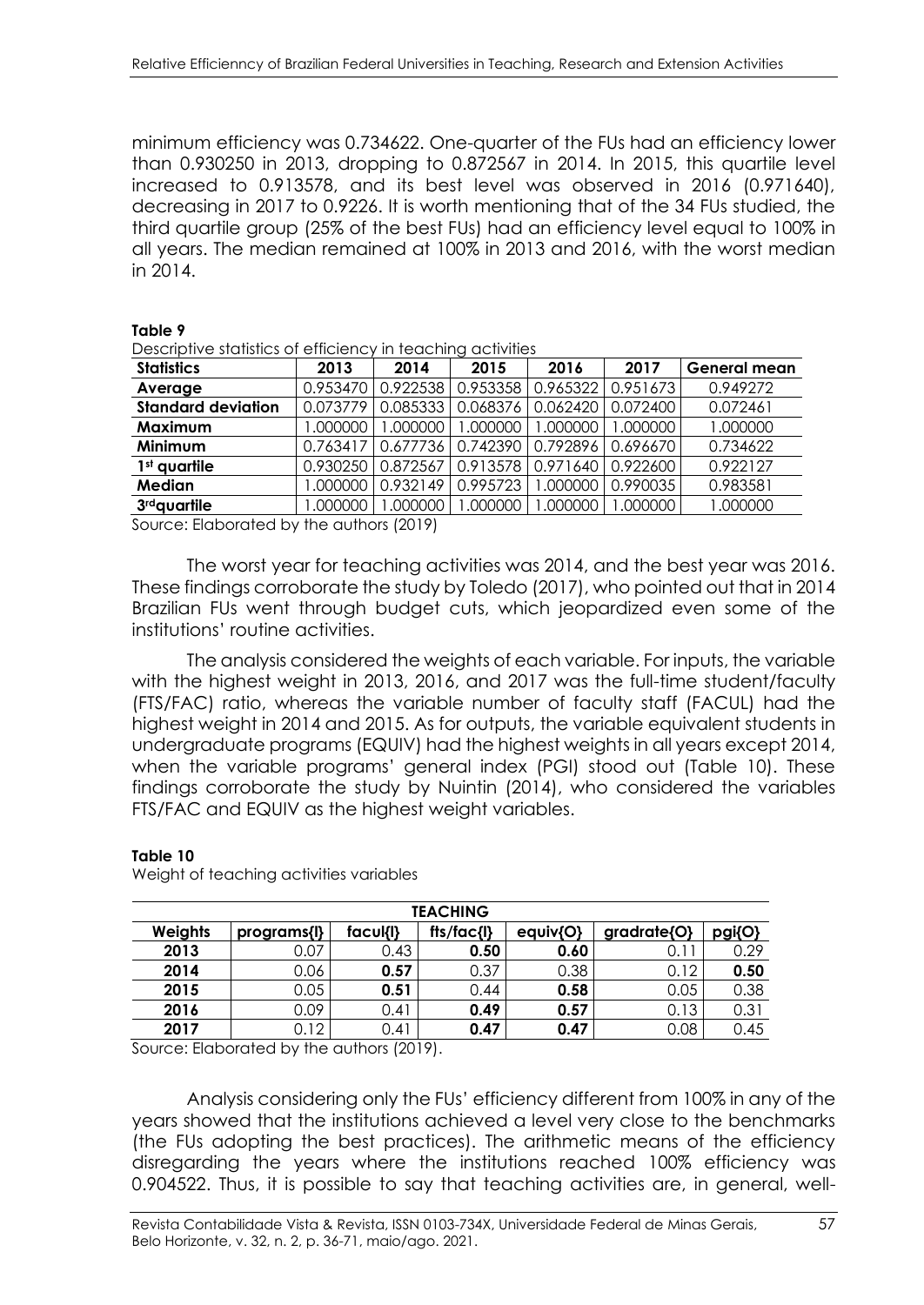performed among Brazilian FUs. In 2013, the mean for the 16 FUs that did not achieve 100% efficiency was 0.901124. The year when the higher number of universities (22) did not reach total efficiency in teaching activities was 2014, with a mean of 0.880287. The FU with the worst efficiency in 2014 was UNIR, with 0.6777736. In 2015, the mean rose to 0.911898 with 18 FUs that did not achieve 100% efficiency. The best year for teaching activities was 2016, showing a mean of 0.915783 and only 14 FUs below 100% efficiency. In 2017, 19 FUs were below 100%, and the mean slightly dropped to 0.913520.

Regarding efficiency in research activities, Table 11 shows that only nine universities were 100% efficient over the period analyzed: UFCSPA, UFLA, UFMG, UFRR, UNIRIO, UFOPA, UFPR, FURG, and UFRGS. In 2013, 19 FUs were considered efficient, 17 in 2014, 17 in 2015, 20 in 2016, and 19 in 2017. The universities with the lowest efficiency were UNIFAL, UFG, UFMT, UFPE, UFSC, UFABC, and UFES.

| <b>RESEARCH</b>  |          |          |          |          |          |  |  |  |  |  |
|------------------|----------|----------|----------|----------|----------|--|--|--|--|--|
| <b>DMU</b>       | 2013     | 2014     | 2015     | 2016     | 2017     |  |  |  |  |  |
| <b>UFBA</b>      | 1.000000 | 0.961076 | 0.831808 | 0.955840 | 0.969274 |  |  |  |  |  |
| <b>UNIFAL-MG</b> | 0.919879 | 0.837802 | 0.883704 | 0.969462 | 0.888257 |  |  |  |  |  |
| <b>UFCSPA</b>    | 1.000000 | 1.000000 | 1.000000 | 1.000000 | 1.000000 |  |  |  |  |  |
| <b>UFG</b>       | 0.947149 | 0.997208 | 0.905633 | 0.993443 | 0.919794 |  |  |  |  |  |
| <b>UNIFEI</b>    | 1.000000 | 0.916842 | 1.000000 | 1.000000 | 1.000000 |  |  |  |  |  |
| <b>UFJF</b>      | 1.000000 | 0.754205 | 0.876194 | 0.883236 | 0.940911 |  |  |  |  |  |
| <b>UFLA</b>      | 1.000000 | 1.000000 | 1.000000 | 1.000000 | 1.000000 |  |  |  |  |  |
| <b>UFMT</b>      | 0.915332 | 0.747105 | 0.800576 | 0.880514 | 0.913325 |  |  |  |  |  |
| <b>UFMS</b>      | 0.917936 | 0.827130 | 0.998901 | 0.820345 | 1.000000 |  |  |  |  |  |
| <b>UFMG</b>      | 1.000000 | 1.000000 | 1.000000 | 1.000000 | 1.000000 |  |  |  |  |  |
| <b>UFPE</b>      | 0.900982 | 0.907029 | 0.973710 | 0.975991 | 0.922084 |  |  |  |  |  |
| <b>UNIR</b>      | 0.992359 | 1.000000 | 0.866852 | 0.973331 | 1.000000 |  |  |  |  |  |
| <b>UFRR</b>      | 1.000000 | 1.000000 | 1.000000 | 1.000000 | 1.000000 |  |  |  |  |  |
| <b>UFSC</b>      | 0.995223 | 0.921829 | 0.899604 | 0.897827 | 0.959601 |  |  |  |  |  |
| <b>UFSM</b>      | 0.923361 | 0.885818 | 1.000000 | 0.913159 | 0.965065 |  |  |  |  |  |
| <b>UFSJ</b>      | 0.891266 | 0.809389 | 0.957671 | 1.000000 | 1.000000 |  |  |  |  |  |
| <b>UFU</b>       | 1.000000 | 0.959693 | 0.895977 | 0.972006 | 1.000000 |  |  |  |  |  |
| <b>UFV</b>       | 1.000000 | 0.954836 | 0.987362 | 1.000000 | 1.000000 |  |  |  |  |  |
| <b>UFABC</b>     | 0.920895 | 0.919709 | 0.906454 | 0.955932 | 0.951294 |  |  |  |  |  |
| <b>UFAC</b>      | 1.000000 | 1.000000 | 1.000000 | 1.000000 | 0.850702 |  |  |  |  |  |
| <b>UFAM</b>      | 1.000000 | 1.000000 | 1.000000 | 1.000000 | 0.950480 |  |  |  |  |  |
| <b>UFES</b>      | 0.850123 | 0.765462 | 0.846167 | 0.911577 | 0.963020 |  |  |  |  |  |
| <b>UNIRIO</b>    | 1.000000 | 1.000000 | 1.000000 | 1.000000 | 1.000000 |  |  |  |  |  |
| <b>UFOPA</b>     | 1.000000 | 1.000000 | 1.000000 | 1.000000 | 1.000000 |  |  |  |  |  |
| <b>UNIPAMPA</b>  | 1.000000 | 1.000000 | 1.000000 | 1.000000 | 0.892857 |  |  |  |  |  |
| <b>UFPR</b>      | 1.000000 | 1.000000 | 1.000000 | 1.000000 | 1.000000 |  |  |  |  |  |
| <b>UFRB</b>      | 1.000000 | 1.000000 | 1.000000 | 1.000000 | 0.916506 |  |  |  |  |  |
| <b>UFRJ</b>      | 0.990393 | 1.000000 | 1.000000 | 1.000000 | 1.000000 |  |  |  |  |  |
| <b>FURG</b>      | 1.000000 | 1.000000 | 1.000000 | 1.000000 | 1.000000 |  |  |  |  |  |
| <b>UFRGS</b>     | 1.000000 | 1.000000 | 1.000000 | 1.000000 | 1.000000 |  |  |  |  |  |
| <b>UNIVASF</b>   | 0.908100 | 1.000000 | 1.000000 | 1.000000 | 1.000000 |  |  |  |  |  |
| <b>UFVJM</b>     | 0.983671 | 0.985222 | 0.978665 | 1.000000 | 0.937910 |  |  |  |  |  |
| <b>UFRA</b>      | 1.000000 | 1.000000 | 0.988435 | 1.000000 | 1.000000 |  |  |  |  |  |
| <b>UFRRJ</b>     | 0.979912 | 0.690894 | 0.766989 | 0.834168 | 1.000000 |  |  |  |  |  |

 **Table 11**

Efficiency in research activities

<sup>58</sup> Revista Contabilidade Vista & Revista, ISSN 0103-734X, Universidade Federal de Minas Gerais, Belo Horizonte, v. 32, n. 2, p. 36-71, maio/ago. 2021.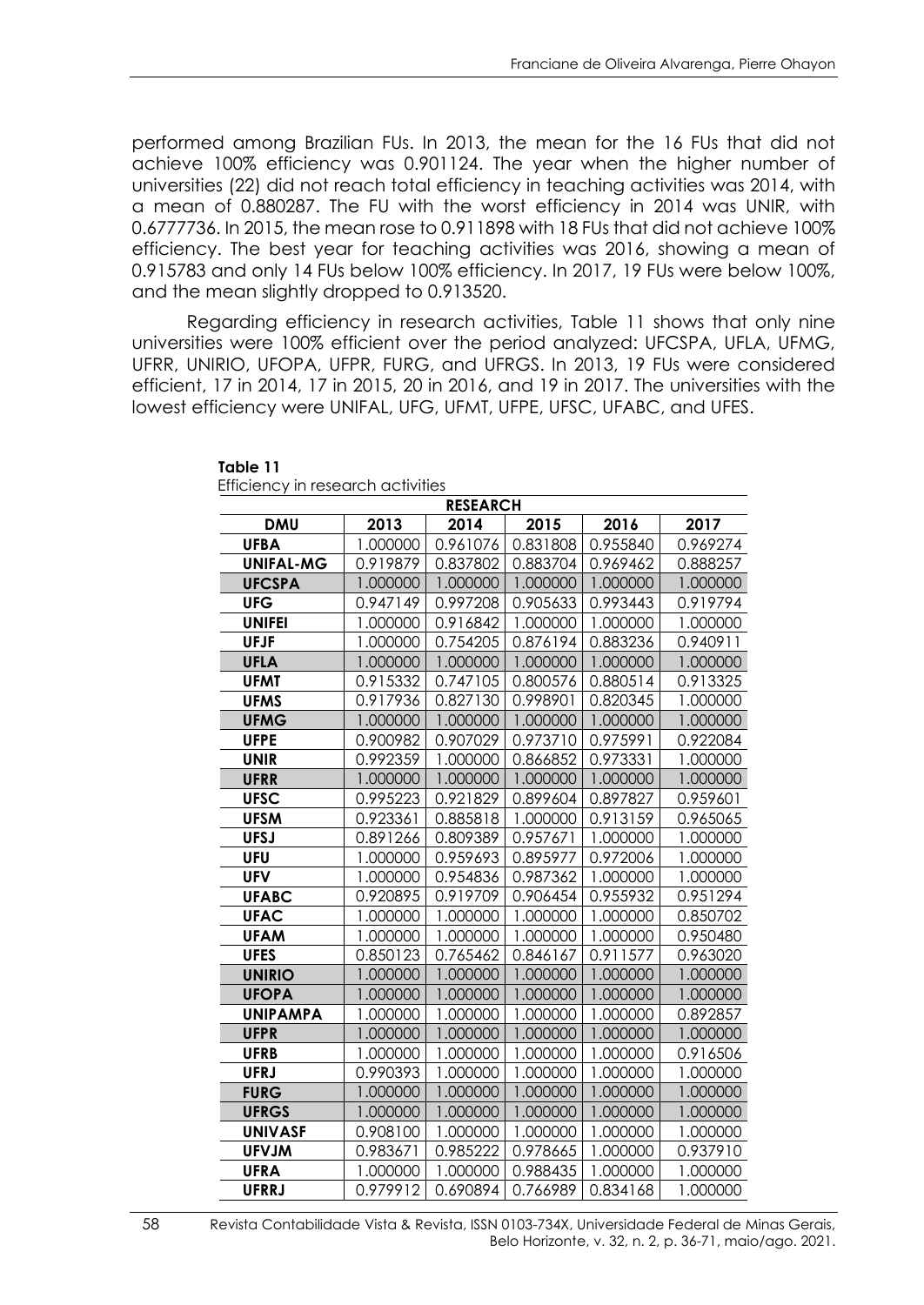Table 12 presents the simple arithmetic mean of the relative efficiency of FUs in research activities. The mean is reduced from 2013 to 2014 (the worst mean – 0.936507 – in 2014), increasing gradually until 2017. The greater standard deviation was also in 2014. The average between the years was 0.959532 with a standard deviation of 0.059318. Efficiency reached the maximum in all years, and the minimum was in 2014, with 0.690894 for UFRRJ. The average of the lowest efficiency levels was 0.795810. In addition, one-quarter of the FUs had an efficiency lower than 0.929308 in 2013, reducing to 0.909483 in 2014, and reaching, in 2015, the mean of 0.901111. In 2016, the efficiency level in this quartile increased to 0.959314 – its best level – and falling again in 2017 to 0.943303, maintaining an average between the years of 0.928504. As for the third quartile (25% of the best FUs), these institutions presented 100% efficiency in research activities in all years. Even though the median was not 100% in 2014 and 2015, it was very close to total efficiency.

The worst year for research activities was 2014, and the best year was 2017. Moreno (2018) mentions that in 2017 federal universities had the lowest transfer of funds from the federal government, operating with 90% losses compared to 2013. This context suggests that FUs suffered the 2014 budget cuts' impact but gradually managed to work with the situation and achieve better results with lower expenses.

#### **Table 12**

| <b>Statistics</b>         | 2013     | 2014     | 2015     | 2016     | 2017                | <b>General level</b> |  |  |  |
|---------------------------|----------|----------|----------|----------|---------------------|----------------------|--|--|--|
| Mean                      | 0.971664 | 0.936507 | 0.951903 | 0.968730 | 0.968855            | 0.959532             |  |  |  |
| <b>Standard deviation</b> | 0.043109 | 0.091609 | 0.068697 | 0.051399 | 0.041778            | 0.059318             |  |  |  |
| Maximum                   | 1.000000 | 1.000000 | .000000  | 1.000000 | 1.000000            | 1.000000             |  |  |  |
| Minimum                   | 0.850123 | 0.690894 | 0.766989 |          | 0.820345   0.850702 | 0.795810             |  |  |  |
| 1 <sup>st</sup> quartile  | 0.929308 | 0.909483 | 0.901111 |          | 0.959314 0.943303   | 0.928504             |  |  |  |
| <b>Median</b>             | 1.000000 | 0.998604 | 0.999451 | 1.000000 | 000000.1            | 0.999611             |  |  |  |
| 3 <sup>rd</sup> quartile  | 000000.1 | 000000.1 | .000000  | 000000.  | .000000             | 1.000000             |  |  |  |

Descriptive statistics of efficiency in research activities

Source: Elaborated by the authors (2019)

The weights of each variable were observed to complement the analysis. For input, the variable with the highest weight in all years was faculty qualification index FQI. For output, the variable was graduate programs' CAPES/MEC classification (CLASS), also for all years (Table 13). Nuintin (2014) also presents FQI as a variable influencing FUs' efficiency. Costa et al. (2012) showed that FQI and CLASS could be considered as factors of inefficiency for Brazilian federal higher education institutions.

| <b>RESEARCH</b>                          |        |        |          |        |        |          |               |           |  |  |  |
|------------------------------------------|--------|--------|----------|--------|--------|----------|---------------|-----------|--|--|--|
| Weights                                  | gap{l} | facull | grant{l} | fqi{l} | pat{O} | class{O} | $engag$ $O$ } | hindex{O} |  |  |  |
| 2013                                     | 0.09   | 0.11   | 0.17     | 0.62   | 0.16   | 0.49     | 0.20          | 0.14      |  |  |  |
| 2014                                     | 0.09   | 0.16   | 0.29     | 0.46   | 0.15   | 0.35     | 0.20          | 0.30      |  |  |  |
| 2015                                     | 0.07   | 0.20   | 0.26     | 0.47   | 0.23   | 0.31     | 0.25          | 0.20      |  |  |  |
| 2016                                     | 0.07   | 0.21   | 0.25     | 0.47   | 0.22   | 0.35     | 0.25          | 0.18      |  |  |  |
| 2017                                     | 0.08   | 0.16   | 0.18     | 0.58   | 0.19   | 0.51     | 0.19          | 0.12      |  |  |  |
| Source: Elaborated by the authors (2019) |        |        |          |        |        |          |               |           |  |  |  |

**Table 13**  Weights of variables of research activities

Revista Contabilidade Vista & Revista, ISSN 0103-734X, Universidade Federal de Minas Gerais, 59 Belo Horizonte, v. 32, n. 2, p. 36-71, maio/ago. 2021.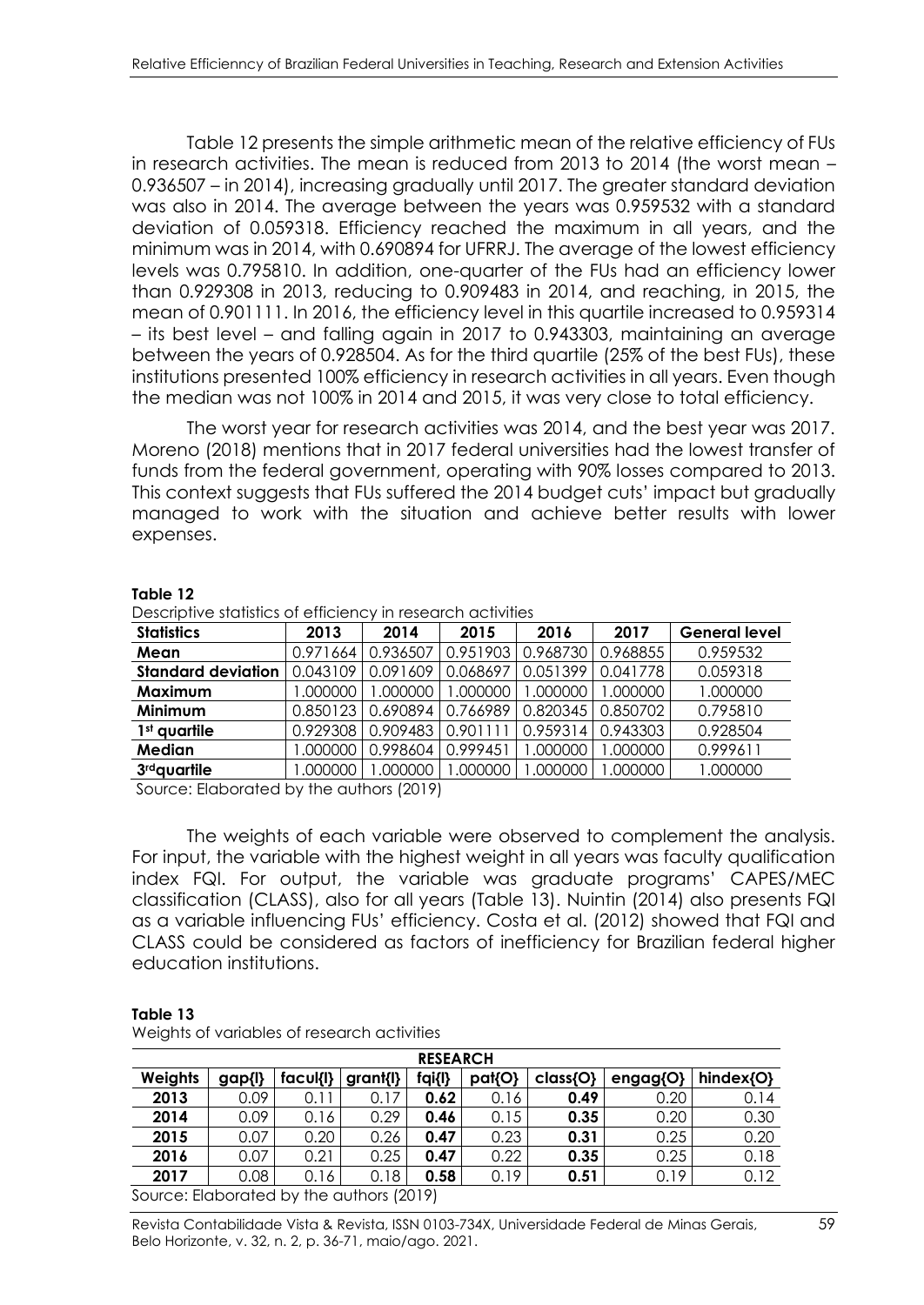In the analysis of the FUs' efficiency different from 100% (as conducted for teaching activities), the arithmetic means was 0.913211, close to benchmarks. Therefore, research activities are also well-performed among Brazilian FUs, in general. For 2013, the average was 0.935772 with 15 FUs, dropping in 2014 to the lowest efficiency level in the period (0.83015) and the highest number of FUs (17) failing to achieve 100%. In 2015, the average rose to 0.903806 with 17 UFs; in 2016, it was 0.924059 with 14 UFs, and 2017 with 15 UFs and an average of 0.929405 (considered the best year for research activities).

Finally, Table 14 demonstrates the efficiency in extension activities. The results indicate that universities have more difficulties to remain efficient in this regard since only three universities are considered to have maximum efficiency during the entire period from 2013 to 2017: UFCSPA, UFMG, and UFSC. In 2013, 12 FUs achieved 100% efficiency, 18, in 2014, 19, in 2015, 15, in 2016 and only 04, in 2017. The FUs UFBA, UFMT, UFMS, UFPE, UNIR, UFRR, UFSM, UFAM, and UFES did not achieve 100% efficiency in extension activities in any of the analyzed years.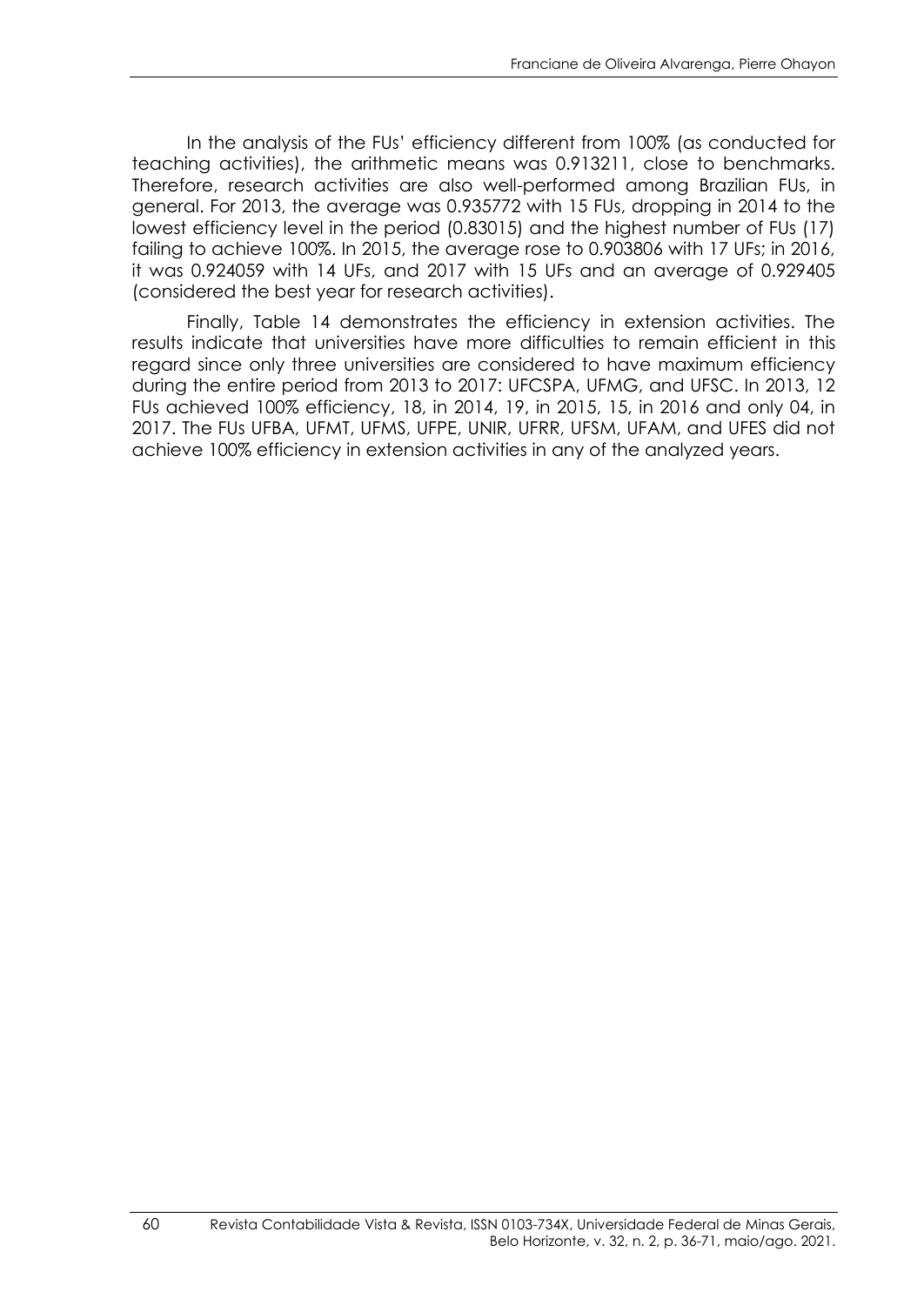| <b>EXTENSION</b> |          |          |          |          |          |  |
|------------------|----------|----------|----------|----------|----------|--|
| <b>DMU</b>       | 2013     | 2014     | 2015     | 2016     | 2017     |  |
| <b>UFBA</b>      | 0.698861 | 0.714957 | 0.585720 | 0.511326 | 0.211569 |  |
| <b>UNIFAL-MG</b> | 0.825355 | 1.000000 | 0.954107 | 1.000000 | 0.652273 |  |
| <b>UFCSPA</b>    | 1.000000 | 1.000000 | 1.000000 | 1.000000 | 1.000000 |  |
| <b>UFG</b>       | 0.900576 | 0.876949 | 1.000000 | 1.000000 | 0.158446 |  |
| <b>UNIFEI</b>    | 0.771069 | 1.000000 | 1.000000 | 1.000000 | 0.244942 |  |
| <b>UFJF</b>      | 0.898634 | 1.000000 | 1.000000 | 0.882379 | 0.621852 |  |
| <b>UFLA</b>      | 1.000000 | 1.000000 | 0.764234 | 1.000000 | 0.722335 |  |
| <b>UFMT</b>      | 0.765990 | 0.708209 | 0.689941 | 0.553465 | 0.339443 |  |
| <b>UFMS</b>      | 0.977231 | 0.844044 | 0.888257 | 0.949487 | 0.344092 |  |
| <b>UFMG</b>      | 1.000000 | 1.000000 | 1.000000 | 1.000000 | 1.000000 |  |
| <b>UFPE</b>      | 0.713318 | 0.853558 | 0.721917 | 0.400064 | 0.198942 |  |
| <b>UNIR</b>      | 0.710833 | 0.621075 | 0.618353 | 0.160408 | 0.185065 |  |
| <b>UFRR</b>      | 0.734376 | 0.322843 | 0.856751 | 0.401091 | 0.292629 |  |
| <b>UFSC</b>      | 1.000000 | 1.000000 | 1.000000 | 1.000000 | 1.000000 |  |
| <b>UFSM</b>      | 0.720929 | 0.983811 | 0.771545 | 0.848320 | 0.343725 |  |
| <b>UFSJ</b>      | 0.945984 | 1.000000 | 1.000000 | 1.000000 | 0.708567 |  |
| <b>UFU</b>       | 0.846740 | 0.967960 | 1.000000 | 0.827883 | 0.405055 |  |
| <b>UFV</b>       | 1.000000 | 1.000000 | 1.000000 | 1.000000 | 0.809127 |  |
| <b>UFABC</b>     | 1.000000 | 1.000000 | 1.000000 | 0.800897 | 0.344542 |  |
| <b>UFAC</b>      | 0.769941 | 0.804728 | 1.000000 | 1.000000 | 1.000000 |  |
| <b>UFAM</b>      | 0.733245 | 0.814169 | 0.705069 | 0.434141 | 0.155239 |  |
| <b>UFES</b>      | 0.898715 | 0.879471 | 0.851281 | 0.583124 | 0.333467 |  |
| <b>UNIRIO</b>    | 0.711541 | 1.000000 | 1.000000 | 1.000000 | 0.690417 |  |
| <b>UFOPA</b>     | 1.000000 | 0.908299 | 1.000000 | 1.000000 | 0.857192 |  |
| <b>UNIPAMPA</b>  | 0.754205 | 1.000000 | 0.719166 | 0.799361 | 0.286747 |  |
| <b>UFPR</b>      | 0.910581 | 1.000000 | 0.848680 | 0.871308 | 0.413890 |  |
| <b>UFRB</b>      | 1.000000 | 1.000000 | 0.726850 | 0.312607 | 0.264557 |  |
| <b>UFRJ</b>      | 0.960430 | 0.931034 | 1.000000 | 0.868961 | 0.810504 |  |
| <b>FURG</b>      | 1.000000 | 1.000000 | 0.807363 | 1.000000 | 0.175177 |  |
| <b>UFRGS</b>     | 0.869036 | 0.671194 | 1.000000 | 1.000000 | 0.476872 |  |
| <b>UNIVASF</b>   | 0.752785 | 0.652183 | 1.000000 | 0.776036 | 0.267380 |  |
| <b>UFVJM</b>     | 1.000000 | 1.000000 | 1.000000 | 0.540132 | 0.238812 |  |
| <b>UFRA</b>      | 1.000000 | 1.000000 | 1.000000 | 1.000000 | 0.301814 |  |
| <b>UFRRJ</b>     | 1.000000 | 1.000000 | 1.000000 | 0.606281 | 0.652188 |  |

**Table 14**  Efficiency in extension activities

Source: Elaborated by the authors (2019)

Table 15 supports the analysis of the simple arithmetic mean of FUs' efficiency for extension activities. The results show an increase in efficiency from 2013 to 2015. After that, it decreases until 2017, which was the worst level of efficiency and had the most significant standard deviation. The average between the years was 0.791578 with a standard deviation of 0.187903. In all years, the level of efficiency reached the maximum, and the minimum was in 2017 with 0.1555239 for UFAM. The average of the lowest levels was 0.384614. One-quarter of the FUs showed efficiency less than 0.757151 in 2013, increasing to 0.846423 in 2014, decreasing again in 2015 to 0.7805. In 2016, it decreased to 0.588914, and finally to 0.2665263 in 2017 (its worst level), maintaining an average of 0.647650. Regarding the third quartile group (25% of the best FUs), these institutions showed 100% efficiency in all years, except in 2017, when they presented a level of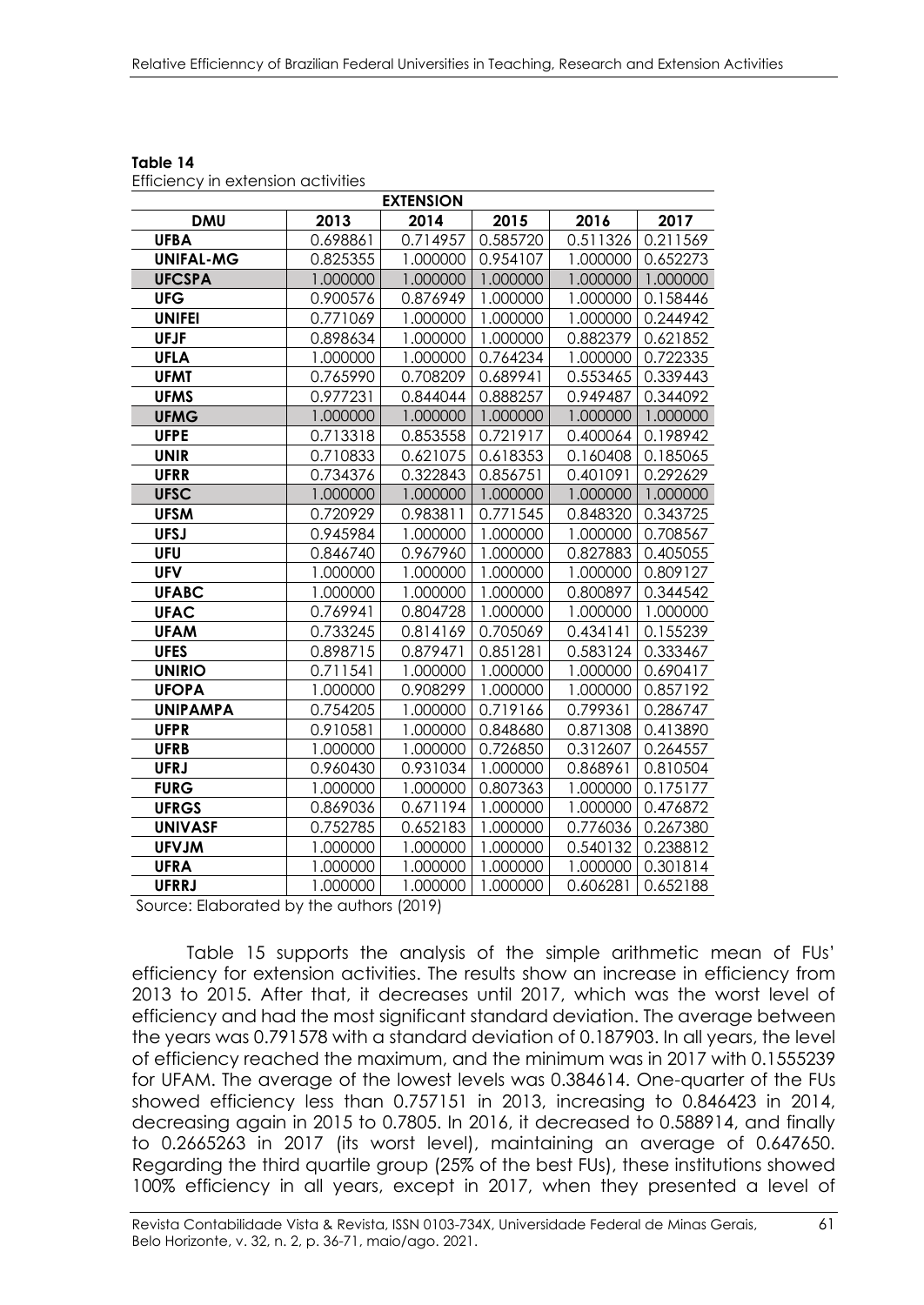0.704029. In addition, the median was 1.0 only in 2014 and 2015. The worst median was in 2017 (0.3444317), which was the worst year regarding extension activities (2014 was the best). This situation may reflect the decrease in funding through PROEXT/MEC in 2015 and 2016 and the fact that the federal government did not fund activities through PROEXT/MEC in 2017 (PROEXT/MEC, 2018).

| Descriptive statistics of efficiency in extension activities |          |          |          |          |          |                      |
|--------------------------------------------------------------|----------|----------|----------|----------|----------|----------------------|
| <b>Statistics</b>                                            | 2013     | 2014     | 2015     | 2016     | 2017     | <b>General level</b> |
| Mean                                                         | 0.878540 | 0.898661 | 0.897330 | 0.797861 | 0.485496 | 0.791578             |
| <b>Standard deviation</b>                                    | 0.117279 | 0.156766 | 0.134596 | 0.248527 | 0.282349 | 0.187903             |
| Maximum                                                      | 000000.1 | 1.000000 | .000000  | .000000  | 000000   | 1.000000             |
| Minimum                                                      | 0.698861 | 0.322843 | 0.585720 | 0.160408 | 0.155239 | 0.384614             |
| 1 <sup>st</sup> quartile                                     | 0.757151 | 0.846423 | 0.780500 | 0.588914 | 0.265263 | 0.647650             |
| <b>Median</b>                                                | 0.899646 | 1.000000 | .000000  | 0.876843 | 0.344317 | 0.824161             |
| 3 <sup>rd</sup> quartile                                     | 000000.  | 000000.1 | .000000  | .000000. | 0.704029 | 0.940806             |

**Table 15** 

Source: Elaborated by the actors (2019)

Table 16 shows that the most important input variable, from 2013 to 2015, was GRANTPRO. As for outputs, PPPROEXT was the most significant from 2013 to 2016, and SCHOL was the most important output in 2017.

#### **Table 16**

|  |  | Weights of variables of extension activities |  |
|--|--|----------------------------------------------|--|
|  |  |                                              |  |

| <b>EXTENSÃO</b> |          |             |           |          |             |  |
|-----------------|----------|-------------|-----------|----------|-------------|--|
| Pesos           | facul{l} | grantpro{l} | implem{O} | schol{O} | ppproext{O} |  |
| 2013            | 0.32     | 0.68        | 0.09      | 0.18     | 0.74        |  |
| 2014            | 0.02     | 0.98        | 0.00      | 0.00     | 1.00        |  |
| 2015            | 0.39     | 0.61        | 0.09      | 0.23     | 0.68        |  |
| 2016            | 0.58     | 0.42        | 0.14      | 0.23     | 0.63        |  |
| 2017            | 1.00     | 0.00        | 0.39      | 0.61     | J.OC        |  |

Source: Elaborated by the authors (2019)

As conducted above for the other two activities, the FUs' efficiency disregarding the years the institutions reached 100% efficiency shows a mean of 0.683880 for the period, presenting a constant decrease since 2013. Despite the drop in the means for efficiency in extension activities from 0.812290 in 2013 to 0.784655 in 2014, the number of FUs that did not reach 100% efficiency decreased from 22 to 16. In 2015, the means dropped to 0.767282, and the number of FUs reduced to 15. In 2016 and 2017, this situation worsened, with an average of 0.638277 in 2016 and 0.416895 in 2017, and increased from 19 to 30 FUs, respectively. Therefore, 2017 was the worst year, reinforcing the idea that, without funding from PROEXT/MEC, FUs are unable to develop extension activities.

Based on the understanding that teaching, research, and extension are functions through which the universities' mission is carried out (Brasil, 1988; Ospina, 1990), Table 17 shows that six FUs fulfilled their mission with maximum efficiency in 2013, 2014, and 2015. In 2016, eight FUs achieved maximum efficiency, whereas, in 2017, only two institutions were 100% efficient in teaching, research, and extension activities.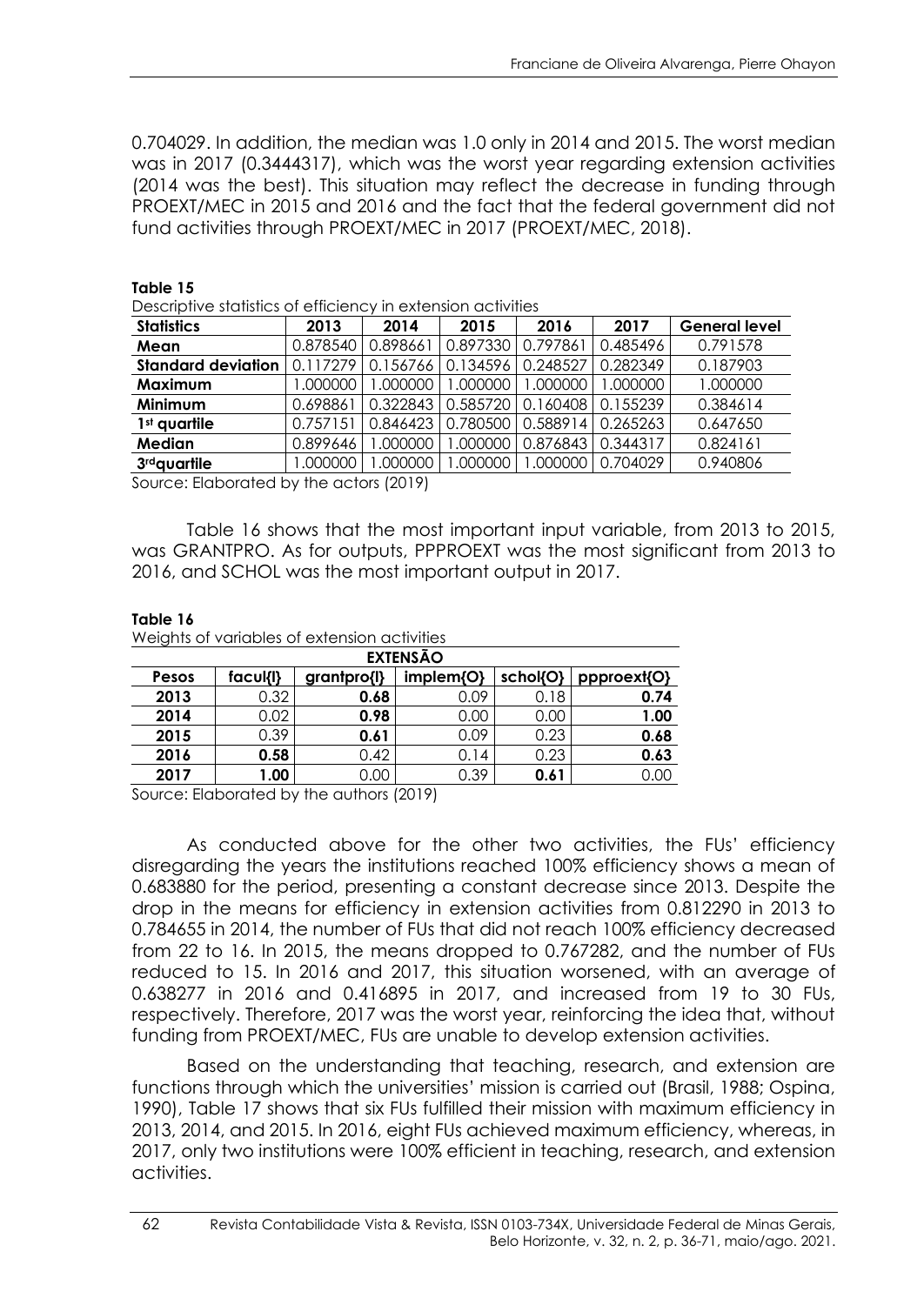| Table 17      |               | Universities with maximum efficiency |               |               |
|---------------|---------------|--------------------------------------|---------------|---------------|
| 2013          | 2014          | 2015                                 | 2016          | 2017          |
| <b>UFCSPA</b> | <b>UFCSPA</b> | <b>UFCSPA</b>                        | <b>UFCSPA</b> | <b>UFCSPA</b> |
| UFLA          | UFLA          | <b>UFMG</b>                          | <b>UFMG</b>   | UFMG          |
| <b>UFMG</b>   | <b>UFMG</b>   | <b>UFOPA</b>                         | <b>UFSJ</b>   |               |
| UFV           | <b>UNIRIO</b> | <b>UFRJ</b>                          | UFV           |               |
| <b>UFOPA</b>  | <b>UFRB</b>   | <b>UFRGS</b>                         | <b>UNIRIO</b> |               |
| UFRA          | <b>UFRA</b>   | <b>UNIVASF</b>                       | <b>UFOPA</b>  |               |
|               |               |                                      | <b>UFRGS</b>  |               |
|               |               |                                      | UFRA          |               |

Source: Elaborated by the authors (2019)

Thus, when analyzing the three activities in the period, the only universities that remained 100% efficient were UFCSPA and UFMG. Finally, a simple arithmetic means of the relative efficiency was conducted, covering the three activities and considering the period from 2013 to 2017, to classify the FUs for the best relative efficiency (Table 18).

|               | Ranking of the universities analyzed |                |                 |                |                |
|---------------|--------------------------------------|----------------|-----------------|----------------|----------------|
| <b>DMU</b>    | <b>AVERAGE</b>                       | <b>RANKING</b> | <b>DMU</b>      | <b>AVERAGE</b> | <b>RANKING</b> |
| <b>UFCSPA</b> | 1.000000                             |                | <b>UFAC</b>     | 0.912547       | 17             |
| <b>UFMG</b>   | 1.000000                             |                | <b>UFVJM</b>    | 0.910961       | 18             |
| <b>UFOPA</b>  | 0.984366                             | $\mathbf{2}$   | <b>UFRRJ</b>    | 0.893500       | 19             |
| <b>UFV</b>    | 0.983422                             | 3              | <b>UFG</b>      | 0.892363       | 20             |
| <b>UFSC</b>   | 0.971874                             | 4              | <b>UFSM</b>     | 0.878991       | 21             |
| <b>UFRJ</b>   | 0.970755                             | 5              | <b>UNIPAMPA</b> | 0.876827       | 22             |
| <b>UFLA</b>   | 0.964055                             | 6              | <b>UNIVASF</b>  | 0.873852       | 23             |
| <b>UFRA</b>   | 0.952683                             | 7              | <b>UFRB</b>     | 0.871170       | 24             |
| <b>UNIRIO</b> | 0.951667                             | 8              | <b>FURG</b>     | 0.870468       | 25             |
| <b>UFSJ</b>   | 0.949298                             | 9              | <b>UFMS</b>     | 0.842729       | 26             |
| <b>UFPR</b>   | 0.935015                             | 10             | <b>UFES</b>     | 0.834068       | 27             |
| <b>UFRGS</b>  | 0.934473                             | 11             | <b>UFRR</b>     | 0.810529       | 28             |
| <b>UFJF</b>   | 0.921631                             | 12             | <b>UFBA</b>     | 0.808588       | 29             |
| <b>UNIFEI</b> | 0.920043                             | 13             | <b>UFAM</b>     | 0.807613       | 30             |
| <b>UFABC</b>  | 0.919982                             | 14             | <b>UFPE</b>     | 0.804026       | 31             |
| <b>UNIFAL</b> | 0.918141                             | 15             | <b>UFMT</b>     | 0.802066       | 32             |
| UFU           | 0.916533                             | 16             | UNIR            | 0.720092       | 33             |

Source: Elaborated by the authors (2019)

UNIR is the university with the worst average considering teaching, research, and extension activities, with a relative efficiency of 0.720092. It is worth mentioning that, although this FU has the worst level, it has 72% efficiency, which is still considered high. The institution shows averages of 0.734622 for teaching, 0.966508 for research, and 0.4559147 for extension activities.

### **5 FINAL CONSIDERATIONS**

 **Table 18** 

This research examined Brazilian federal universities' relative efficiency regarding their teaching, research, and extension activities from 2013 to 2017.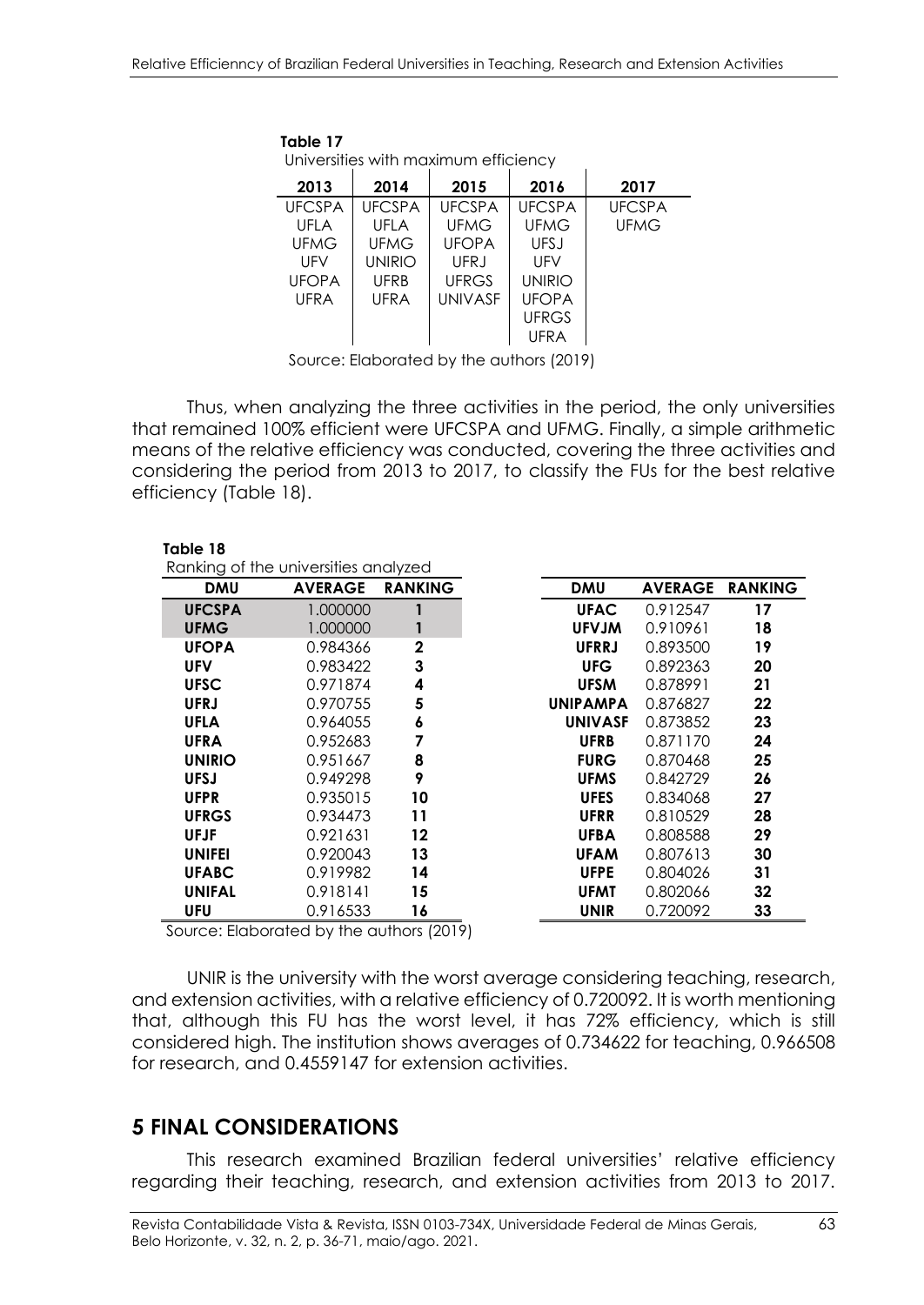Federal universities demonstrated better efficiency in research activities, followed by teaching and, finally, extension activities – both research and teaching activities presented nine institutions with maximum efficiency each year, but the averages for research activities were higher. The best levels of efficiency in research activities were observed in 2017 and for teaching in 2016. As for extension activities, 2014 was the best year (this year was the worst for teaching and research activities).

The study demonstrated that only six universities achieved maximum efficiency in the three activities in 2013, 2014, and 2015, increasing to eight in 2016 and reducing to two in 2017. Only UFCSPA and UFMG were 100% efficient in all activities together and in all years analyzed.

It is worth mentioning that UFCSPA was the university with the lowest number of undergraduate programs and graduate academic programs (stricto sensu). UFM, on the other hand, had the highest number of patent applications, the largest number of students with scholarships for extension activities, and the largest number of programs and projects approved and benefited by PROEXT/MEC. The main factor influencing their efficiency was the optimization of inputs to maximize outputs, especially concerning the variables of greater weight. They are a) for teaching, full-time student/faculty; and equivalent students in undergraduate programs; b) for research, faculty qualification index, graduate programs' CAPES/MEC classification; and c) extension, grants from PROEXT/MEC, and the number of programs and projects approved for PROEXT/MEC.

The results show that FUs can improve outputs by observing the number and qualification of faculty and seeking a good indicator regarding the full-time students/faculty ratio. The better use of faculty staff should provide better productivity and efficiency.

In addition, managers should seek to maximize the number of equivalent students in undergraduate programs. This variable allows evaluating the ratio between the number of degrees granted and the number of students starting an undergraduate program, taking into account the program's performance, focusing on those who deserve special attention. In addition to providing greater efficiency, maximizing this indicator will bring more resources to FUs since it is equivalent to 80% of the costing and capital budget matrix (OCC), thus resulting in more investments to benefit other activities.

Managers should also focus on increasing the graduate programs' CAPES/MEC classification. Efforts in this direction include improving their academic (stricto sensu) program's proposal, offering a highly qualified faculty, a selected student body, producing impactful dissertation and theses, stimulating quality intellectual productions, and social inclusion.

Brazilian federal universities should seek programs to support extension activities. It was demonstrated that resources from PROEXT/MEC are crucial to funding extension activities, helping FUs meet social demands as proposed in programs and projects approved and funded through this mechanism of the Ministry of Education (MEC). The PROEXT/MEC's relevance was corroborated by the numbers observed in 2017 when the government ceased to use the mechanism to fund the extension activities. FUs, therefore, should find alternative sources to fund student scholarships, for example, to support such activities. This type of financial aid stimulates university students' interaction with other sectors of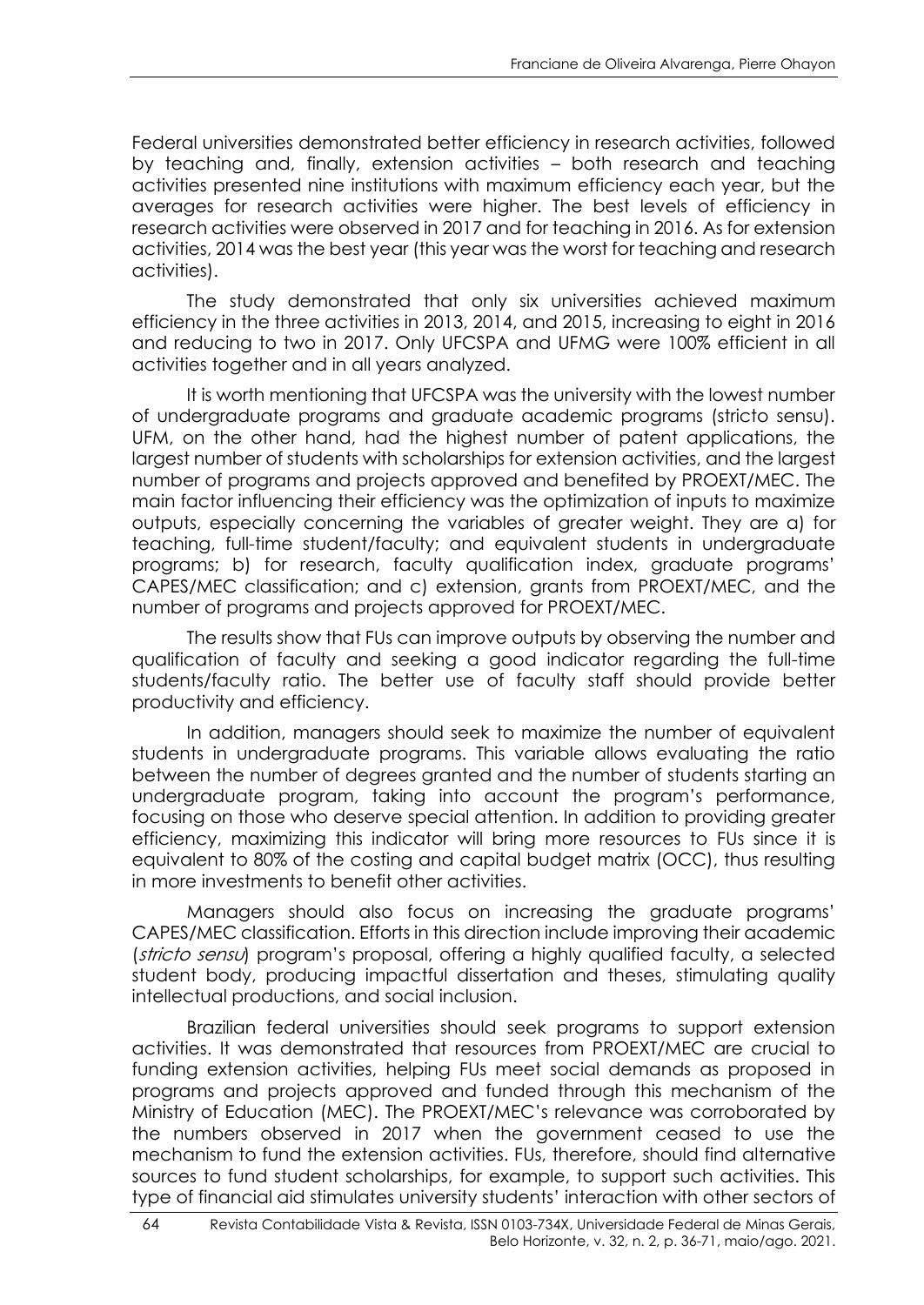society through activities that improve academic and professional training while developing a sense of citizenship.

The research findings allowed to point out which FUs successfully pursue their mission and offer more return to society. University managers may use the inputs from this research to better use the resources available, especially those that are more likely to affect productivity, implement best practices, and deliver optimal results.

It is important to highlight the impact of the federal government's budget cuts in the FUs' activities, especially after the program Reuni (which was a period of expansion of higher education in the country). The budgetary difficulties faced by FUs point to a retraction in working conditions and worsening of services to students and society in general. Furthermore, as much as federal resources have been reduced over the analyzed period, FUs have shown good performance regarding efficiency, demonstrating that they are able to adapt and continue contributing to socio-economic development.

In addition, this study shows that FUs need greater control over their information and results generated, especially with regard to extension activities, which means more investment in technology. Greater control would allow for greater monitoring of activities and better conditions to compare the institutions, which leads to the dissemination of best practices. This concern with control, monitoring, and comparison led the study to restrict the sample, analyzing only the FUs that made the needed data available – which is a limitation of the DEA methodology.

Another point to be highlighted is the importance of standardizing indicators aimed at extension activities since each FU maintains a particular control, more or less rigid. The absence of standardization or government monitoring jeopardizes the analysis of the university's performance in relation to society, considering that the strengthening of the university-society relationship comes from the development of actions with citizen engagement.

Given the difficulty of obtaining data on university extension, the sample was limited to 34 FUs, which is a limitation of this study. Thus, all inferences refer to the selected sample's relative efficiency in the years examined and cannot be extrapolated to other universities and periods.

Finally, future research should include new variables in the model, particularly regarding extension activities. New studies may explore relative efficiency measurement, considering budget expenditures as an input and the variables of the tripod teaching, research, and extension activities as an output, and compare the efficiency of public and private institutions.

## **REFERENCES**

Ahn, T. S. (1987). *Efficiency and related issues in higher education*: a data envelopment analysis approach. Ph.D. dissertation - University of Texas at Austin, Austin.

Arretche, M. (1999).Tendências no estudo sobre avaliação. In: RICO, E. M. (Org.). Avaliação de políticas sociais: uma questão em debate. São Paulo: Cortez.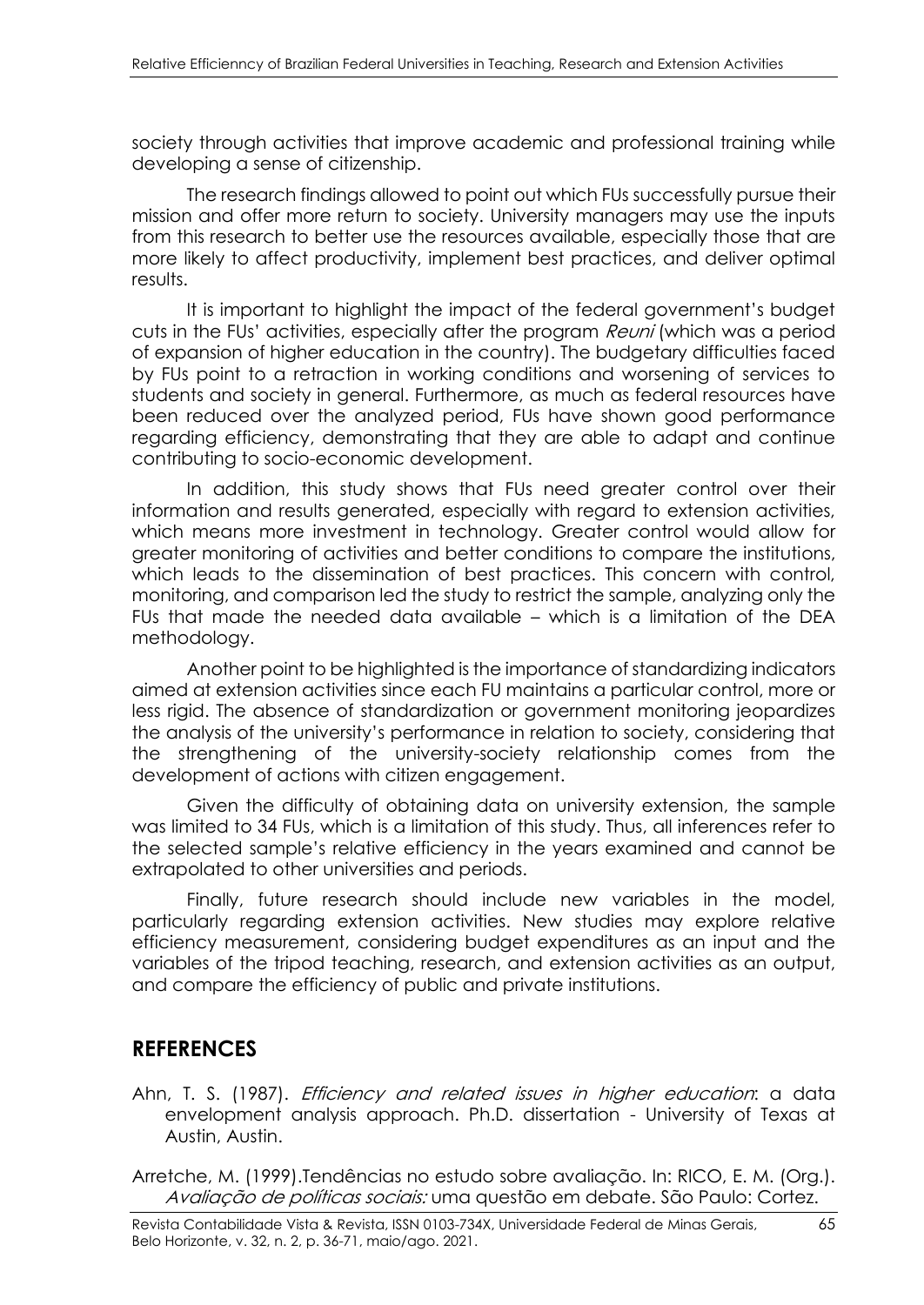- Avkiran, N. K. (2001). Investigating technical and scale efficiencies of Australian universities through data envelopment analysis. Socio Economic Planning Sciences, Elsevier, 35(3), 57-80.
- Banker, R. D., Charnes, A. & Cooper, W. W. (1984). Some models for estimating technical and scale inefficiencies in data envelopment analysis. Management Science, Providence, 30 (9), 1078-1092.
- Baracho, M. A. P. (2000). A importância da gestão de contas públicas municipais sob as premissas da governance e accountability. Revista Tribunal de Contas de Minas Gerais, Belo Horizonte, 34(1), 129-16.
- Barros, R. P; Henriques, R. & Mendonca, R. (2002). Pelo fim das décadas perdidas: educação e desenvolvimento sustentado no Brasil. Rio de Janeiro: IPEA.
- Belloni, J. A. (2000). Uma metodologia de avaliação da eficiência produtiva de universidades federais brasileiras. Ph.D. dissertation in production engineering – Departament of Production Engineering and Systems, Federal University of Santa Catarina, Florianópolis, Brazil.
- Bertassi, A. L. (2016). Controladoria estratégica governamental aplicada ao poder executivo: uma contribuição teórica. Ph.D. dissertation in administration -School of Business and Management, Methodist University of Piracicaba, Piracicaba, Brazil.
- Brasil. Constituição (1988). Constituição da República Federativa do Brasil. São Paulo: Saraiva.
- Brasil. (2001). *Decreto nº 3.860, de 9 de julho de 2001.* Dispõe sobre a organização do ensino superior, a avaliação de cursos e instituições, e dá outras providências. Brasília. Retrieved October 25, 2018, from http://www.planalto.gov.br/ccivil\_03/decreto/2001/d3860.htm
- Brasil. (2008). Decreto nº 6.495, de 30 de junho de 2008. Institui o Programa de Extensão Universitária - PROEXT. Brasília, 2008. Retrieved October 25, 2018, from http://www.planalto.gov.br/ccivil\_03/\_Ato2007- 2010/2008/Decreto/D6495.htm
- Brasil. (2011). Lei nº 12.527, de 18 de Novembro de 2011. Lei de Acesso à Informação. Brasília, 2011. Retrieved October 25, 2018, from http://www.planalto.gov.br/ccivil\_03/\_ato2011-2014/2011/lei/l12527.htm
- Brasil. (2017). Ministério da Educação. Cursos e Instituições. Brasília. Retrieved September 24, 2017, from http://portal.mec.gov.br/pec-g/cursos-e-instituicoes
- Bresser-Pereira L. C. (1999). Reflexões sobre a reforma gerencial brasileira de 1995. Revista do Serviço Público, Brasília, 50 (4), 5-29.
- Cândido Junior, O.J. (2001). Os gastos públicos no Brasil são produtivos? Planejamento e políticas públicas. Brasília: IPEA, n. 23, June 2001. Retrieved May 31, 2018, 50 May 50 May 50 May 50 May 50 May 50 May 50 May 50 May 50 May 50 M <https://www.ipea.gov.br/ppp/index.php/PPP/article/viewFile/77/88>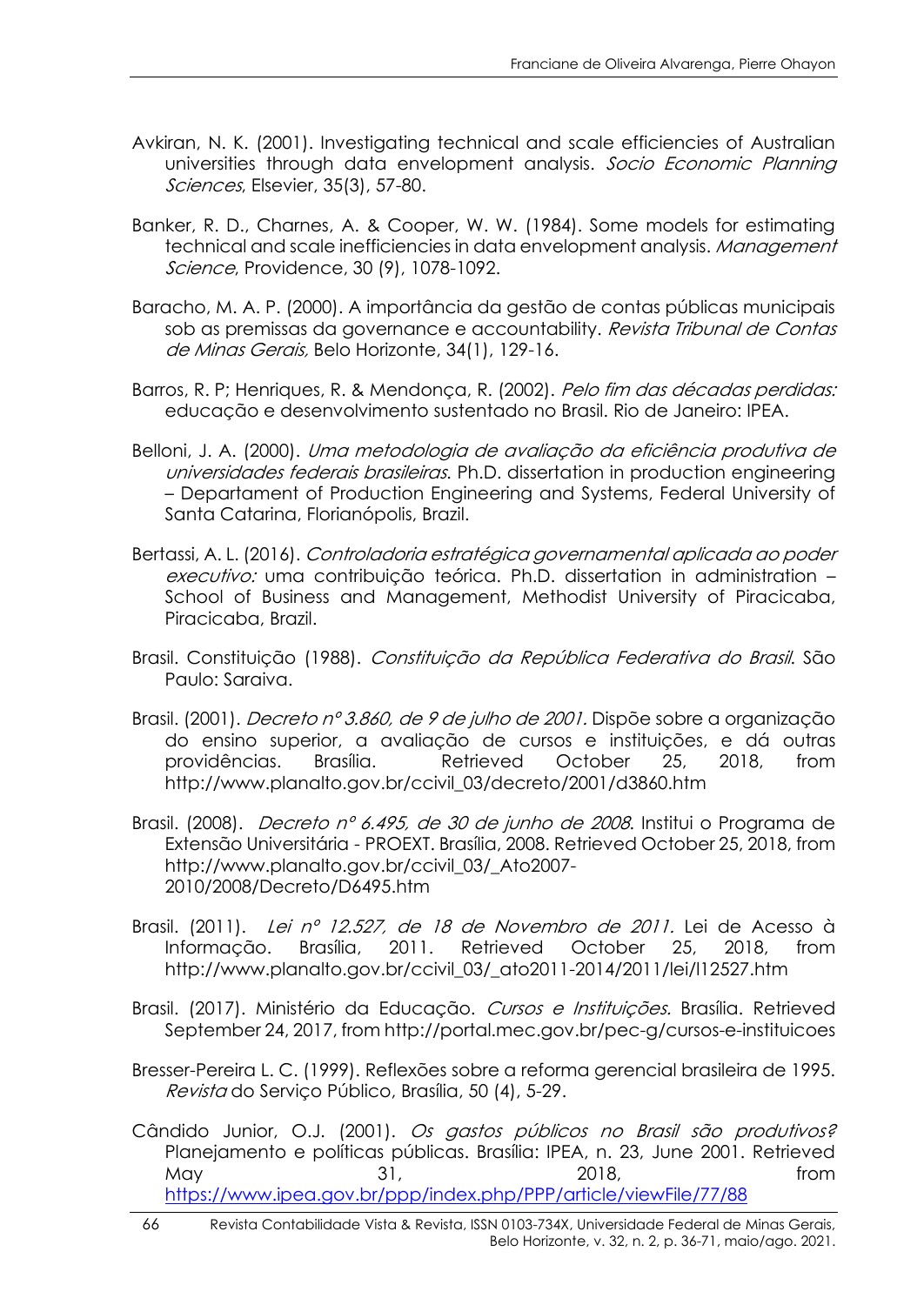- Casa Nova, S. P. C. (2002). Utilização da Análise por Envoltória de Dados (DEA) na análise de demonstrações contábeis. Ph.D. dissertation in accounting and control – School of Economics, Business, and Accounting, Faculdade de Economia, Administração e Contabilidade, University of São Paulo, São Paulo, Brazil.
- Castano, M. C. N. & Cabanda, E. C. (2007). Performance evaluation of the efficiency of Philippine Private Higher Educational Institutions: application of frontier approaches. International Transactions In Operational Research, Wiley-Blackwell, 14, 431-444.
- Castro, L. M. C. (2004). A universidade, a extensão universitária e a produção de conhecimentos emancipadores. In: REUNIÃO ANUAL DA ANPED, 27, Caxambu. Anais... Caxambu: ANPEd. Retrieved May 31, 2018, from http://27reuniao.anped.org.br/gt11/ t1111.pdf
- Charnes, A.; et al. (1994). Data Envelopment Analysis: theory, methodology and applications. USA, Kluwer Academic Publishers.
- Charnes, A., Cooper, W. W. & Rhodes, E. (1978). Measuring the efficiency of decision-making units. European Journal of Operational Research, Amsterdam, 2(6), 429-444.
- Chaves, D. C. R. (2009). A universidade empreendedora do séc. XXI: o papel estratégico da propriedade industrial. Master's thesis in sociology – Faculty of Economics, University of Coimbra, Coimbra, Portugal.
- Chen, T.,Yeh, T. & Chung, M. (2012). Financial performance of township governments and its four budget cycles. African Journal of Business Management, 6 (2), 530-537.
- Coelli, T., Rao, D., O'Donnell, C. & Battese, G. (2005). An introduction to efficiency and productivity analysis. 2. ed. Berlin: Springer.
- Colin, E. C. (2007). Pesquisa Operacional: 170 aplicações em estratégia, finanças, logística, produção, marketing e vendas. Rio de Janeiro: LTC.
- Cook, W. D. & Zhu, J. (2008). Data envelopment analysis: modeling operational processes and measuring productivity. Dordrecth: Kluwer Academic Publishers.
- Corbucci, P. R. (2000). As universidades federais: gasto, desempenho, eficiência e produtividade. Brasília: Ipea.
- Corbucci, P. R. (2007). Desafios da educação superior e desenvolvimento no Brasil. Brasília: IPEA.
- Costa, E. M., Ramos, F. S. & Souza, H. R. (2010). Mensuração de Eficiência Produtiva das Instituições Federais de Ensino Superior (Ifes). Finanças públicas - XV Prêmio Tesouro Nacional. Retrieved October 10, 2015, from http://www3.tesouro.fazenda.gov.br/Premio\_TN/XVPremio/qualidade/2quali dadeXVPTN/Tema\_2\_2.pdf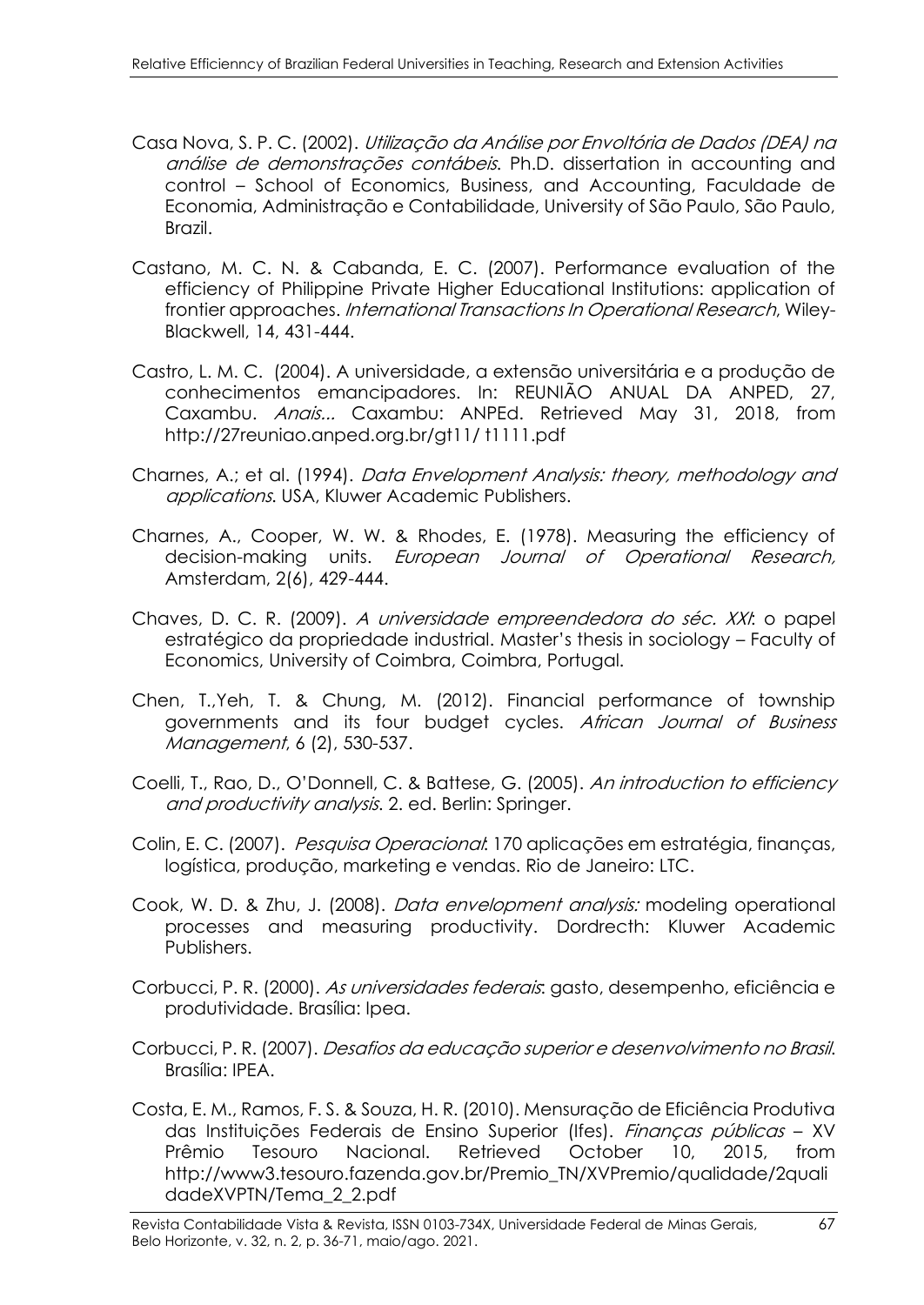- Costas, R. & Bordons, M. (2007). The h-index: Advantages, limitations and its relation with other bibliometric indicators at the micro-level. Journal of Informetrics, Amsterdam, 1, 193-203.
- Cruz, I. B. (2004). A Experiência do TCU com Indicadores de Gestão das IFES. Seminário Diálogo Público – TCU: Brasília.
- Curi, M. A. (2015). Eficiência de universidades federais no uso de recursos renováveis. Ph.D. dissertation in administration – Federal University of Lavras, Lavras, Brazil.
- Daraio, C. & Simar, L. (2007). Advanced Robust and Nonparametric Methods in Efficiency Analysis: methodology and applications. New York: Springer Science & Business Media.
- Debreu, G. (1951). The coefficient of resource utilization. *Econometrica*, New York, 19(3), 273-292.
- Dufrechou, P. A. (2016). The efficiency of public education spending in Latin America: A comparison to high-income countries. International Journal of Educational Development, Elservier, 49, 188-203.
- Farrell, M. J. (1957). The measurement of productive efficiency. *Journal of the Royal* Statistical Society, Londres, 120(3), 253-290, A, III.
- Ferreira, C. M. C. & Gomes, A. P. (2012). Introdução à análise envoltória de dados: teoria, modelos e aplicações. Viçosa: UFV.
- Fuentes, R., Fuster, B. & Lillo-Bañuls, A. (2016). A three-stage DEA model to evaluate learning-teaching technical efficiency: Key performance indicators and contextual variables. Expert Systems With Applications, Elservier, 48, 89-99.
- Golany, B. & Roll, Y. (1989). An application procedure for DEA. Omega International Journal of Management Science, Elservier, 17(3), 237-250.
- Gomes, J. A.V. (2016). Eficiência do gasto público em educação superior: um estudo sobre as universidades federais do estado de Minas Gerais. Final thesis. Graduate Program in Public Administration in National Network (PROFIAP) – Federal University of Viçosa, Viçosa, Brazil.
- Gomes, A. P. & Baptista, A. J. M. S. (2004). Análise envoltória de dados. In: Santos, M. L. & Vieira, W. C. (Eds.). Métodos quantitativos em economia. Viçosa: UFV.
- Haynes, E. K. & Dinc, M. (2005). Data Envelopment Analysis (DEA). In: KEMPFLEONARD, K. (Ed.). Encyclopedia of social measurement. (v. 1). New York: Elsevier, p. 609-616.
- Hsu, F. & Hsueh, C. (2009). Measuring relative efficiency of government-sponsored R&D projects: a three-stage approach. Evaluation and Program Planning, Oxford, 32 (2), 178-186.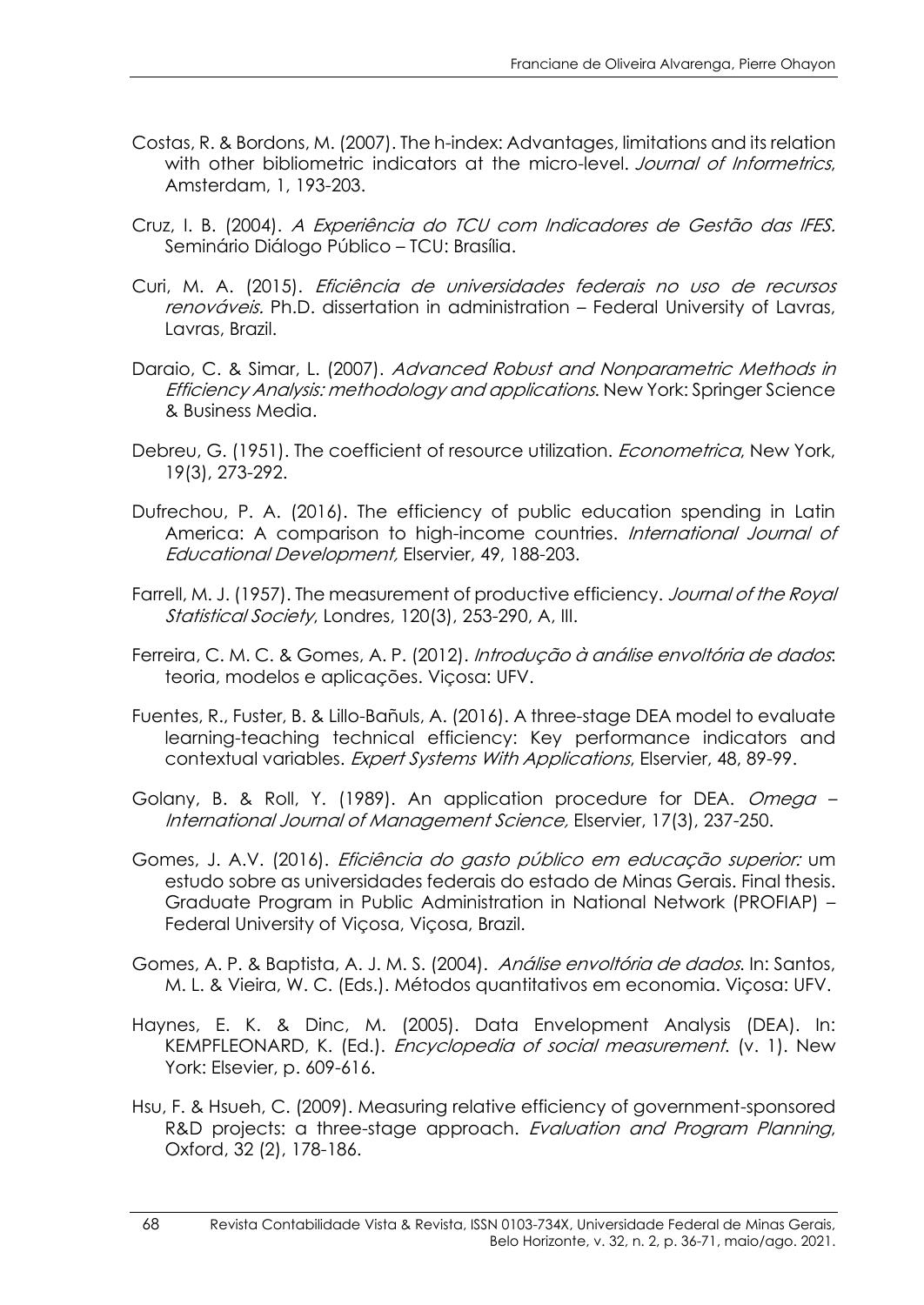- Koopmans, T. C. (1951). Analysis of production as an efficient combination of activities. Nova York: Wiley.
- Kozyreff Filho, E. & Milioni, A. Z. (2004). Um método para estimativa de metas DEA. Revista Produção, São Paulo, 14(2), 270-281.
- Lapa, J. S., Belloni, J. A. & Neiva, C. C. (1997). Medida de desempenho de unidades acadêmicas de uma instituição de ensino superior. Florianópolis: UFSC.
- Lapa, J. S. & Neiva, C. C. (1996). Avaliação em Educação: comentários sobre desempenho e qualidade. Ensaio: avaliação e políticas públicas em educação, Rio de Janeiro, 4(12), 213-236.
- Lins, M. P. E. & Meza, L. A. (2000). Análise envoltória de dados e perspectivas de integração no ambiente de apoio à decisão. Rio de Janeiro: COPPE/UFRJ.
- Marconi, M. A. & Lakatos, E. M. (2007). Metodologia científica: ciência e conhecimento científico, métodos científicos, teoria, hipóteses e variáveis. (5a ed.). São Paulo: Atlas.
- Marinho, A. & Cardoso, S. S. (2007). Avaliação da eficiência técnica e da eficiência de escala do sistema nacional de transplantes. Discussion paper n. 1260. Rio de Janeiro: IPEA.
- Marini, C. & Martins, H. (2004). Um Governo Matricial: estruturas em rede para geração de resultados de desenvolvimento, IX Congresso Interamericano do Clad sobre a Reforma do Estado e da Administração Pública, Anais..., Madri.
- Martos, E. (2013). O conteúdo jurídico do princípio da eficiência no direito financeiro. Master's thesis in law - School of Law of the University of São Paulo, São Paulo.
- Mello, J. C. C. B. S., Gomes, E. G., Meza, L. A. & Mello, M. H. C. S. (2003). Uma análise da qualidade e da produtividade de programas de pós-graduação em Engenharia. Ensaio: avaliação e políticas públicas em educação, Rio de Janeiro, 11 (39), 167-179.
- Menezes, E. T. & Santos, T. H. (2001). Verbete IQCD (Índice de Qualificação do Corpo Docente). Dicionário Interativo da Educação Brasileira - Educabrasil. São Paulo: Midiamix. Retrieved November 08, 2019, from [https://www.educabrasil.com.br/iqcd-indice-de-qualificacao-do-corpo](https://www.educabrasil.com.br/iqcd-indice-de-qualificacao-do-corpo-docente/)[docente/](https://www.educabrasil.com.br/iqcd-indice-de-qualificacao-do-corpo-docente/)
- Meyer Júnior, V. (1993). A busca da qualidade nas instituições universitárias. Enfoque, Rio de Janeiro, 10 (set), 18-21.
- Moreira, N. P. (2018). Análise espacial e temporal da eficiência relativa em universidades federais brasileiras sob a política pública REUNI. Ph.D. dissertation in administration – Federal University of Lavras, Lavras, Brazil.
- Moreno, A.C. (2018). 90% das Universidades Federais tiveram perda real no orçamento em cinco anos; verba nacional encolheu 28%. G1 Educação, São Paulo, June 29, 2018. Retrieved November 08, 2019, from [https://g1.globo.com/educacao/noticia/90-das-universidades-federais](https://g1.globo.com/educacao/noticia/90-das-universidades-federais-tiveram-perda-real-no-orcamento-em-cinco-anos-verba-nacional-encolheu-28.ghtml)[tiveram-perda-real-no-orcamento-em-cinco-anos-verba-nacional-encolheu-](https://g1.globo.com/educacao/noticia/90-das-universidades-federais-tiveram-perda-real-no-orcamento-em-cinco-anos-verba-nacional-encolheu-28.ghtml)[28.ghtml](https://g1.globo.com/educacao/noticia/90-das-universidades-federais-tiveram-perda-real-no-orcamento-em-cinco-anos-verba-nacional-encolheu-28.ghtml)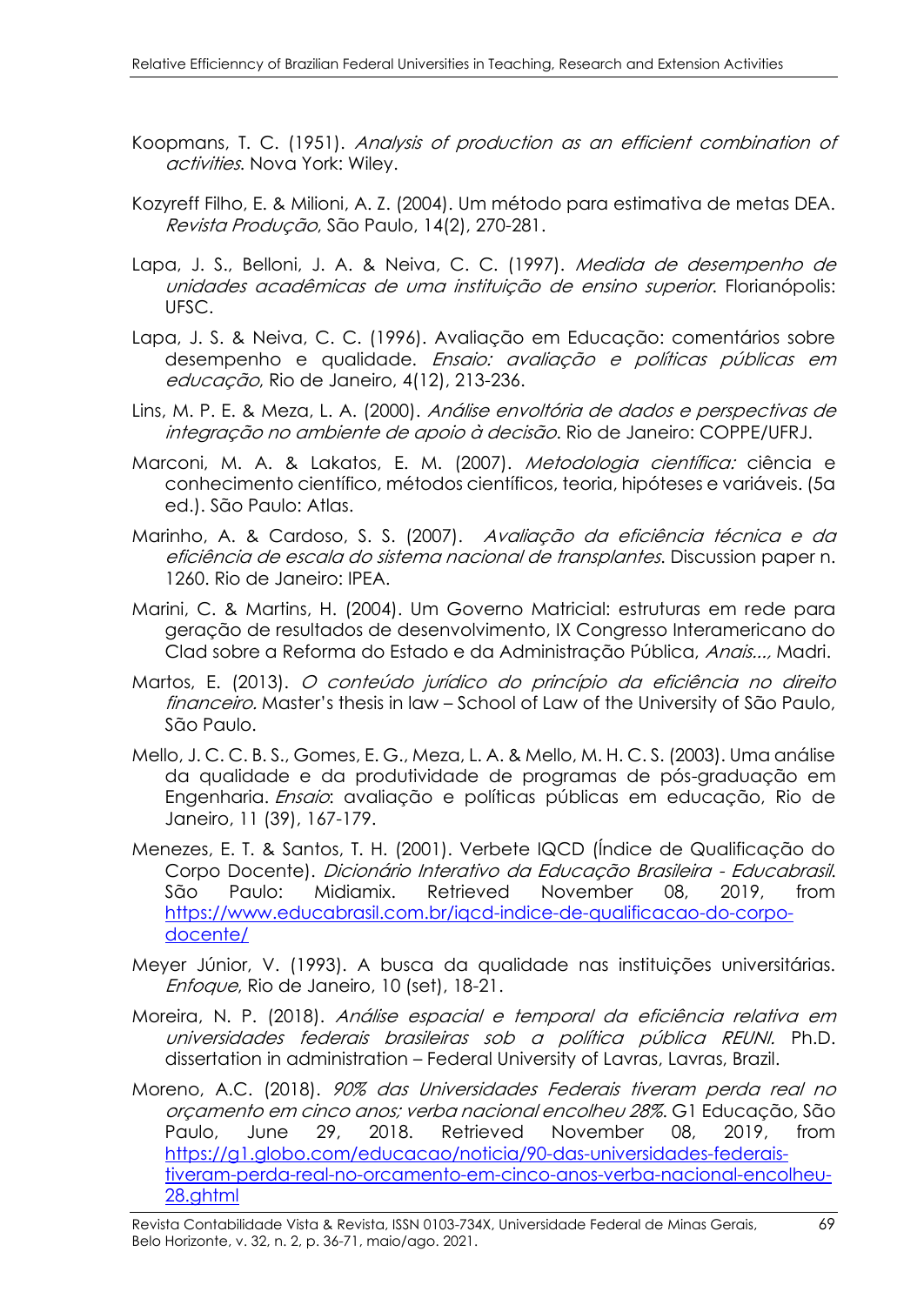- Mueller, S. P. M. & Perucchi, V. (2014). Universidades e a produção de patentes: tópicos de interesse para o estudioso da informação tecnológica. Perspectivas em Ciência da Informação, Belo Horizonte, 19(2),15-36.
- Neves, D. S. & Malta; S. C. L. (2014). Ensino, pesquisa e extensão: existem dificuldades docentes no ensino superior para esta integração? Form@re -Revista do Plano Nacional de Formação de Professores da Educação Básica. Federal University of Piauí, Teresina, 2(1), 2-12.
- Nuintin, A. A. (2014) Eficiência da aplicação de recursos públicos nas Universidades Federais. Ph.D. dissertation in administration – Federal University of Lavras, Lavras, Brazil.
- Oliveira, C. E. M. & Turrioni, J. B. (2006). Avaliação de desempenho de Instituições Federais de Ensino Superior através da Análise por Envoltória de Dados (DEA). In: ENEGEP, 26., 2006. Anais... Fortaleza, p. 1-8. Retrieved November 08, 2017, from

http://www.iem.unifei.edu.br/turrioni/congressos/ENEGEP/2006/Avaliacao\_d e desempenho de instituicoes federais de ensino superior atraves da an alise\_por\_envoltoria\_de\_dados\_(DEA).pdf

- Ospina, G. L. (1990). Definição de uma agenda para o ensino superior nos anos 90. In: CRUB**.** Universidade, Estado e Sociedade na década de 90. Brasília.
- Petrucci, V. & Schwarz, L. (1999). Administração pública gerencial: a reforma gerencial de 1995. Ensaios sobre a reforma administrativa brasileira no limiar do século XXI. Brasília: UnB.
- Pivetta, H. M. F., Backes, D. S., Carpes, A., Battistel, A. L. H. T. & Marchiori, M. (2010). Ensino, Pesquisa e Extensão Universitária: Em busca de uma integração efetiva. Linhas Críticas, Brasília, 16(31), 377-390.
- Revilla, E., Sarkis, J. & Modrego, A. (2003). Evaluating performance of publicprivate research collaborations. Journal Operational Research Society, Oxford, 54 (2), 165-174.
- Santos, B. S. (2004). A universidade no século XXI. São Paulo: Cortez.
- Severino, A. J. (2006). A avaliação no PNPG 2005-2010 e a política de pósgraduação no Brasil. In: Ferreira, N. S. C. (Org.). Políticas públicas e gestão da educação: polêmicas, fundamentos e análises. Brasília: Líber Livro, 51-74.
- Silva, A. A. P., Ferreira, M. A. M., Braga, M. J. & Abrantes, L. A. (2012). Eficiência na alocação de recursos públicos destinados à educação, saúde e habitação em municípios mineiros. Contabilidade, gestão e governança, Brasília, 15 (1), 96-114.
- Sonje, A.; Deskar-Skrbic, M. & Sonje, V. (2018). Efficiency of public expenditure on education: comparing Croatia with other nms. INTED2018 CONFERENCE 5th-7th March 2018. Proceedings... Valencia, Spain, 2317-2326.
- Tavares, M. G. M., Oliveira, M. A. A. & Seiffert, O. M. L. B. (2011). Avaliação da educação superior na revista Ensaio: Avaliação e Políticas Públicas em Educação: ênfases e tendências. Ensaio: Avaliação e Políticas Públicas em Educação, Rio de Janeiro, 19 (71), 233-258.
- Tribunal de Contas da União. (2006). Orientações para o cálculo dos indicadores de gestão: decisão plenária nº 408/2002. Brasília.